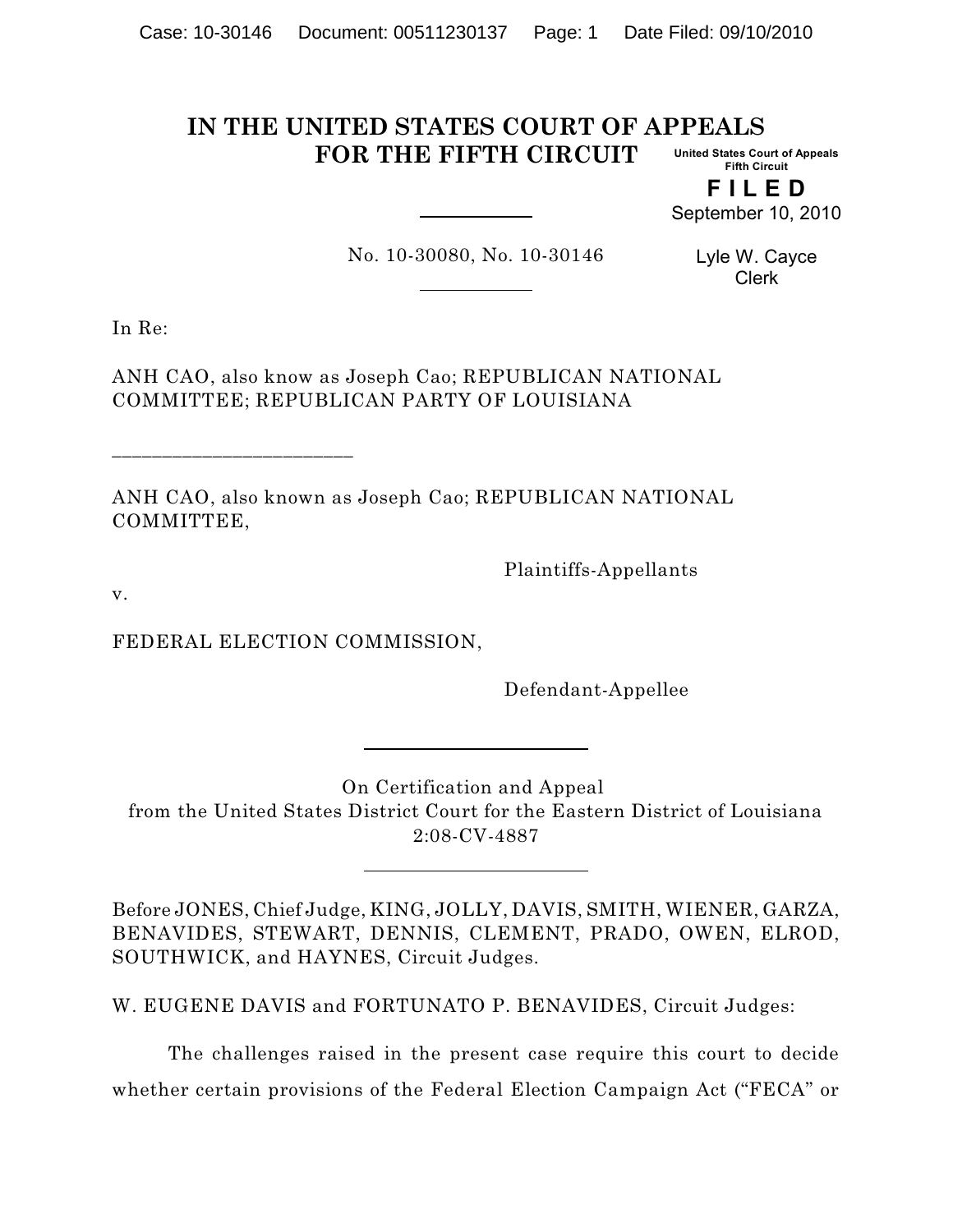"the Act") of 1971, 2 U.S.C. § 431 *et seq.*,<sup>1</sup> violate the Plaintiffs' right to free speech under the First Amendment. Applying Supreme Court precedent, we conclude that each of the challenged FECA provisions constitutes a constitutionally permissible regulation of political parties' campaign contributions and coordinated expenditures. Accordingly, we find that none of the challenged provisions unconstitutionally infringe upon the rights of the Plaintiffs to engage in political debate and discussion.

#### I.

Plaintiff Anh "Joseph" Cao is the United States Representative for the Second Congressional District of Louisiana, and Plaintiff Republican National Committee ("RNC") is the national political party committee of the Republican Party.<sup>2</sup> On November 13, 2008, just before the December 6, 2008 election, the Plaintiffs filed a suit for declaratory judgment,<sup>3</sup> asserting eight constitutional challenges to various provisions of FECA. Generally, the Plaintiffs challenge the statutory provisions limiting the RNC's contributions to, and expenditures made in coordination with, Cao's 2008 congressional campaign.

The district court, abiding by its proper role in addressing a 2 U.S.C. § 437h challenge,<sup>4</sup> identified the constitutional issues in the complaint, held

<sup>3</sup> Plaintiffs' complaint raises claims under the First and Fifth Amendments, FECA, 2 U.S.C. § 437h, and the Declaratory Judgment Act, 28 U.S.C. §§ 2201–02.

<sup>4</sup> Section 437h provides:

The Commission, the national committee of any political party, or any

<sup>&</sup>lt;sup>1</sup> As amended by the Bipartisan Campaign Reform Act ("BCRA") of 2002, Pub. L. No. 107-155, 116 Stat. 81 (2002).

<sup>&</sup>lt;sup>2</sup> Initially, the Republican Party of Louisiana ("LA-GOP") was also a Plaintiff to the action. The district court, however, determined that the LA-GOP did not have standing under 2 U.S.C. § 437h. No party has appealed this portion of the district court's order. Accordingly, the LA-GOP is no longer a party to the case now before the court.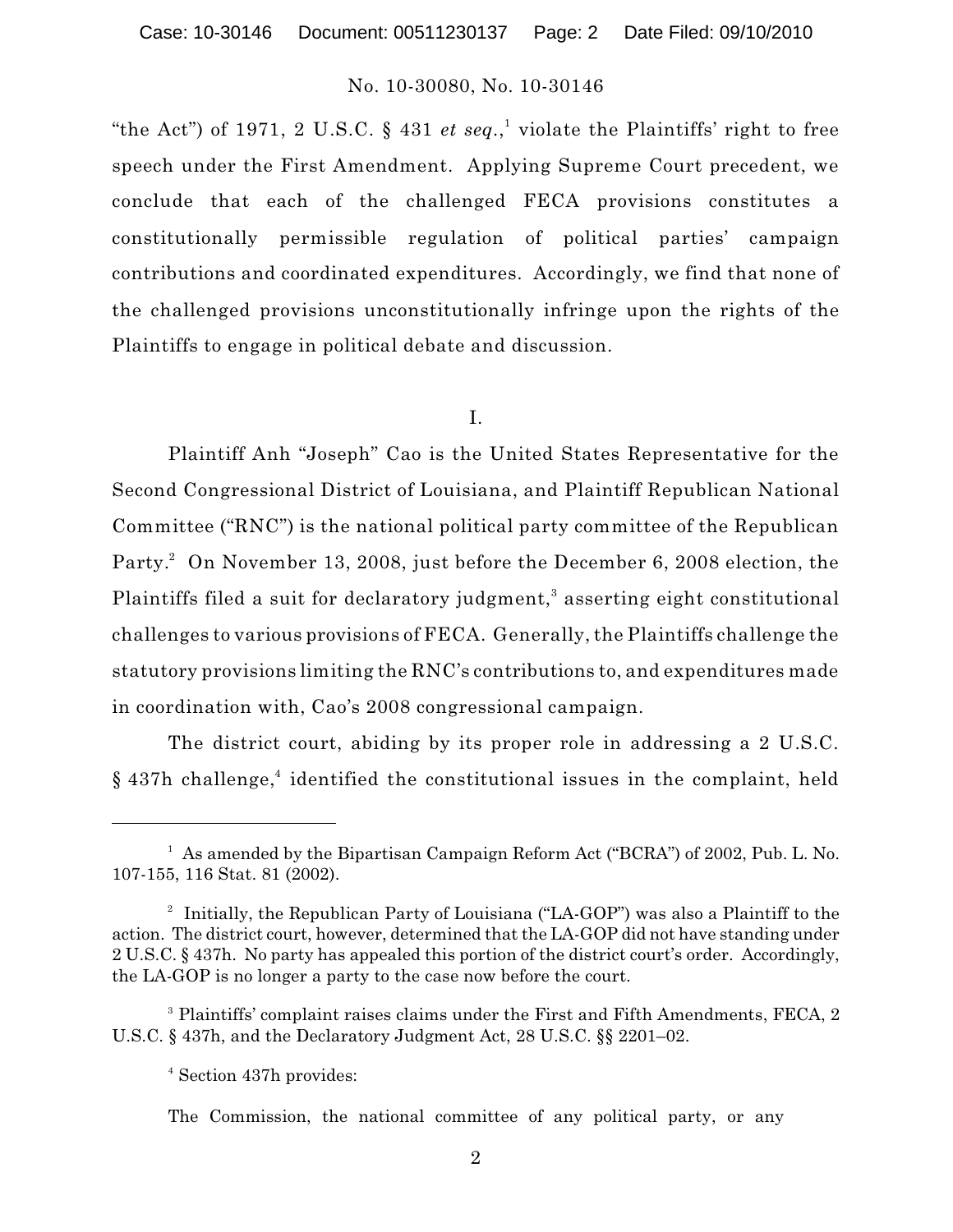evidentiary hearings concerning those issues, and made necessary findings of fact. *See Khachaturian v. FEC*, 980 F.2d 330, 332 (5th Cir. 1992) (en banc). In doing so, the district court began by discussing the general contribution and expenditure limitations FECA places on political parties. *Cao v. FEC*, 688 F. Supp. 2d 498, 508-17 (E.D. La. 2010) ("*Cao* (*District Court*)"). Specifically examining how FECA affected the RNC's contributions and expenditures related to the 2008 Cao campaign, the district court then found that the RNC spent all of the \$42,100 it was allowed to spend on coordinated expenditures under the Party Expenditure Provision, 2 U.S.C. § 441a(d)(2)–(3), $^5$  and reached its \$5,000

individual eligible to vote in any election for the office of President may institute such actions in the appropriate district court of the United States, including actions for declaratory judgment, as may be appropriate to construe the constitutionality of any provision of this Act. The district court immediately shall certify all questions of constitutionality of this Act to the United States court of appeals for the circuit involved, which shall hear the matter sitting en banc.

 $5$  Section 441a(d)(2)–(3) states:

<sup>(2)</sup> The national committee of a political party may not make any expenditure in connection with the general election campaign of any candidate for President of the United States who is affiliated with such party which exceeds an amount equal to 2 cents multiplied by the voting age population of the United States (as certified under subsection (e) of this section). Any expenditure under this paragraph shall be in addition to any expenditure by a national committee of a political party serving as the principal campaign committee of a candidate for the office of President of the United States.

<sup>(3)</sup> The national committee of a political party, or a State committee of a political party, including any subordinate committee of a State committee, may not make any expenditure in connection with the general election campaign of a candidate for Federal office in a State who is affiliated with such party which exceeds—

<sup>(</sup>A) in the case of a candidate for election to the office Senator, or of Representative from a State which is entitled to only one Representative, the greater of—

<sup>(</sup>i) 2 cents multiplied by the voting age population of the State (as certified under subsection (e) of this section); or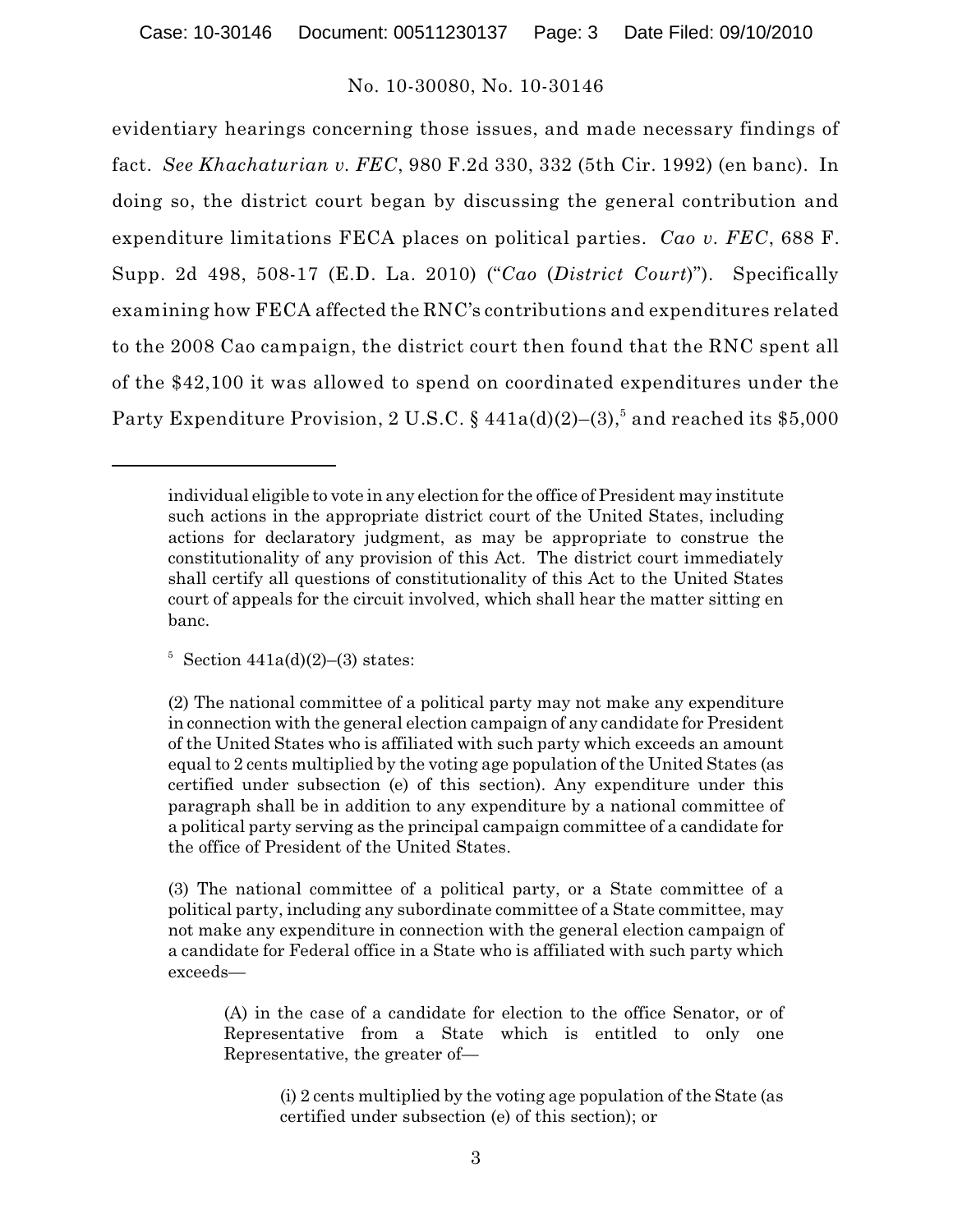contribution limit under §  $441a(a)(2)(A)$ .<sup>6</sup> *Id.* at 532. Additionally, the district court found that the RNC would have spent additional money on speech expressly advocating the election of Cao had it been permitted to spend beyond FECA limitations. *Id.* at 532-33.

Upon hearing the evidence and making the necessary findings of fact, the district court evaluated the Plaintiffs' eight constitutional challenges and, pursuant to § 437h, certified four questions to this en banc court. *Id.* at 549. The district court dismissed the Plaintiffs' remaining four challenges as frivolous. *Id.* Subsequently, the Plaintiffs appealed the district court's dismissal of the non-certified, frivolous questions. For purposes of judicial economy and efficiency, we consolidated the Plaintiffs' appeal of the dismissal of the noncertified questions with the court's en banc consideration of the certified questions.

We review the constitutionality of questions certified pursuant to  $\S 437h$ *de novo*. *See Goland v. United States*, 903 F.2d 1247, 1252 (9th Cir. 1990). We review the district court's dismissal of the Plaintiffs' remaining claims as frivolous for abuse of discretion. *Id.*

# II.

This appeal requires us to address the intersection of congressional campaign finance reform with the fundamental right to free speech under the First Amendment. Since the landmark decision of *Buckley v. Valeo*, 424 U.S. 1

<sup>(</sup>ii) \$20,000; and

<sup>(</sup>B) in the case of a candidate for election to the office of Representative, Delegate, or Resident Commissioner in any other State, \$10,000.

 $6$  Section 441a(a)(2)(A) states that "(2) No multicandidate political committee shall make contributions—(A) to any candidate and his authorized political committees with respect to any election for Federal office which, in the aggregate, exceed \$5,000 . . . ."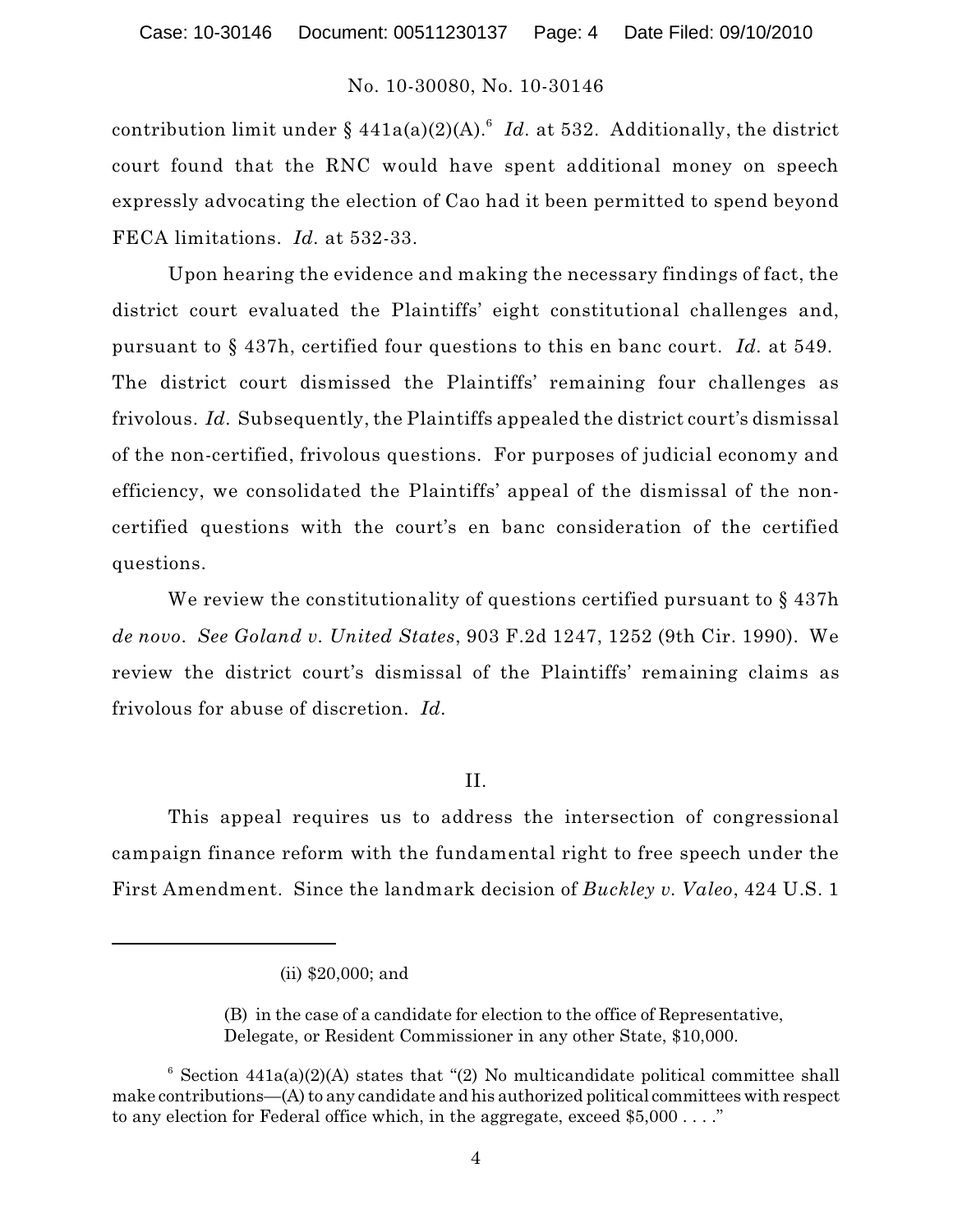(1976), the Supreme Court on a number of occasions has evaluated the limitations that the First Amendment imposes on the Government's ability to preserve the integrity of the democratic election process through its regulation of campaign expenditures and contributions made to federal candidates. As such, many of the Plaintiffs' constitutional challenges raise questions the Supreme Court has previously addressed. Thus, we begin our analysis with a brief examination of the constitutional contours in which we find ourselves.

In *Buckley*, the Supreme Court determined that FECA's "contribution and expenditure limitations operate in an area of the most fundamental First Amendment activities." *Id.* at 14. The *Buckley* Court declared that the "[d]iscussion of public issues and debate on the qualifications of candidates are integral to the operation of the system of government established by our Constitution." *Id.* As a result, the *Buckley* Court applied a strict level of scrutiny to the Government's restrictions "on the amount of money a person or group can spend on political communication during a campaign [since such restrictions] necessarily reduc[e] the quantity of expression by restricting the number of issues discussed, the depth of their exploration, and the size of the audience reached." *Id.* at 19.

Although the *Buckley* Court recognized that FECA's limitations implicate important First Amendment concerns, the Supreme Court's application of strict scrutiny did not result in the invalidation of all of FECA's regulations. *See id.* 19–21. Instead, the *Buckley* Court determined that some governmental intrusions on an individual's (or political party's) First Amendment right to make financial contributions to a candidate's campaign were warranted based on the Government's compelling interest to prevent corruption in the election of federal officials. *Id.* at 20–21, 26–27. The Court reasoned that:

To the extent that large contributions are given to secure a political quid pro quo from current and potential office holders, the integrity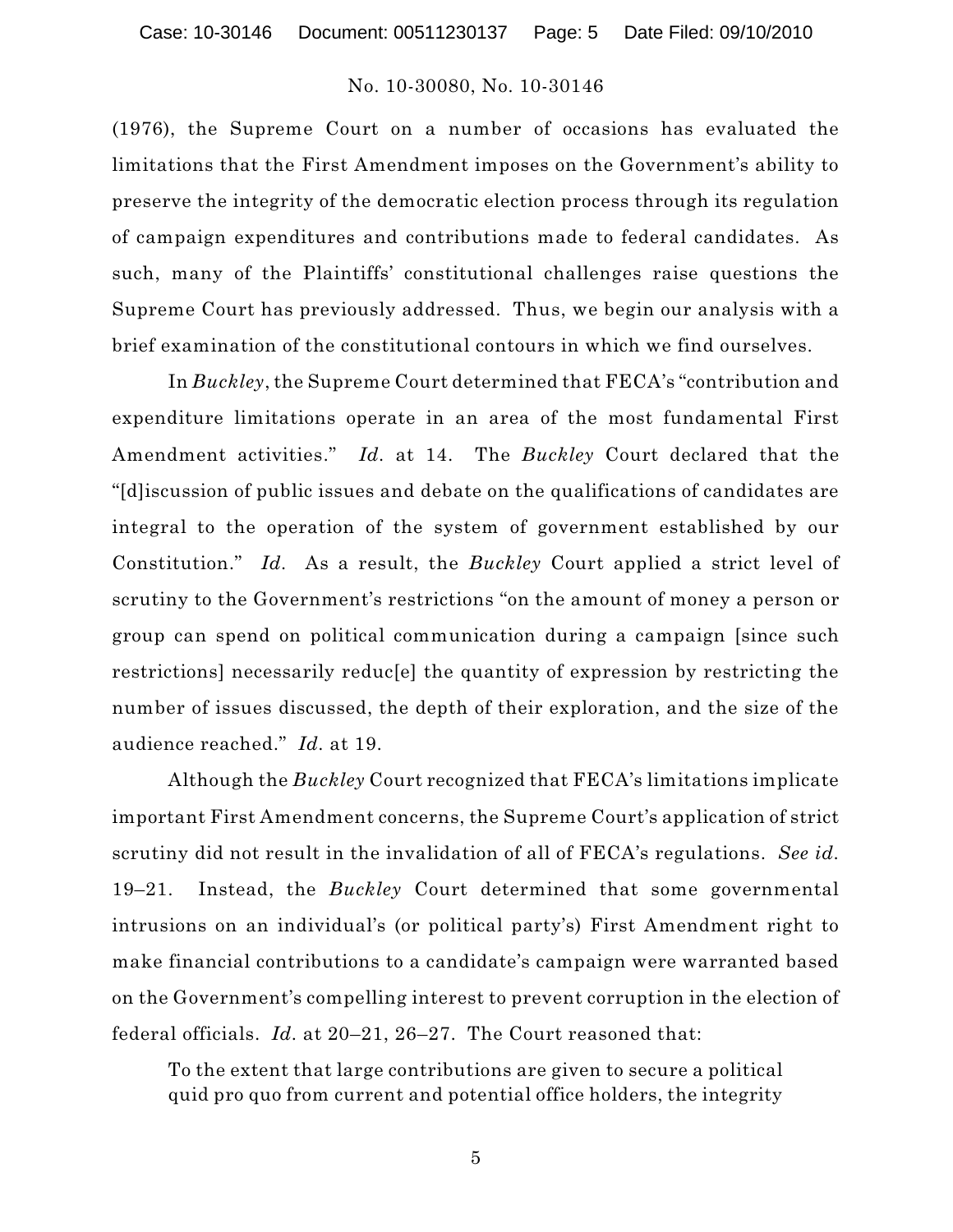of our system of representative democracy is undermined. Although the scope of such pernicious practices can never be reliably ascertained, the deeply disturbing examples surfacing after the 1972 election demonstrate that the problem is not an illusory one.

Id. at 26–27.<sup>7</sup> The Buckley Court recognized that FECA's contribution limits were Congress' response to the rising levels of corruption in the election of public officials. *Id.* at 26. Consequently, the Court found that the governmental interest in preserving the integrity of our democratic system was paramount. *Id.* at 27.

In addition to articulating the compelling governmental interest for FECA's limitations on campaign contributions, the *Buckley* Court also articulated the constitutional distinction between FECA's regulations of *contributions* and *expenditures*, concluding that courts must apply a greater degree of constitutional scrutiny to FECA's regulations of expenditures. *See id.* at 23. The Court determined that FECA's regulations on expenditures placed greater restrictions on First Amendment rights because they "represent[ed] substantial rather than merely theoretical restraints on the quantity and diversity of political speech," and consequently, the Court applied a more exacting degree of constitutional scrutiny to expenditure limitations. *Id.* at 19, 47–48*.* The Court further distinguished the Government's regulation of contributions from its regulation of expenditures, reasoning that "[b]y contrast with a limitation upon expenditures for political expression, a limitation upon the amount that any one person or group may contribute to a candidate or political committee entails only a marginal restriction upon the contributor's ability to engage in free communication." *Id.* at 20. Accordingly, the *Buckley* Court recognized that the level of constitutional scrutiny for contribution

 $\frac{1}{1}$  In addition to actual corruption, the *Buckley* Court found that the Government had a compelling interest in preventing the appearance of corruption. *Id.* at 27.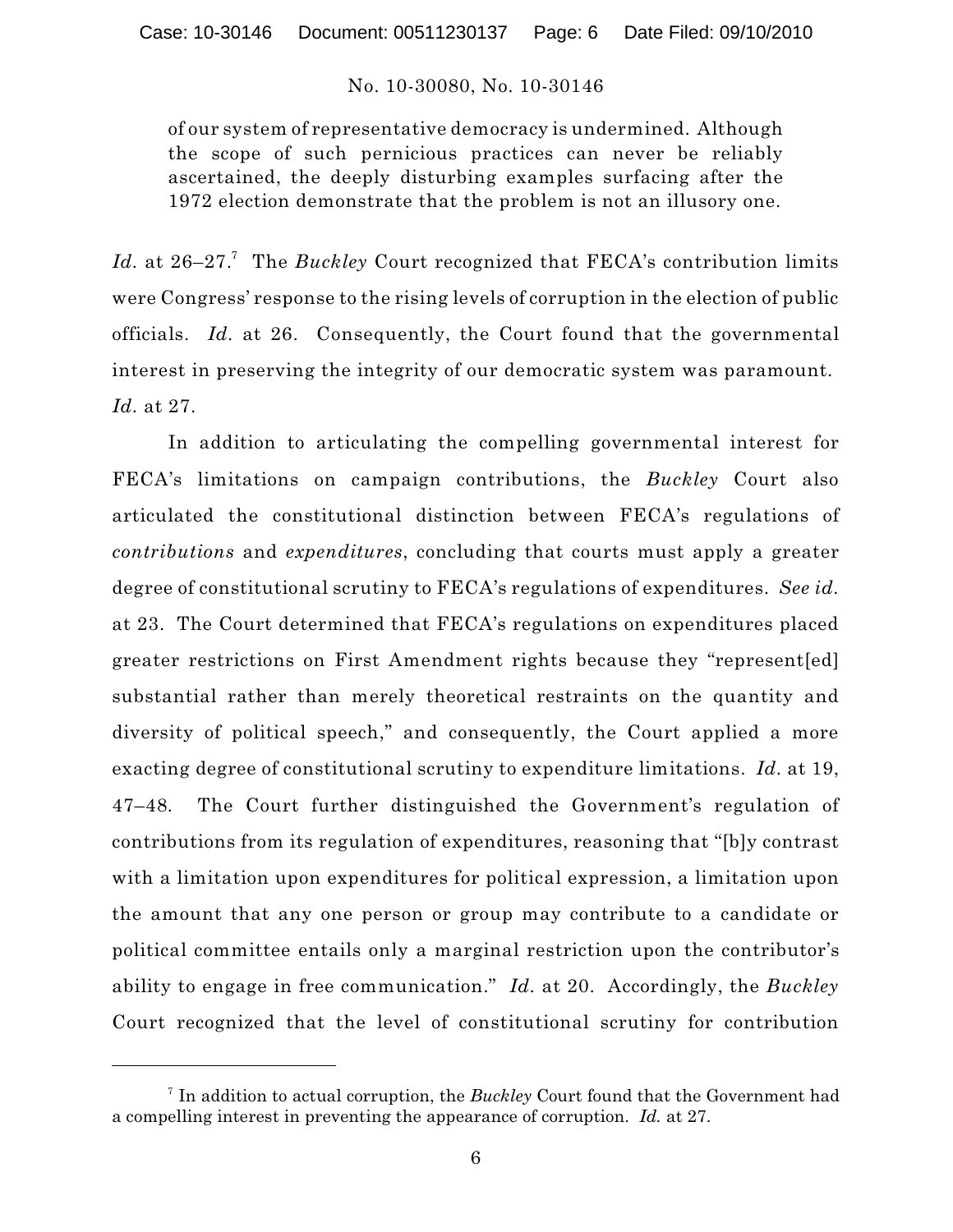limitations was less than the level of constitution scrutiny applied to limitations on expenditures. *See id.* at 29, 35, 38.

In further articulating the constitutional distinction between contributions and expenditures, the Court carefully distinguished *independent* expenditures from those expenditures that are "prearranged or coordinated" with a particular candidate. *Id.* at 46–47. Following the terminology used in FECA, the *Buckley* Court considered that for purposes of First Amendment scrutiny, "prearranged or coordinated expenditures" are constitutionally equivalent to contributions. Id. at 46. According to the Court, it followed that coordinated expenditures are subject to the same limitations and scrutiny that apply to contributions. *Id.* at 47. Although the facts of the challenge and nature of the Court's analysis in *Buckley* gave the Court no reason to specifically address the level of scrutiny for coordinated expenditures, the *Buckley* Court implicitly recognized that limitations on coordinated expenditures would be, like contribution limitations, subject to a lower level of constitutional scrutiny than limitations on independent expenditures.

The *Buckley* Court's distinction between coordinated expenditures (or contributions) and independent expenditures was reaffirmed in *California Medical Ass'n v. FEC*, 453 U.S. 182, 195 (1981), when the Court explained that "[t]he type of expenditures that this Court in *Buckley* considered constitutionally protected were those made *independently* by a candidate, individual, or group in order to engage directly in political speech." *Id.* (citation omitted) (emphasis added). In cases thereafter, the Court continued to recognize the distinction between a speaker's First Amendment right to make independent versus coordinated expenditures, and the degree to which lower courts must balance these rights with the Government's compelling interest to prevent corruption in the democratic elections of our public officials. *E.g.*, *Colorado Republican Fed.*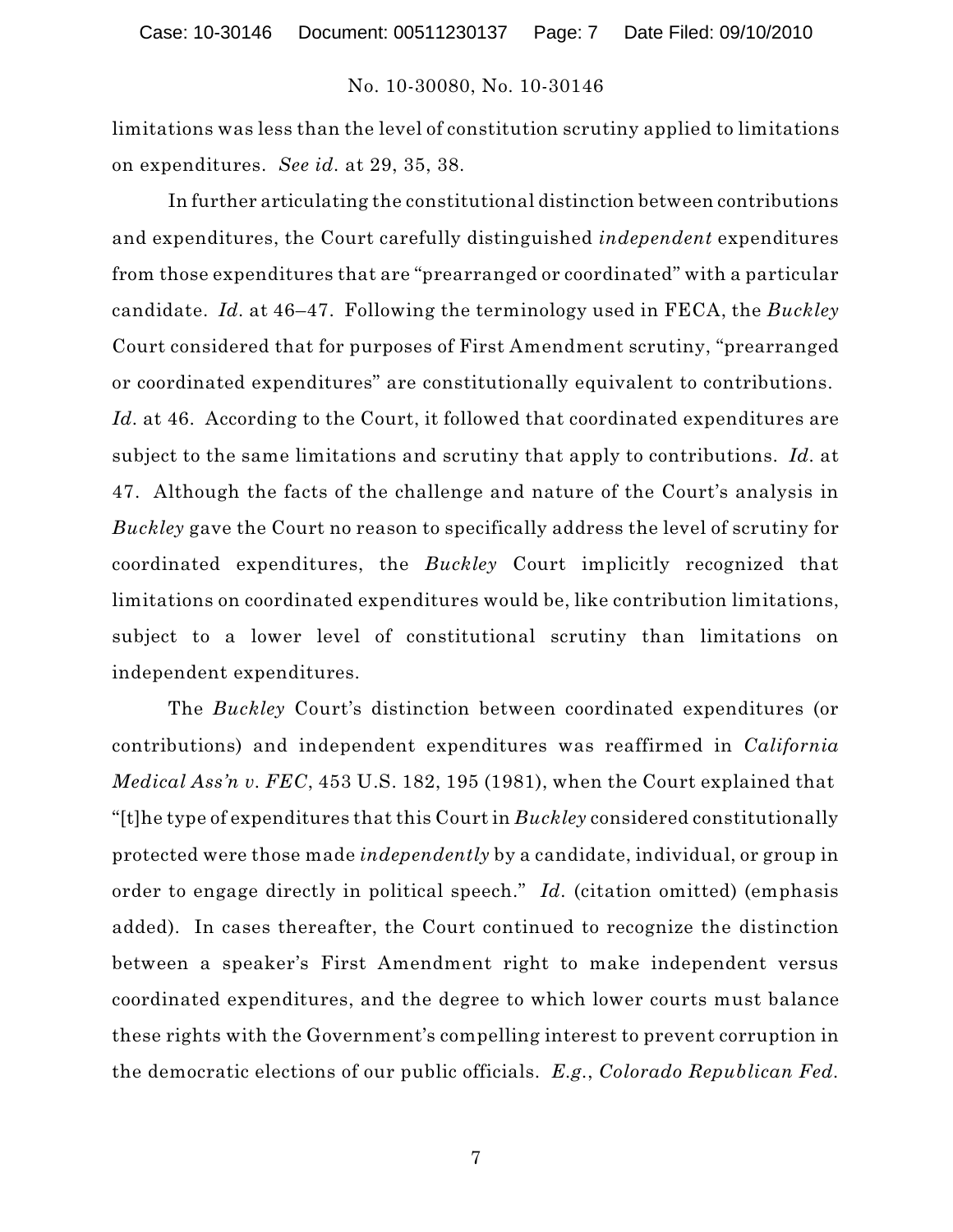*Campaign Comm. v. FEC*, 518 U.S. 604, 613 (1996) ("*Colorado I*"); *FEC v. Colorado Republican Fed. Campaign Comm.,* 533 U.S. 431 (2001) ("*Colorado II*").

With this legal landscape in mind, we begin our examination of the Plaintiffs' constitutional challenges by first examining the questions the district court found to be frivolous.

A. Frivolous Questions

1.

The district court did not certify the Plaintiffs' second and fifth questions in their complaint, which raise clearly related issues. *Cao* (*District Court*), 688 F. Supp. 2d at 535-39. The Plaintiffs' second question reads as follows:

Do the Party Expenditure Provision limits at 2 U.S.C. §  $441a(d)(2)–(3)$  violate the First and Fifth Amendment rights of one or more plaintiffs in that they are excessively vague, overbroad, and beyond the authority of Congress to regulate elections as applied to coordinated expenditures other than (a) communications containing express advocacy, (b) targeted federal election activity, (c) disbursements equivalent to paying a candidate's bills, and (d) distributing a candidate's campaign literature?

*Id.* at 504. The Plaintiffs' fifth question reads as follows:

Do the \$5,000 contribution limit at 2 U.S.C.  $\S$  441a(a)(2)(A) and the Coordinated Contribution Provision at 2 U.S.C. § 441a(a)(7)(B)(i) (treating coordinated expenditures as in-kind 'contributions') violate the First and Fifth Amendment rights of one or more of the plaintiffs in that they are excessively vague, overbroad, and beyond the authority of Congress to regulate elections as applied to coordinated expenditures other than (a) communications containing express advocacy, (b) targeted federal election activity, (c) disbursements equivalent to paying a candidate's bills, and (d) distributing a candidate's campaign literature?

*Id.*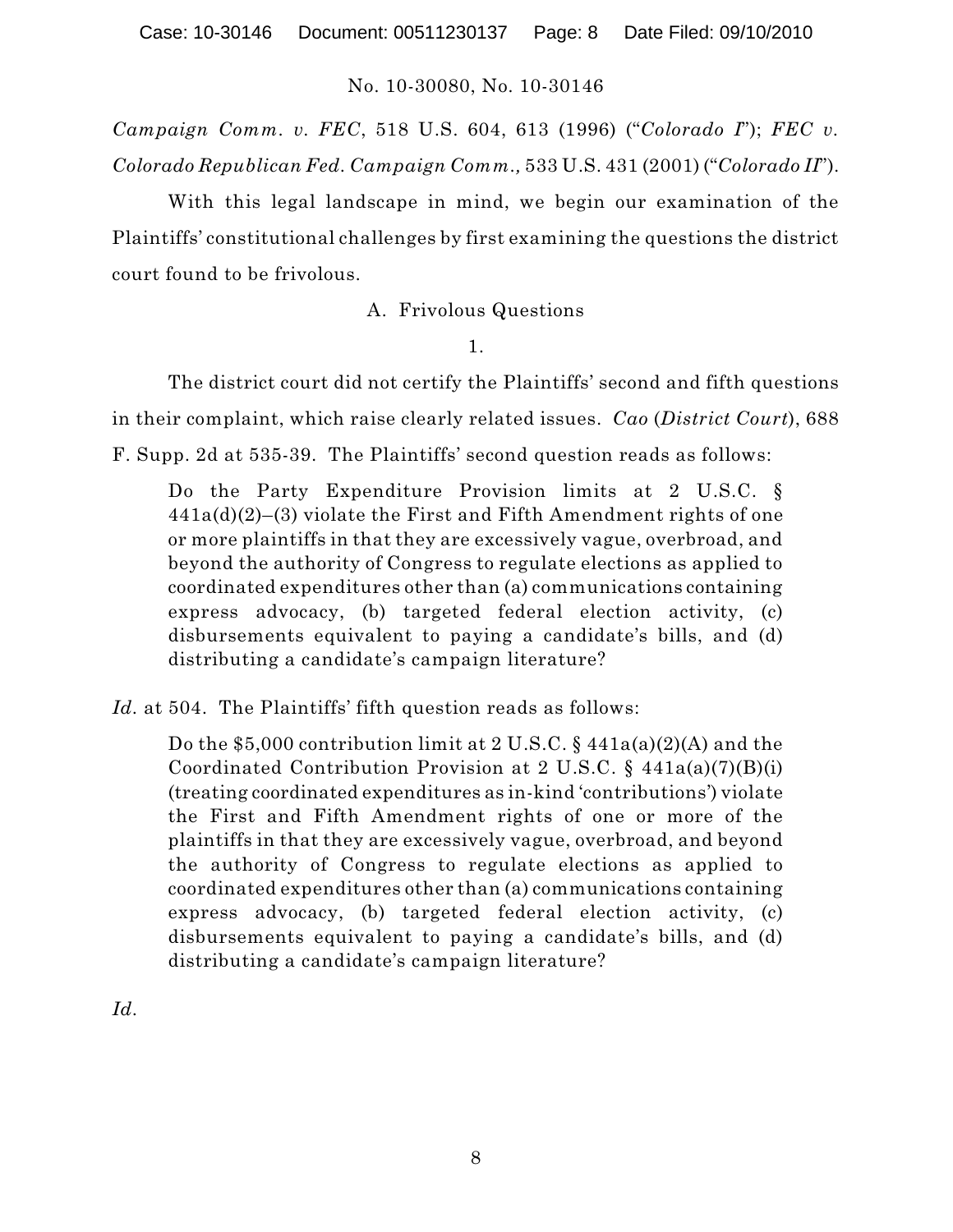The Plaintiffs assert that  $\S$   $441a(d)(2)-(3)$ ,  $441a(a)(2)(A)$ , and  $441a(a)(7)(B)(i)^{8}$  reach speech that is not "unambiguously campaign related," and therefore, the provisions are overbroad and vague in violation of the Supreme Court's decision in *Buckley*. *See Buckley*, 424 U.S. at 81. We do not agree.

FECA must be read in light of the FEC regulations that implement the statute. Expenditures for a "party coordinated communication," as defined by 11 C.F.R. § 109.37, are restricted to those which qualify as coordinated expenditures that may be regulated under the Constitution as contributions. In other words, the FEC regulations make it clear that a "party coordinated communication" only encompasses speech that is campaign-related. $^9$  Thus, § 109.37 limits the breadth of communications to which  $\S$  441a(d)(2)–(3),  $441a(a)(2)(A)$ , and  $441a(a)(7)(B)(i)$  apply. Therefore, the Plaintiffs' argument that these statutory provisions reach speech that is not campaign-related is without merit. *Buckley* does not permit non-campaign-related speech to be regulated.

In *Buckley v. Valeo*, 424 U.S. 1, 96 S.Ct. 612, 46 L. Ed. 2d 659 (1976), the Supreme Court, invoking constitutional avoidance,

 $\delta$  Section 441a(a)(7)(B)(i) states that "expenditures made by any person in cooperation, consultation, or concert, with, or at the request or suggestion of, a candidate, his authorized political committees, or their agents, shall be considered to be a contribution to such candidate . . . ."

<sup>&</sup>lt;sup>9</sup> Section 109.37 defines "party coordinated communications" as those communications that are (1) paid for by the party, (2) satisfy a particular content standard, and (3) coordinated with the candidate as defined by  $\S$  109.21(d)(1)–(6). The content standards set forth in  $\S$ 109.37 require that the communication be either "[a] public communication that disseminates, distributes, or republishes, in whole or in part, campaign materials prepared by a candidate, the candidate's authorized committee, or an agent of any of the foregoing," or "[a] public communication that expressly advocates the election or defeat of a clearly identified candidate for Federal office," or a "public communication [that] refers to a clearly identified House or Senate candidate and is publicly distributed . . . in the clearly identified candidate's jurisdiction 90 days or fewer before the clearly identified candidate's general, special, or runoff election, or primary or preference election, or nominating convention or caucus." Section 109.37(a)(2)(iii)(B) provides a similar 120 day time period for public communications referring to a Presidential or Vice Presidential candidate.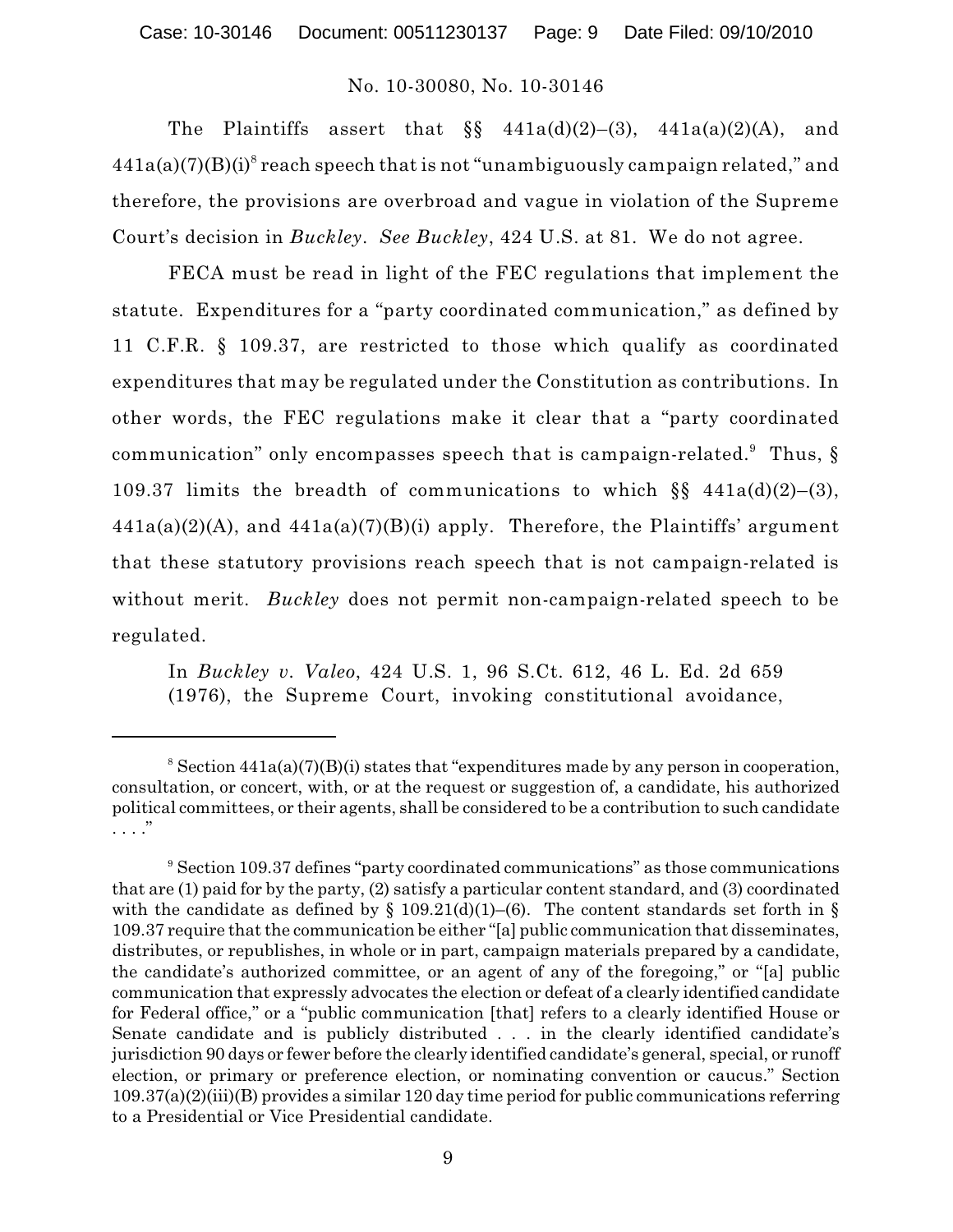construed FECA's limitation on expenditures to apply only to funding of communications that "express[ly] . . . advocate the election or defeat of a clearly identified candidate for federal office," i.e., those that contain phrases such as "'vote for,' 'elect,' 'support,' 'cast your ballot for,' 'Smith for Congress,' 'vote against,' 'defeat,' [or] 'reject.'" *Id.* at 43–44 & n.52.

*Shays v. FEC*, 528 F.3d 914, 917 (D.C. Cir. 2008). The FEC regulations make abundantly clear that the only coordinated expenditures captured by the statutory reach of FECA are campaign-related expenditures which *Buckley* recognized that Congress could regulate as contributions.

Plaintiffs argued to the district court that the FEC's promulgation of the above regulation constitutes an acknowledgment that some line exists between speech which may be regulated and speech which may not be regulated. *See Cao* (*District Court*), 688 F. Supp. 2d at 536. This acknowledgment, Plaintiffs argued, "demonstrates a constitutionally deficient ambiguity in the current statutory language." *Id.* We know of no authority, and Plaintiffs cite to no authority, that requires the content of FEC regulations be included in statute or that prohibits a statute's reach to be narrowed by regulations. Accordingly, we find that the district court did not abuse its discretion in denying the certification of the Plaintiffs' second and fifth questions.

# 2.

The district court also found the Plaintiffs' fourth question frivolous and denied its certification. *Cao* (*District Court*), 688 F. Supp. 2d at 542-43. The Plaintiffs' fourth constitutional challenge reads as follows:

Do the limits on coordinated expenditures at 2 U.S.C. § 441a(d)(3) violate the First Amendment rights of one or more plaintiffs? (a) Do all but the highest limits violate such rights because any lower rates are unsupported by the necessary anti-corruption interest? (b) Is 2 U.S.C. § 441a(d)(3) facially unconstitutional because lower rates cannot be severed from higher rates and the voting-age-population formula is substantially overbroad and inherently unconstitutional?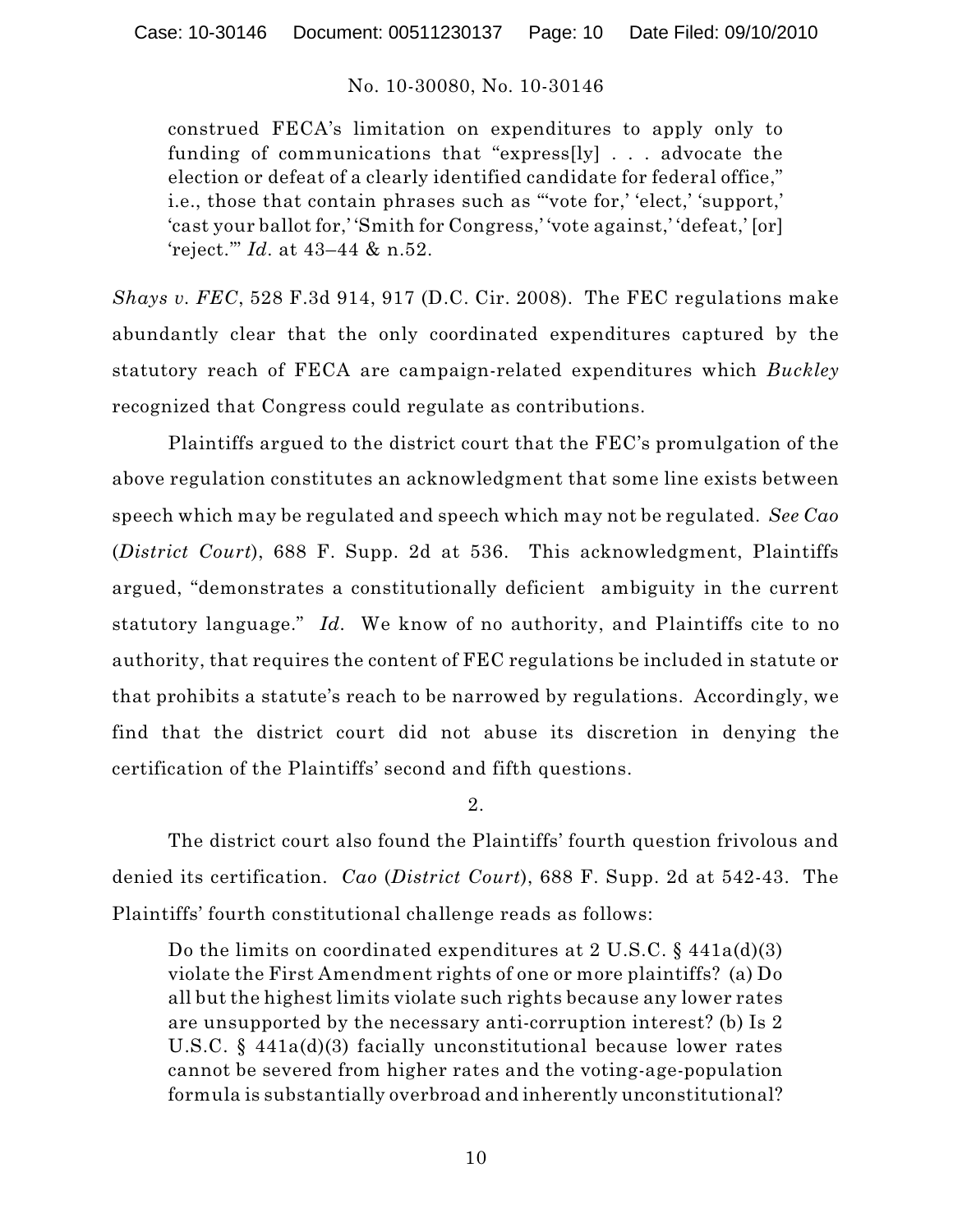(c) Is the highest limit for expenditures coordinated with Representatives unconstitutionally low?

*Id.* at 504.

The Plaintiffs argue that the multiple limits contained in  $\S$  441a(d)(3) mean that the Congress acknowledges that the higher limits are sufficient to accommodate any interest in preventing corruption, and thus the lower limits are automatically unnecessary to advance that anti-corruption interest. $^{\rm 10}$  This argument leads the Plaintiffs to conclude that any lower limits within a multiple-limit scheme are inherently unconstitutional.

The Supreme Court rejected this argument in *Buckley* when the Court declared that "Congress' failure to engage in such fine tuning does not invalidate the legislation." *Buckley*, 424 U.S. at 30. Although there may be variances within a statute's limitations on contributions or expenditures, so long as the Government can establish "that some limit . . . is necessary, a court has no scalpel to probe . . . ." or parse through the varying degrees of limitations. *Id.* (quotations and citations omitted). "In practice, the legislature is better equipped to make such empirical judgments, as legislators have [the] 'particular expertise'" necessary to assess what limits will adequately prevent corruption in the democratic election of their peers. *Randall v. Sorell*, 548 U.S. 230, 248 (2006).

Plaintiffs also assert that  $\S$  441a(d)(3) is unconstitutional because the limitations imposed on contributions to different candidates vary depending on the voting age population in their respective districts. This challenge is similarly frivolous as it is foreclosed by *Nixon v. Shrink Missouri Government*

<sup>&</sup>lt;sup>10</sup> For example, under § 441a(d)(3), the RNC may make expenditures of up to \$20,000 in connection with a candidate for U.S. Senate, but may only make expenditures of up to \$10,000 in connection with a candidate for the U.S. House of Representatives. Plaintiffs argument is that because  $\frac{2441a(d)(3)(A(ii))}{a(li)}$  allows for expenditures of up to \$20,000 for Senate candidates, the \$10,000 restriction for House candidates is unconstitutionally low.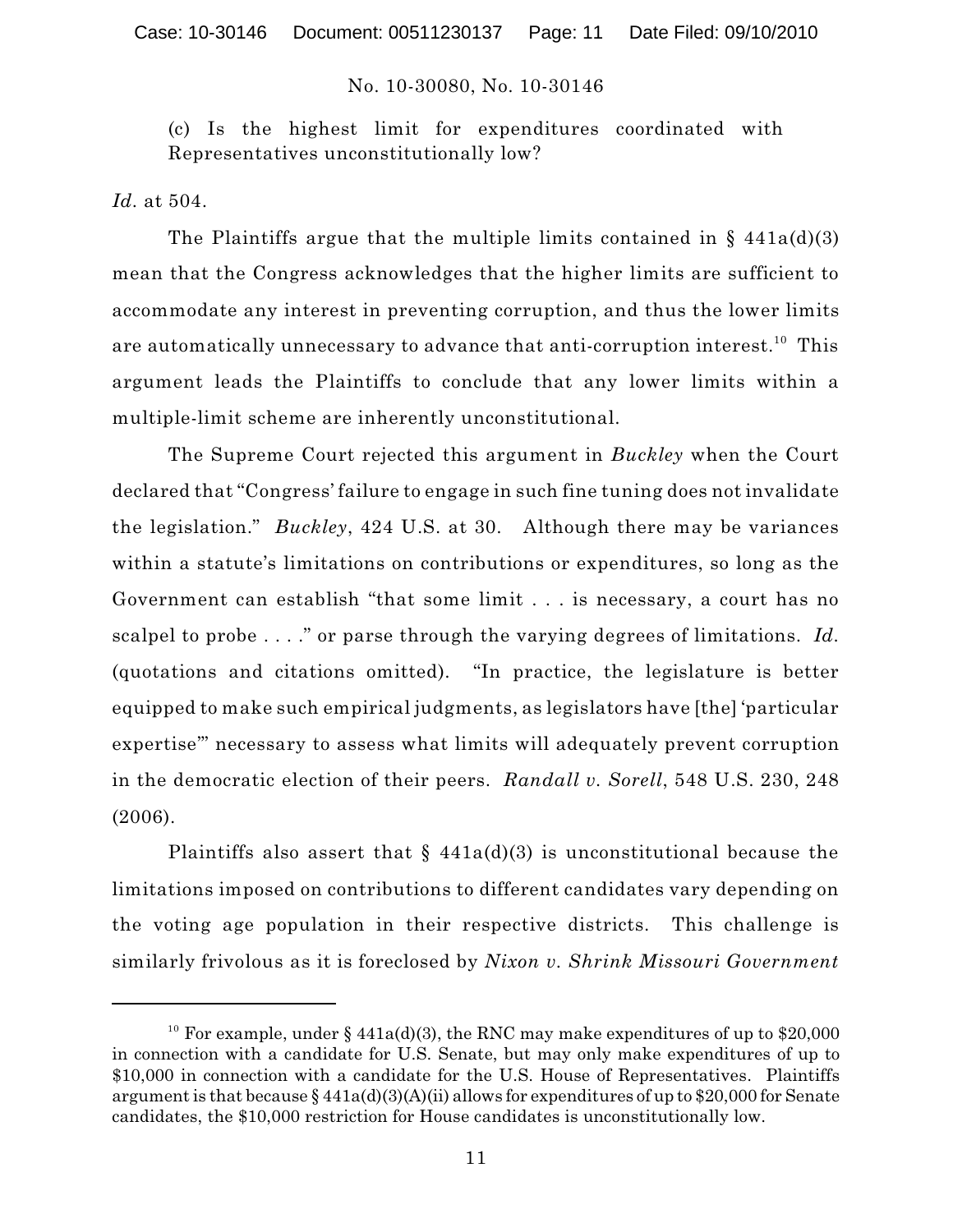*PAC*, 528 U.S. 377, 382 (2000), in which the Court upheld the constitutionality of a "statute impos[ing] contribution limits ranging from \$250 to \$1,000, depending on specified state office or size of constituency."

Finally, in regards to the Plaintiffs' challenge that the highest limit for expenditures coordinated with Representatives is unconstitutionally low, the Plaintiffs have failed to provide the court with any evidence upon which we could conclude that the limits impose too stringent of a burden on political speech. *See Buckley*, 424 U.S. at 21 (explaining that whether a contribution limitation is unconstitutionally low in part depends on whether the limitation prevents the candidate from "amassing the resources necessary for effective [campaign] advocacy . . . ."); *see also Khachaturian*, 980 F.2d at 331 ("To present a colorable constitutional question in [an] as applied challenge, [the Plaintiff] must demonstrate that the [Act's] limit had a serious adverse effect on the initiation and scope of his candidacy."). Thus, in arguing that the challenged limits are unconstitutionally low, the Plaintiffs have failed to provide evidence demonstrating that the limits preclude federal candidates from effectively amassing the resources necessary to wage an effective campaign. $^{\rm 11}$ 

Consequently, we find that the district court did not abuse its discretion in finding the Plaintiffs' fourth question frivolous.

#### 3.

Although the district court certified question 8(a), it found 8(b) and 8(c) to be frivolous. Plaintiffs offer no argument or authority in their briefs to assert that the district court erred in dismissing question 8(b). "When an appellant fails to advance arguments in the body of its brief in support of an issue it has

 $11$  Quite to the contrary, the evidentiary record reveals that Cao has had no difficulty amassing an impressive amount of resources for his campaigns. During the 2008 cycle, then-candidate Cao's congressional campaign had receipts of \$242,531. As of June 30, 2009, he had reported \$516,957 in total receipts.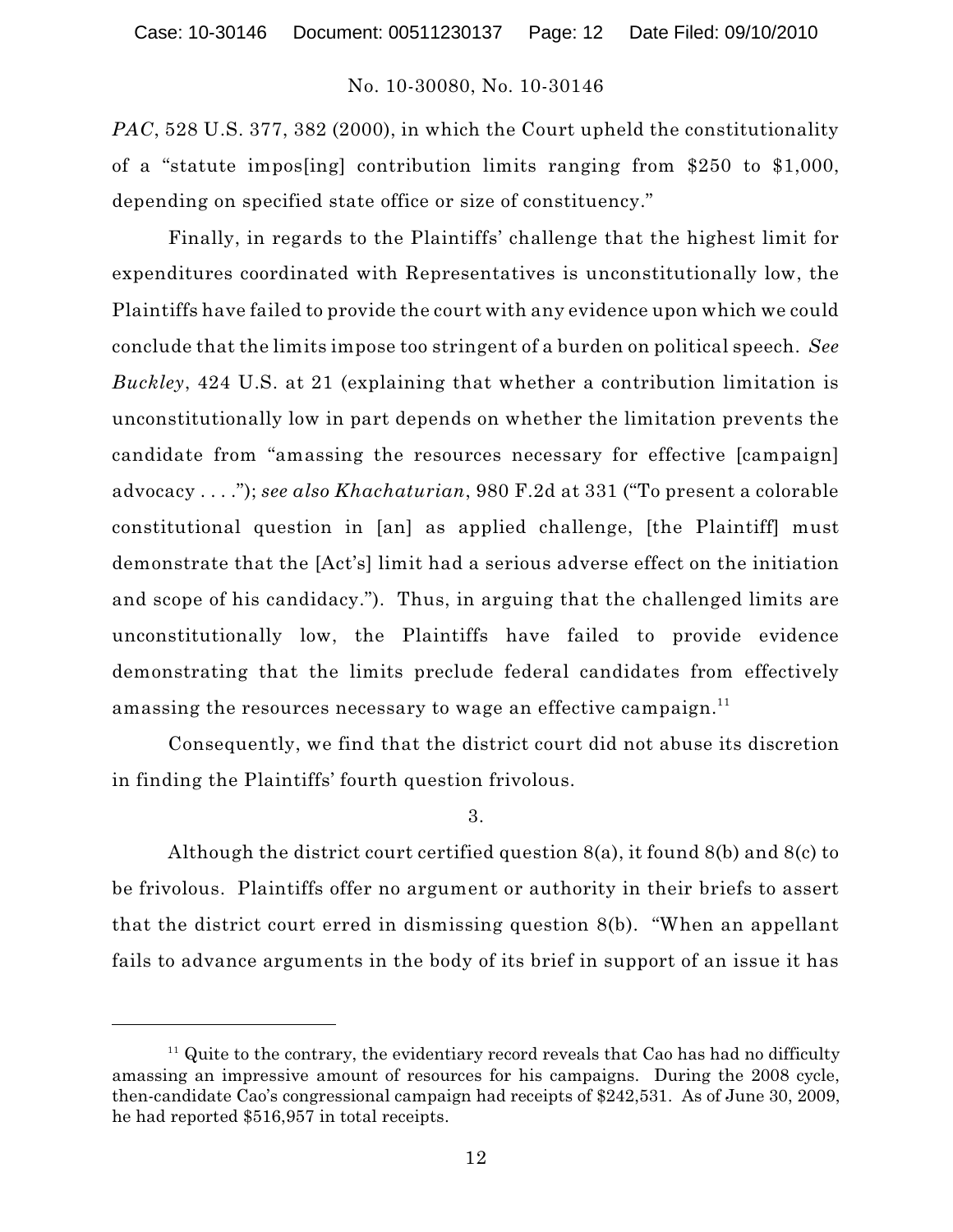raised on appeal, we consider such issues abandoned." *Justiss Oil Co., Inc. v. Kerr-McGee Refining Corp.*, 75 F.3d 1057, 1067 (5th Cir. 1996). Accordingly, we find the Plaintiffs have waived their appeal of question 8(b).

The Plaintiffs' eighth question in 8(c) states:

Does the \$5,000 contribution limit at 2 U.S.C. §  $441a(a)(2)(A)$ facially violate the First Amendment rights of one or more plaintiffs [because] . . . (c) [t]he limit is simply too low to allow political parties to fulfill their historic and important role in our democratic republic?

*Cao* (*District Court*), 688 F. Supp. 2d at 504.

The Plaintiffs contend that  $\frac{2441a(a)(2)(A)}{s $5,000}$  contribution limitation is unconstitutionally low because it prohibits political parties from fulfilling their historic role in "our democratic republic." While the Plaintiffs offer powerful rhetoric in support of this position, the record does not support the rhetoric. As the district court found, during the 2007–08 election cycle, the national parties raised more money than they raised in the election cycles before the effective date of the BCRA when the parties were also able to raise "soft" money, i.e. money that was not subject to the limitation or prohibitions of FECA. *See Cao* (*District Court*), 688 F. Supp. 2d at  $517$ .<sup>12</sup> Because Plaintiffs evidence failed to support their argument, the district court did not abuse its discretion in concluding that subsection (c) of the Plaintiffs' eighth question is frivolous.

B. Certified Questions

 $12$  The district court's factual findings further support the district court's conclusion that the \$5,000 limitation does not preclude parties from fulfilling their roles in funding the campaigns of federal candidates. As the district court noted, "[i]n the 2008 election cycle, parties supported their federal candidates with a total of \$529,262 in contributions, \$31,256,379 in coordinated expenditures, and \$54,563,499 in independent expenditures." *Cao* (*District Court*), 688 F. Supp. 2d at 549.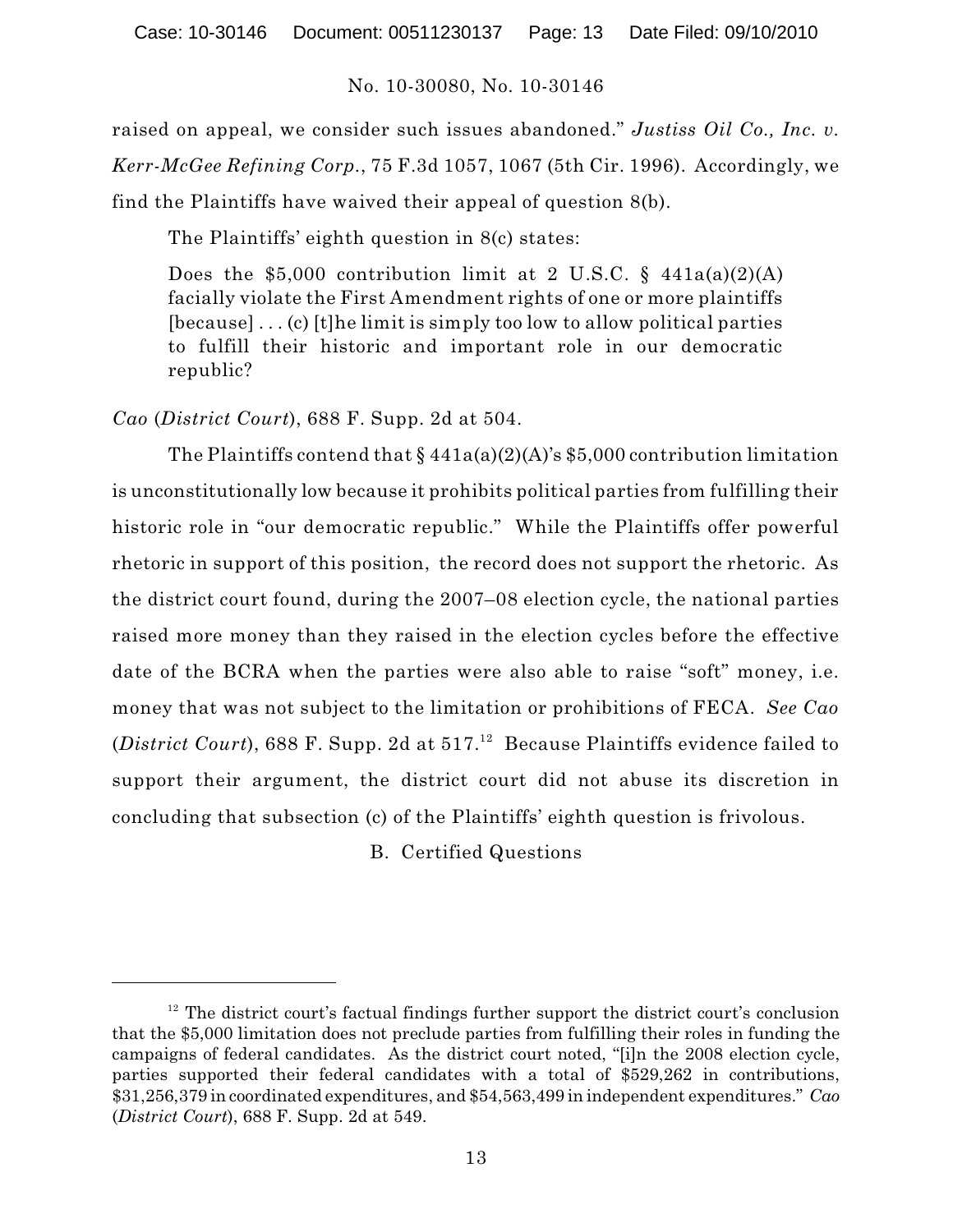Having found the district court did not abuse its discretion in finding the above questions frivolous, we now turn to the questions certified to the en banc court.

1.

The district court certified the first constitutional question as follows:

Has each of the plaintiffs alleged sufficient injury to constitutional rights enumerated in the following questions to create a constitutional 'case or controversy' within the judicial power of Article III?

*Cao* (*District Court*), 688 F. Supp. 2d at 504.

As the Supreme Court observed, "[a] party seeking to invoke § 437h must have standing to raise the constitutional claim." *California Med. Ass'n*, 453 U.S. at 193 n.14. This requires us to decide "whether appellants have the 'personal stake in the outcome of the controversy' necessary to meet the requirements of Art. III." *Buckley*, 424 U.S. at 11 (quoting *Baker v. Carr*, 369 U.S. 186, 204 (1962)). "Standing requires, at a minimum, three elements: injury in fact, a 'fairly traceable' causal link between that injury and the defendant's conduct, and the likelihood that the injury will be 'redressed by a favorable decision.'" *Cadle Co. v. Neubauer*, 562 F.3d 369, 371 (5th Cir. 2009) (quoting *Lujan v. Defenders of Wildlife*, 504 U.S. 555, 560–61 (1992)).

In the present case, the Plaintiffs have met their Article III burden. First, the complaint alleges an injury that is concrete, not hypothetical. The complaint establishes that the RNC spent all of its \$42,100 in expenditures on Cao's election campaign allotted under the Party Expenditure Provision and reached its \$5,000 contribution limit. Furthermore, the complaint alleges that during the course of Cao's campaign, the RNC wanted to make additional expenditures, and but for the \$42,100 Party Expenditure Provision making it illegal to do so,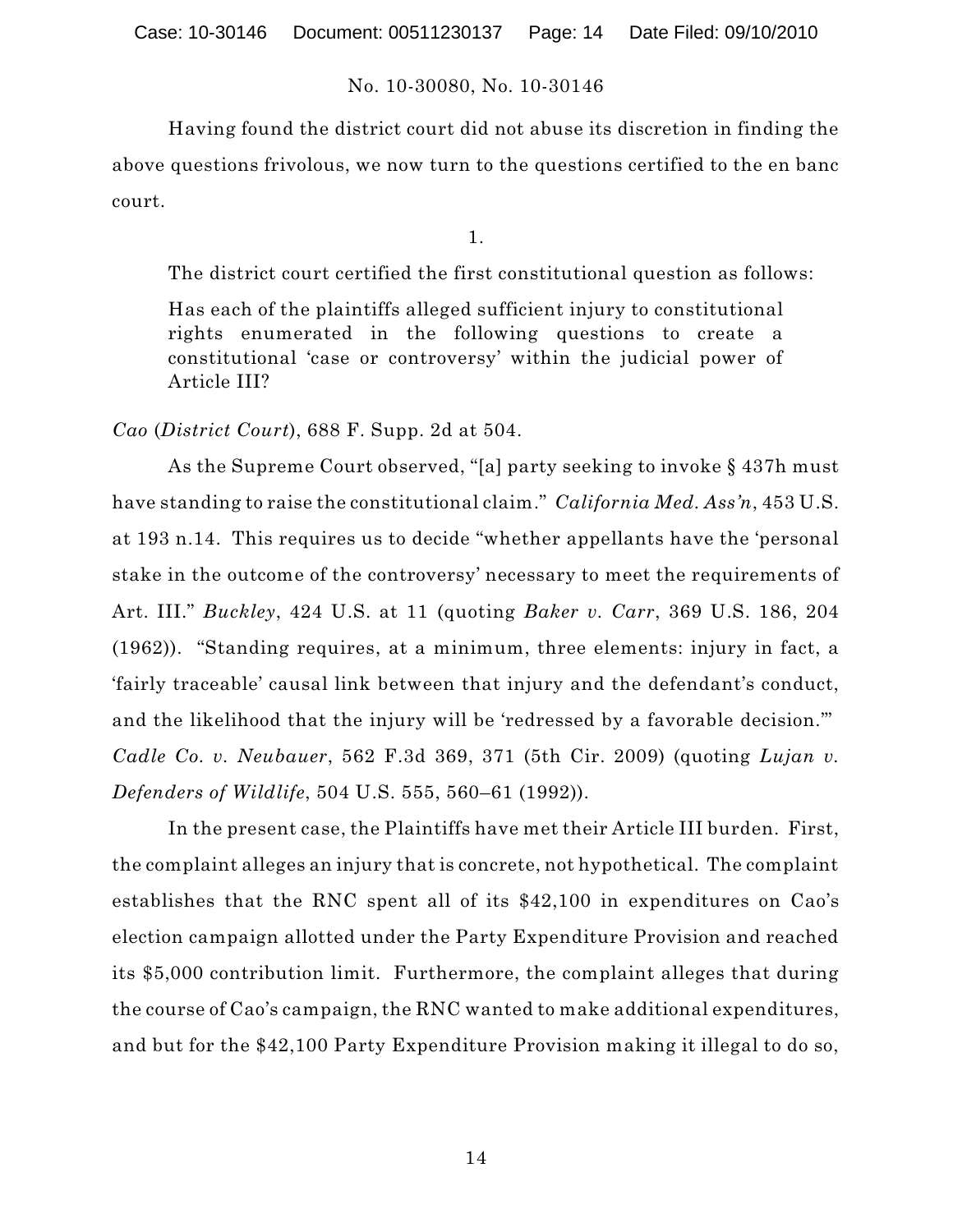the RNC would have made these expenditures. This injury is not conjectural, but rather, is sufficiently concrete to satisfy the requirements of Article III.

Moreover, the Plaintiffs' alleged injury is fairly traceable to the FEC's conduct, as it is the FEC's implementation of the Act and its regulations that render the Plaintiffs' desired speech illegal. The Plaintiffs also satisfy *Lujan*'s third requirement, redressability, since a favorable ruling by this en banc court would permit the Plaintiffs to make further monetary contributions and carry out their desired coordinated speech acts—without any fear that the Government would regulate their coordinated expenditures pursuant to FECA.

Therefore, Plaintiffs have demonstrated sufficient Article III standing to bring their constitutional claims.

2.

The district court certified the third question as follows:

Does the \$5,000 contribution limit at 2 U.S.C. § 441a(a)(2)(A) violate the First Amendment rights of one or more plaintiffs as applied to a political party's in-kind and direct contributions because it imposes the same limits on parties as on political action committees?

# *Cao* (*District Court*), 688 F. Supp. 2d at 504.

In the third certified question, the Plaintiffs claim that  $\S$  441a(a)(2)(A)'s limitation violates the First Amendment because it imposes the same contribution limitations on parties as it does on political action committees ("PACs"). The Plaintiffs raise three arguments in support of this proposition: first, that the Supreme Court's decisions in *Buckley* and *Colorado I* support the notion that political parties' political speech deserves a higher degree of protection than the political speech of PACs; second, that the \$5,000 contribution limitation violates *Randall*; and third, that the Supreme Court's decision in *Citizens United v. FEC*, 130 S.Ct. 876, 899 (2010), should alter the analysis of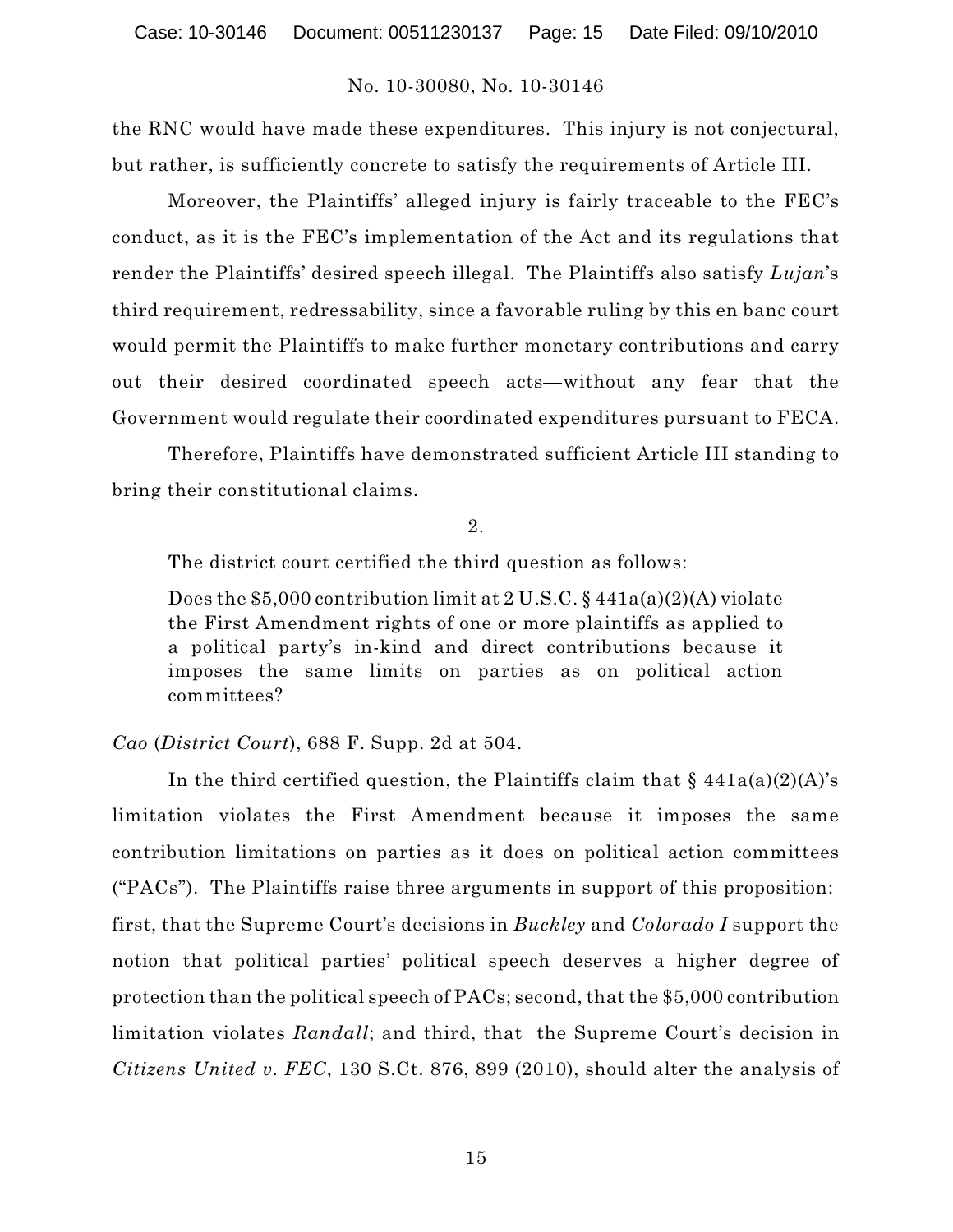contribution limits FECA places on political parties and PACs. These arguments are without merit.

First, the Plaintiffs misconstrue the principal holdings in *Buckley* and *Colorado I*. Although the Court in both *Buckley* and *Colorado I* acknowledged the important historic role that political parties have played in the democratic election of this Nation's public officials, the Court simultaneously acknowledged that it is this precise role that political parties fill that gives rise to the Government's compelling interest in regulating their coordinated expenditures and contributions. Notably, the *Colorado II* Court effectively rejected the argument Plaintiffs now make, reasoning that:

The Party's arguments for being treated differently from other political actors subject to limitation on political spending under the Act do not pan out.... In reality, parties  $\dots$  function for the benefit of donors whose object is to place candidates under obligation, a fact that parties cannot escape. Indeed, parties' capacity to concentrate power to elect is the very capacity that apparently opens them to exploitation as channels for circumventing contribution and coordinated spending limits binding on other political players.

*Colorado II*, 533 U.S. at 455. Thus, to the extent that the Plaintiffs attempt to argue that *Buckley* and *Colorado I* support the proposition that the Government cannot place the same restrictive contribution limitations on political parties that it places on PACs, that argument is foreclosed by *Colorado II*—where the Supreme Court's analysis fully supports the Government's differentialtreatment of political parties—because of what *Colorado II* recognized as a political party's unique susceptibility to corruption.

Second, the Plaintiffs misread *Randall* when they argue that the Court's decision turned on the fact that PACs and political parties were treated equally. In *Randall*, the Court struck down the State of Vermont's Act 64 requiring "that political parties abide by exactly the same low contribution limits that apply to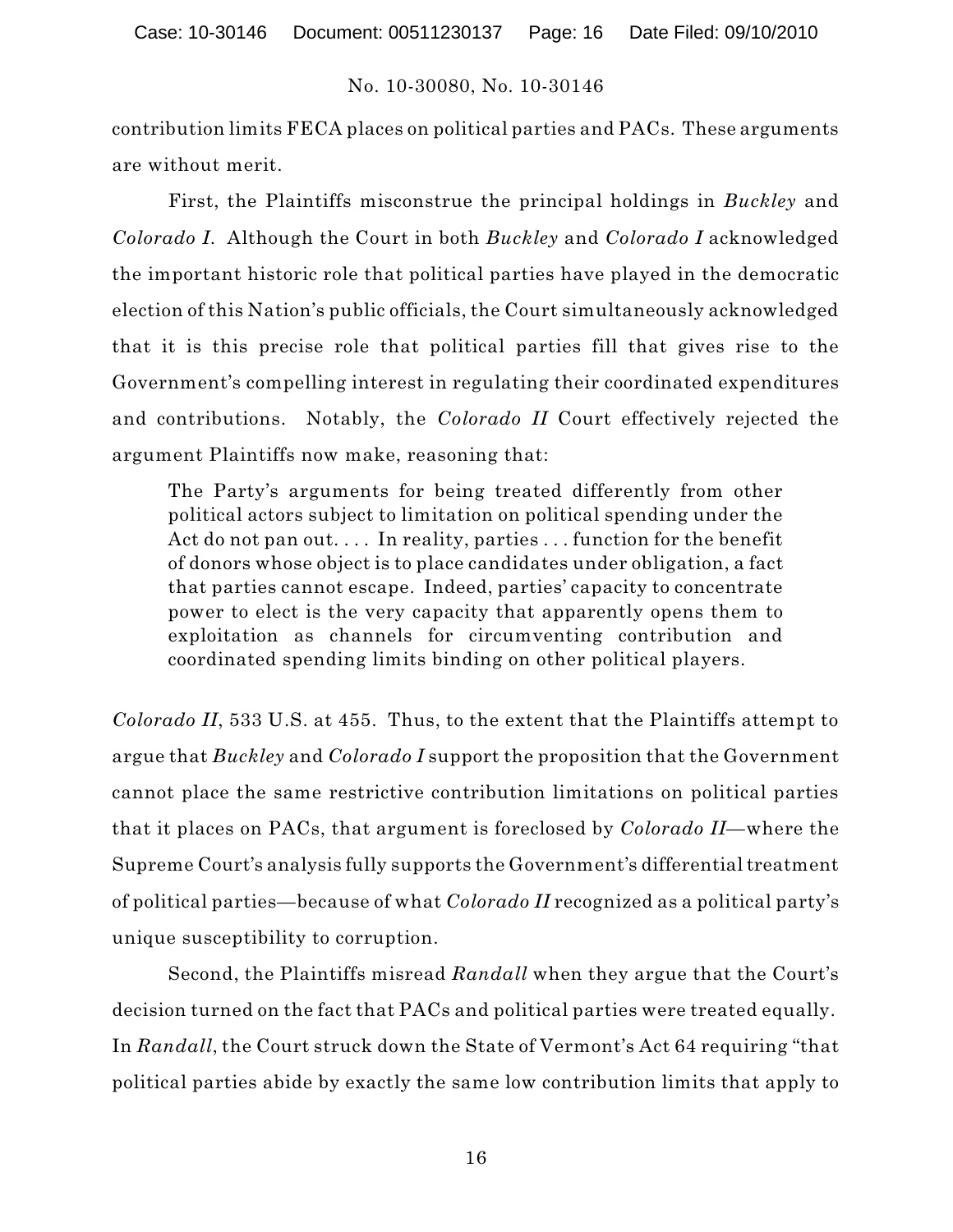other contributors," 548 U.S. at 256, because the contribution limitations were "suspiciously low" and would seriously impair political parties' ability to effectively participate in the political process. *Id*. at 257, 261. In the present case, FECA does not impose a "suspiciously low" limitation on a political party's contribution, but rather, affords a more reasonable limitation of  $$5,000.<sup>13</sup>$ Consequently, the Supreme Court's invalidation of Act 64 in *Randall* is entirely inapposite to the present constitutional challenge, and therefore does not support Plaintiffs' challenge to  $\S$  441a(a)(2)(A).

Third, we do not read *Citizens United* as changing how this court should evaluate contribution limits on political parties and PACs. In *Citizens United*, the Court held that corporations and labor unions had the right under the First Amendment to make *independent* campaign expenditures. 130 S.Ct. at 913. This conclusion—that independent expenditures may not be restricted—has been the rule for political parties since *Colorado I*. *See Colorado II*, 533 U.S. at 455 ("[U]nder *Colorado I*, [a political party has had the ability] to spend money in support of a candidate without legal limit so long as it spends independently. A party may spend independently every cent it can raise wherever it thinks its candidate will shine, on every subject and any viewpoint."). $^{\rm 14}$  Thus, the Supreme Court's decision in *Citizens United*—regarding a corporation's right to make independent expenditures—provides no reason to change our analysis of the validity of the contribution limits FECA places on political parties and PACs.

For the above reasons, we find that  $\S$  441a(a)(2)(A)'s \$5,000 contribution

<sup>&</sup>lt;sup>13</sup> The *Randall* Court provided two additional reasons for finding Act 64 unconstitutional: first, the state statute provided no generous additional limit for coordinated party expenditures, and second, each limit applied to all national, state, and local affiliates of a party combined, as well as both the primary and general elections combined. *See id.* at 257, 249, 259. These factors are noticeably absent from the Plaintiffs' present challenge.

<sup>&</sup>lt;sup>14</sup> Notably, in the 2008 election cycle, political parties made  $$280,873,688$  in independent expenditures. *Cao* (*District Court*), 688 F. Supp. 2d at 518.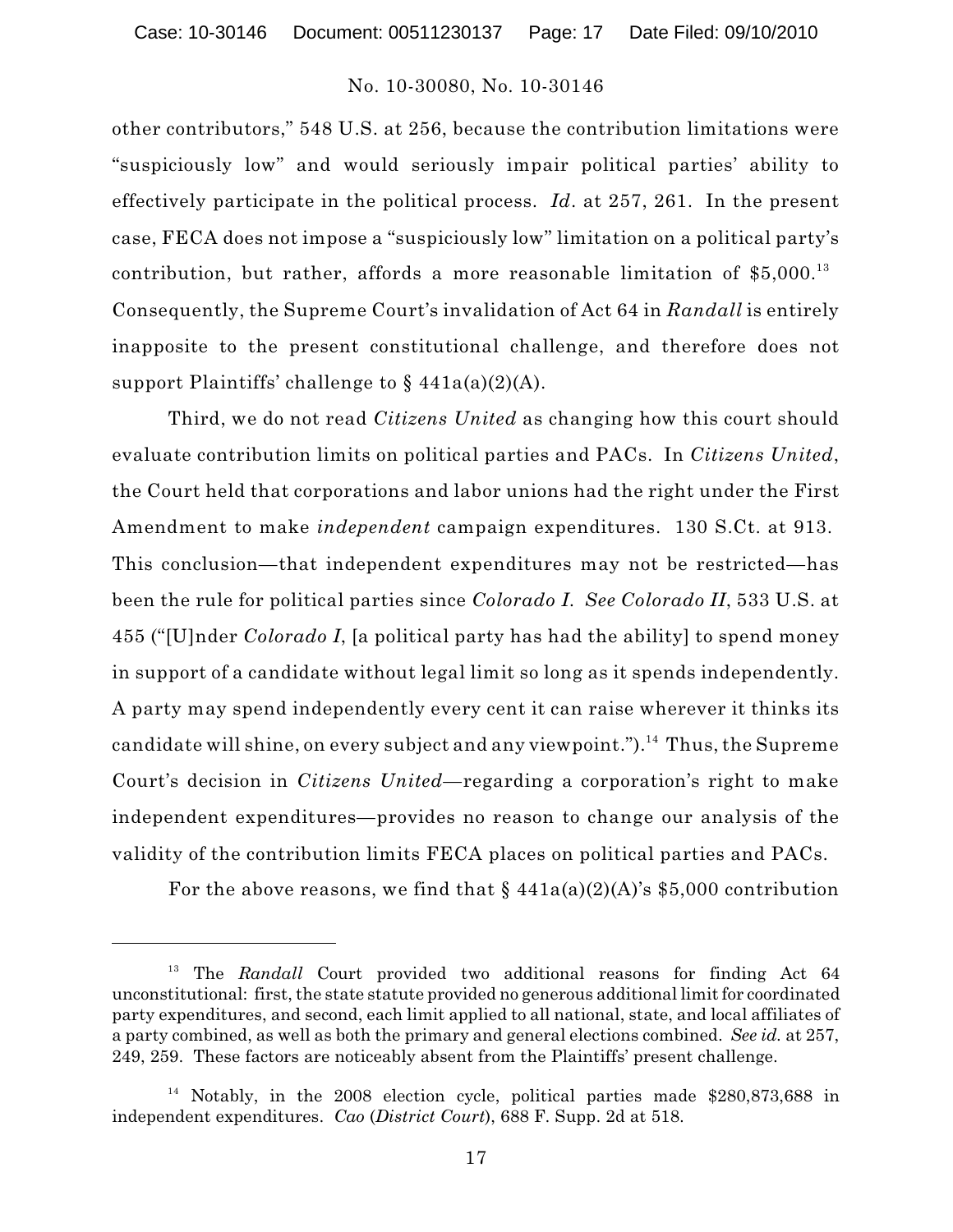limitation is constitutional. The fact that the Government's "closely drawn" contribution limitation applies equally to both political parties and PACs is of no constitutional moment.

3.

The district court certified the fourth question as follows:

Does the \$5,000 contribution limit at 2 U.S.C.  $\S$  441a(a)(2)(A) facially violate the First Amendment rights of one or more plaintiffs because it is not adjusted for inflation?

*Cao* (*District Court*), 688 F. Supp. 2d at 504.

In fashioning their argument that the \$5,000 contribution limit is unconstitutional because it is not adjusted for inflation, the Plaintiffs rely heavily on the Supreme Court's decision in *Randall v. Sorrell*. While the failure to index for inflation was one reason the Court struck down Vermont's contribution limitation, the *Randall* Court reasoned that "[a] failure to index limits means that limits which are already suspiciously low . . . will almost inevitably become too low over time." 548 U.S. at 261. The Court's statement does not, in turn, mean that all contribution limits not indexed for inflation are automatically "suspiciously low" and unconstitutional. In the present case, FECA's \$5,000 limitation in §  $441a(a)(2)(A)$  is not comparable to Vermont's \$200–\$400 limitation. Consequently, we are not presented with circumstances in which the failure to index for inflation is coupled with a contribution limitation so "suspiciously low" that it warrants this court's judicial supervision to prevent the limitation from becoming "too low over time."

Furthermore, the Plaintiffs' argument that this court should invalidate §  $441a(a)(2)(A)$  based on its failure to index for inflation alone overlooks the Supreme Court's decision in *Buckley*, where the Court recognized that "Congress' failure to engage in such fine tuning does not invalidate the legislation."

18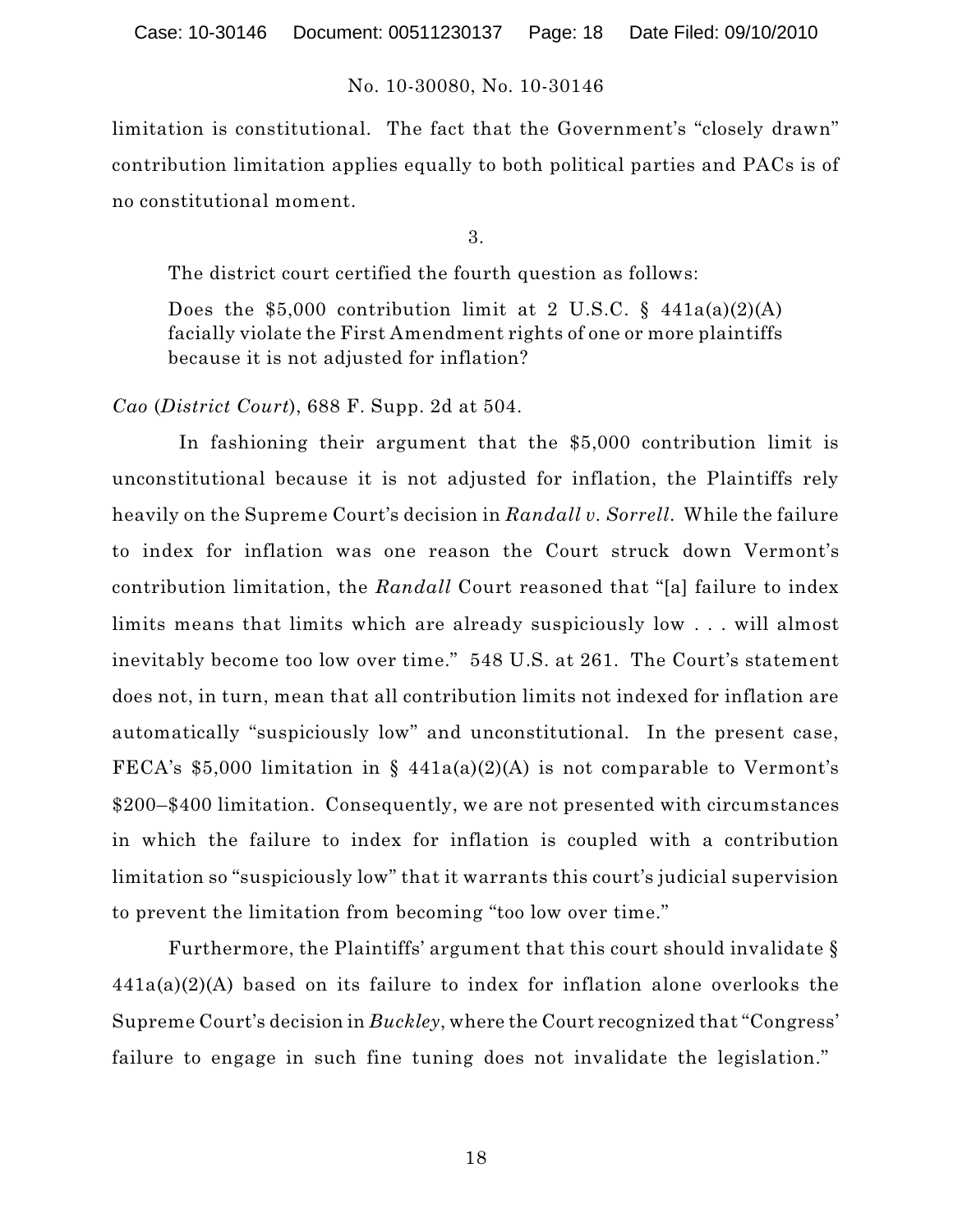Buckley, 424 U.S. at  $30^{15}$  So long as the Government can establish "that some limit on contributions is necessary, a court has no scalpel to probe, whether, say, a \$2,000 ceiling might not serve as well as \$1,000." *Id.* (quotations and citations omitted). As this Court does not possess the "particular expertise" attributable to legislators who are "better equipped to make such empirical judgments," we decline the opportunity to "determine with any degree of exactitude the precise restriction necessary to carry out the statute's legitimate objectives." *Randall*, 548 U.S. at 248.

Accordingly, we find  $\S$  441a(a)(2)(A)'s \$5,000 contribution limitation survives the Plaintiffs' constitutional challenge presented in the fourth certified question.

#### III.

The only remaining question requires a more detailed discussion. The second question certified to the en banc court asks:

Do the expenditure and contribution limits and contribution provision in 2 U.S.C.  $\S_{\text{S}}$  441a(a)(2-3), 441a(a)(2)(A), and  $441a(a)(7)B(i)$  violate the First Amendment rights of one or more of [the] plaintiffs as applied to coordinated communications that convey the basis for the expressed support?

*Cao* (*District Court*), 688 F. Supp. 2d at 504.

This question arose out of the RNC's desire to spend in excess of the amount allowed for coordinated campaign expenditures under the Party Expenditure Provision. Particularly, the RNC wanted to expend its funds to run a radio advertisement in support of Cao (hereinafter "the Cao ad"). The proposed Cao ad said:

Why We Support Cao

 $15$  It is worth noting that no court has ever invalidated a contribution limitation based solely on its failure to index for inflation.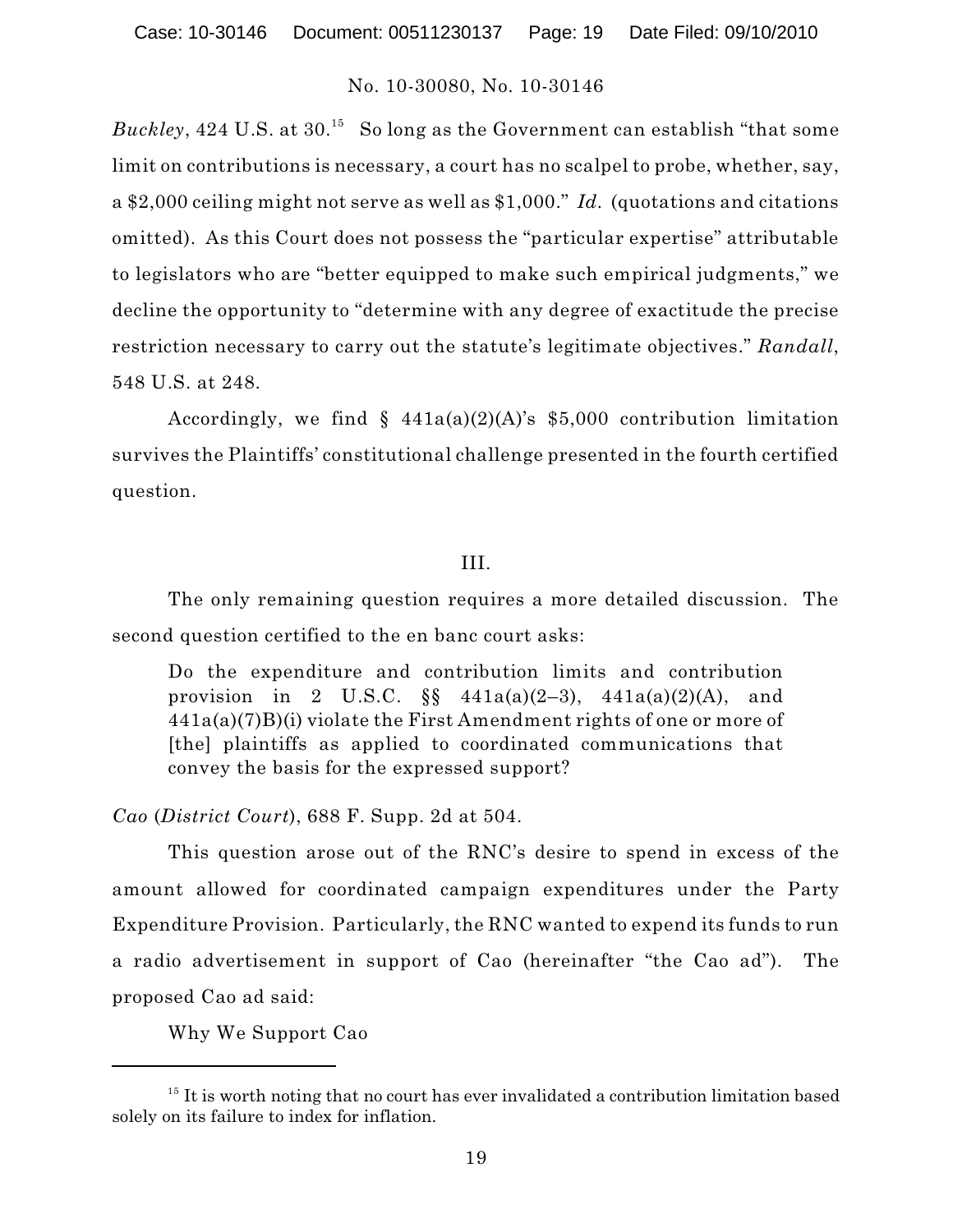The Republican National Committee has long stood for certain core principles, which we believe are the fundamentals of good government. When it comes to the issues of lower taxes, individual freedoms and a strong national defense, we need leaders who will stand with the American people and defend those issues.

We need leaders who understand that our economy is in a recession, our individual freedoms are constantly under attack and we continue to fight the global war on terrorism to keep our families safe.

Joseph Cao understands and fights for those issues. And, that is why we ask you to join us in supporting him on December 6. It's important for Louisiana and important for the country.

*Id.* at 532. The RNC wanted to coordinate with the Cao campaign as to the "best timing" for the Cao ad. *See* Joint Stipulation of Fact ¶ 32. However, as the RNC readily admitted at oral argument before the en banc court and its 28(j) letter to the court, the RNC's involvement with the Cao campaign amounted to coordination, $^{16}$  and the RNC already had spent the entire amount it was allowed

. . .

Plaintiffs' Counsel: It is.

Judge Davis: . . . why is it not?

Plaintiffs' Counsel: It is. Absolutely. To consult with the timing it means that it is coordinated. Now, they would rather talk about, you know, what happens if the candidate, you know, wrote the ad and gave it to the party. Well there's no like degree of being pregnant. It's either coordinated or not coordinated . . . .

Plaintiffs' counsel further stated in response to a question from Judge Owen that ". .

 $16$  The following exchange took place at oral argument:

Judge Davis: When the party allowed the candidate to, consult the candidate on timing, and apparently that's all we know and that's all that's knowable because nothing took place, why is that not coordinated

Plaintiffs' Counsel: It is.

Judge Davis: ... under the regulations it probably would be...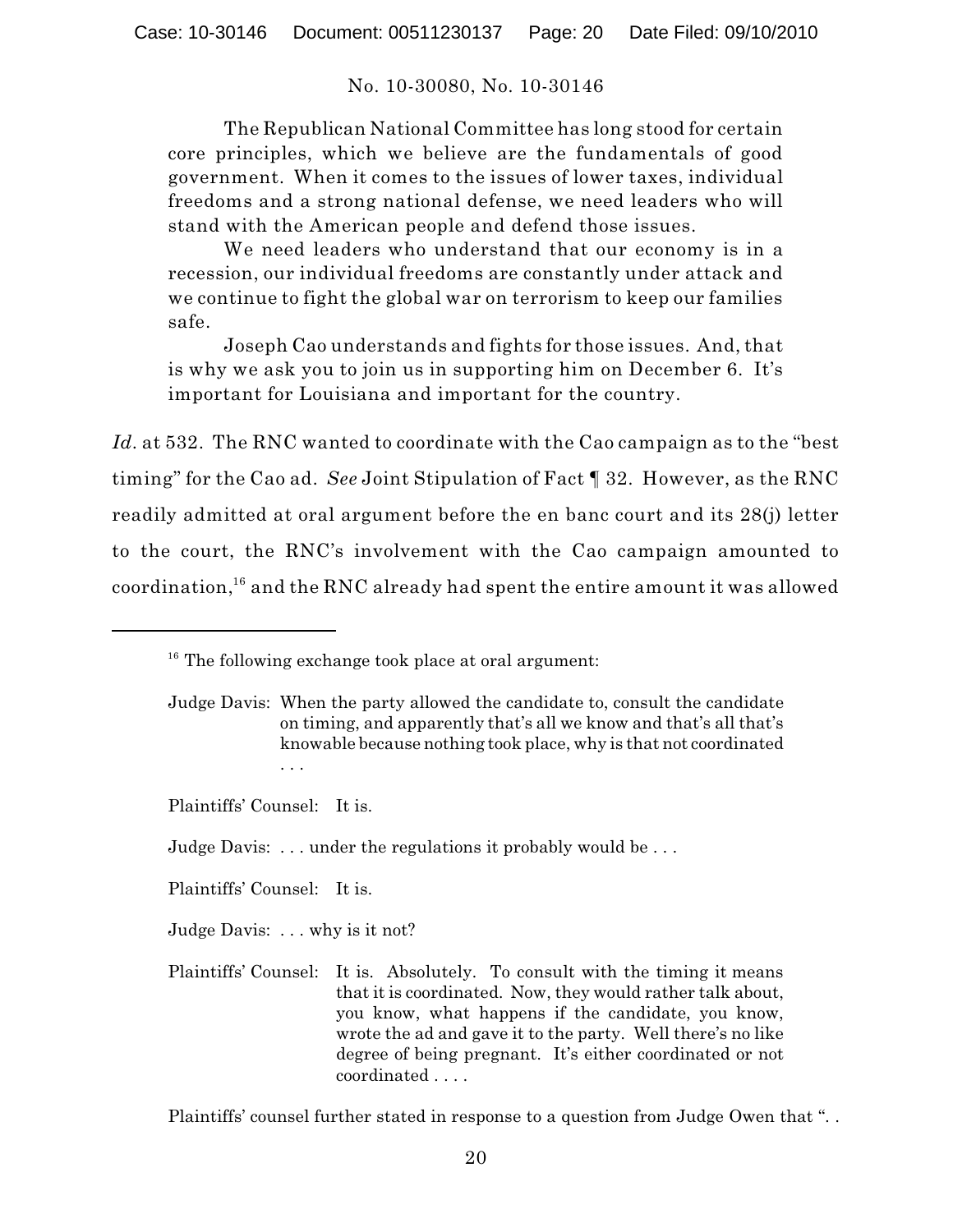to spend on coordinated campaign expenditures under FECA. Therefore, the RNC concluded that it could not coordinate with the Cao campaign to run the Cao ad without violating FECA. Ultimately, the RNC chose to not expend its funds to air the Cao ad and brought this challenge to FECA's restrictions on coordinated expenditures.

Because we are a court of error and only decide issues the parties bring to us, it is important at the outset to identify the RNC's sole argument on this certified question. *See Sherman v. United States*, 356 U.S. 369, 376 (1958) ("We do not ordinarily decide issues not presented by the parties . . . .")*.* The RNC argues—and *only* argues—that  $\S$ ,  $441a(d)(2)$ –(3),  $441a(a)(2)(A)$ , and 441a(a)(7)(B)(i) violate its First Amendment rights because the provisions regulate the RNCs "own speech." The RNC asserts that its own speech may not be regulated, regardless of whether the speech is coordinated. $^{17}$  "Own speech" is defined by the RNC as speech that is "attributable" to the RNC and includes speech the candidate writes and decides how the speech is to be disseminated. In other words, the RNC argues that speech it adopts is attributed to it and therefore exempt from regulation regardless of the extent of coordination with the candidate.

With respect to this certified issue, the broad "own speech" argument is the only argument the RNC raised in its complaint,<sup>18</sup> the only argument the district court addressed, $^{19}$  the only argument the RNC raised in its briefs to the

<sup>. [</sup>O]ur argument is if it is our speech it doesn't make it independent. We acknowledge that the Cao ad, and they [the FEC] acknowledge that the Cao ad, is coordinated."

<sup>&</sup>lt;sup>17</sup> Presumably this argument would apply to any person's or entity's "own speech."

<sup>&</sup>lt;sup>18</sup> See Second Amended Complaint,  $\P\P$  43–44, 83–85.

<sup>&</sup>lt;sup>19</sup> See Cao (*District Court*), 688 F. Supp. 2d at 539-42.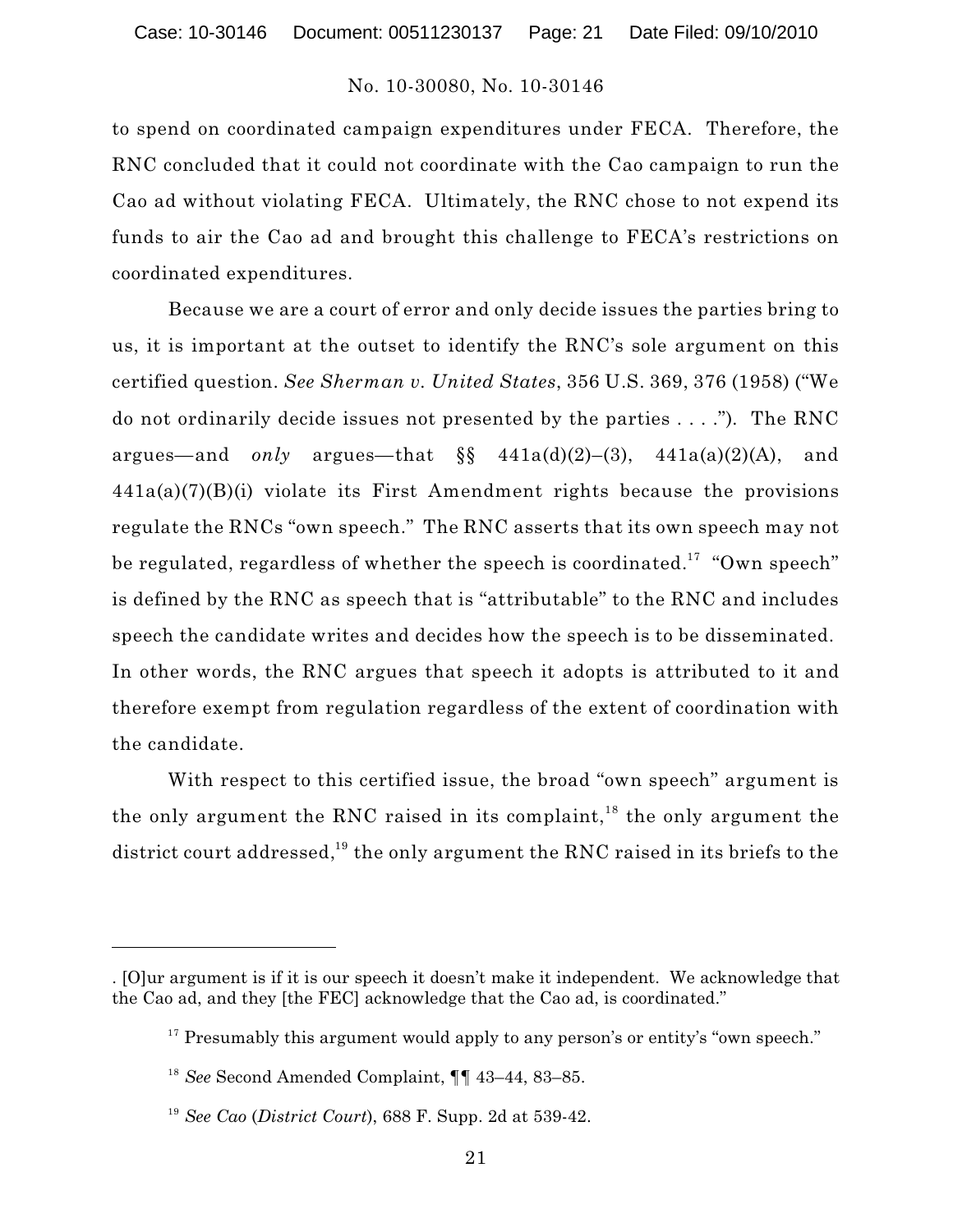en banc court, $^{\rm 20}$  and the only argument the RNC's counsel was willing to make at oral argument before the en banc court. In response to friendly questions from the en banc bench, the RNC's counsel declined the opportunity to argue that the level of involvement between the RNC and the candidate with respect to the Cao ad did not amount to coordination. More broadly stated, counsel for the RNC refused to adopt the position that the level of coordination should affect whether an expenditure may be regulated. Instead, counsel steadfastly insisted that the proposed expenditure was coordinated and that his sole argument was that Congress could not regulate the RNC's "own speech." For example, the following exchange occurred at oral argument:

| Judge Jolly:         | [Y] our own argument is that as long as<br>it is your speech, there are no further<br>concerns about it. Is that                                                                                 |
|----------------------|--------------------------------------------------------------------------------------------------------------------------------------------------------------------------------------------------|
| Plaintiffs' Counsel: | That is correct.                                                                                                                                                                                 |
| Judge Jolly:         | But, on the other hand, you have admitted<br>also that if you run it and it becomes, you<br>run it so often and so much and with such<br>degree of coordination that it becomes their<br>speech. |
| Plaintiffs' Counsel: | No, the degree of coordination does not<br>affect whose speech it is at all.                                                                                                                     |

<sup>&</sup>lt;sup>20</sup> See Plaintiffs-Appellants Brief at  $11-25$ . The Plaintiffs' state in their brief that "[in this certified question], Plaintiffs-Appellants challenged whether a party's 'own speech' may be deemed a contribution." *Id.* at 11. "A political party's 'own speech' is speech that is *attributable* to it, even if input on the speech—as to details such as content, media, and timing—was received from others, such as a party's media consultants, script writers, pollsters, officials, constituency, ideological allies, and candidates." *Id.* at 16 (footnote omitted). "Attribution belongs to the entity that pays for and adopts the speech." *Id.* "*Cao Ad* is clearly RNC's own speech because it would be attributable to RNC and bear a disclaimer showing that RNC paid for the ad." *Id.* at 17. This "own speech" argument is the sole argument Plaintiffs make to the en banc court on this issue.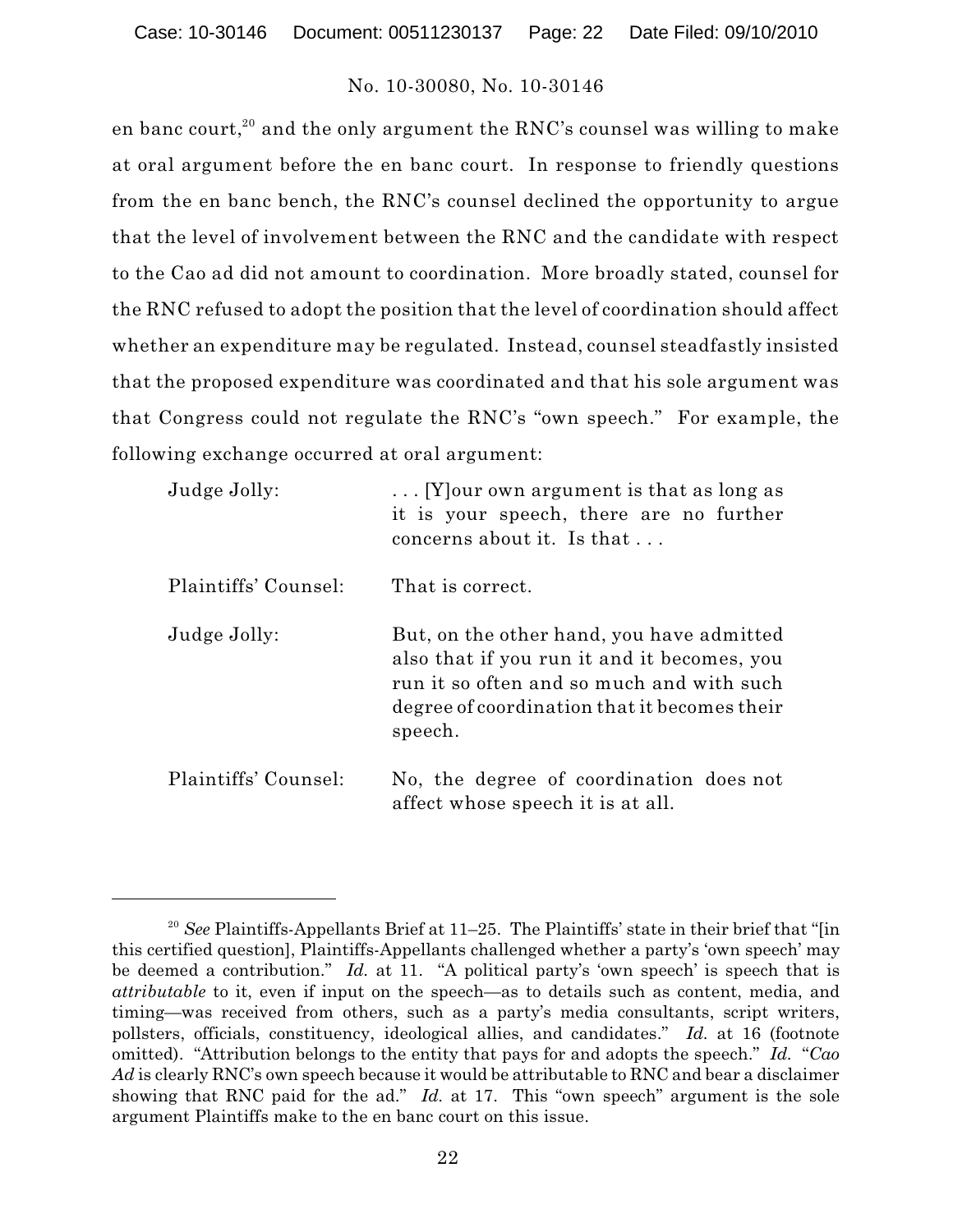| Judge Jolly: | In other words, you can sit down and        |
|--------------|---------------------------------------------|
|              | discuss with them the degree of             |
|              | coordination on fifty ads, and you can keep |
|              | running that ad and running that ad on      |
|              | their time, and it, and you are running a   |
|              | number of ads, and it still is your speech  |
|              | notwithstanding the "Nth" degree of         |
|              | coordination that you have in running       |
|              | them?                                       |
|              |                                             |

Plaintiffs' Counsel: That's right. There is no degree of being pregnant. You're either or not.

Thus the record unambiguously reflects that the RNC's sole challenge in this case with regard to the Cao ad is whether Congress may regulate a party's own speech, meaning speech that is paid for by the party and adopted by the party regardless of coordination with the candidate. We therefore examine only that argument.

To evaluate the merit of the Plaintiffs' expansive "own speech" argument, we return to *Buckley v. Valeo*, the first case to discuss coordinated expenditures under FECA. In *Buckley*, the Supreme Court examined, *inter alia*, then-18 U.S.C. § 608(e)(1) which limited individuals' ability to make independent expenditures. $^\mathrm{21}$  424 U.S. at 39–51. The Government argued that Congress could restrict independent expenditures because independent expenditures could be used to circumvent contribution limits. The *Buckley* Court rejected the Government's argument. In finding that independent expenditures could not be regulated, the Court compared §  $608(e)(1)$  with §  $608(b)$ , the provision that regulated expenditures coordinated with a candidate. The *Buckley* Court stated:

. . . [C]ontrolled or coordinated expenditures are treated as contributions rather than expenditures under the Act. Section

<sup>&</sup>lt;sup>21</sup> By its terms, § 608(e)(1) did not apply to national political parties. Since *Buckley*, § 608(e)(1) has been repealed and replaced with similar provisions in 2 U.S.C. § 441a.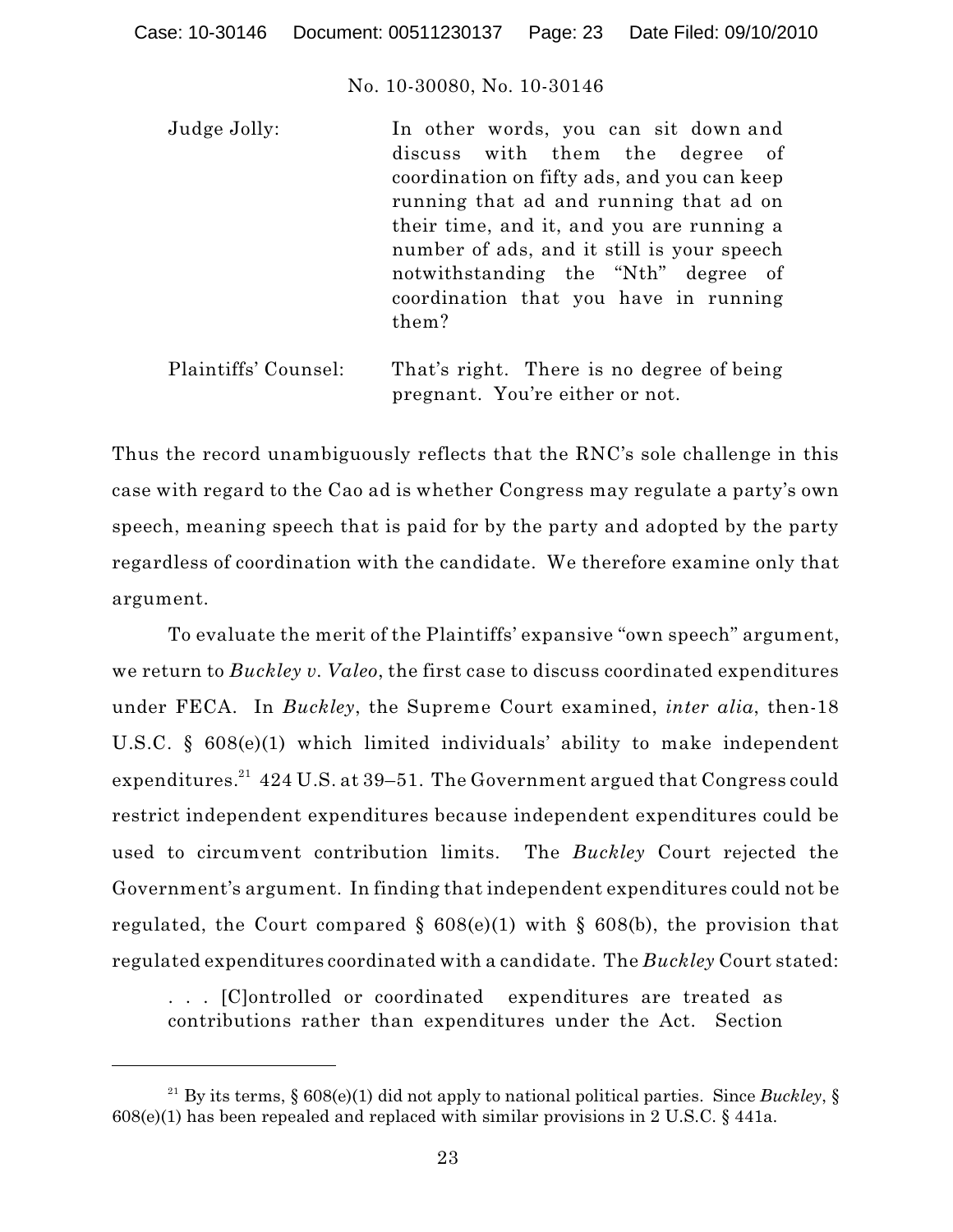$608(b)$ 's contribution ceilings rather than §  $608(e)(1)$ 's independent expenditure limitation prevent attempts to circumvent the Act through prearranged or coordinated expenditures amounting to disguised contributions. By contrast,  $\S 608(e)(1)$  limits expenditures for express advocacy of candidates made totally independently of the candidate and his campaign. Unlike contributions, such independent expenditures may well provide little assistance to the candidate's campaign and indeed may prove counterproductive. The absence of prearrangement and coordination of an expenditure with the candidate or his agent not only undermines the value of the expenditure to the candidate, but also alleviates the danger that expenditures will be given as a quid pro quo for improper commitments from the candidate.

*Id.* at 46–47 (footnote omitted). Thus, the *Buckley* Court concluded that although Congress was unable to regulate individuals' independent expenditures, Congress could regulate individuals' coordinated expenditures.

Building on and embracing its analysis in *Buckley*, the Court in *Colorado I* and *Colorado II* further examined the limitations on coordinated and independent expenditures as applied to political parties. In *Colorado I*, the Colorado Republican Party ("CRP") brought an as-applied challenge to the Party Expenditure Provision arguing that restricting a party's independent expenditures was unconstitutional. The *Colorado I* Court followed the *Buckley* rationale and found that "the constitutionally significant fact . . . is the lack of coordination between the candidate and the source of the expenditure." *Colorado I*, 518 U.S. at 617. In holding that the restraint on an independent expenditure was unconstitutional, the Court distinguished between coordinated expenditures and independent expenditures, stating:

. . . [T]he Court's cases have found a "fundamental constitutional difference between money spent to advertise one's views independently of the candidate's campaign and money contributed to the candidate to be spent on his campaign." . . . [R]easonable contribution limits directly and materially advance the

24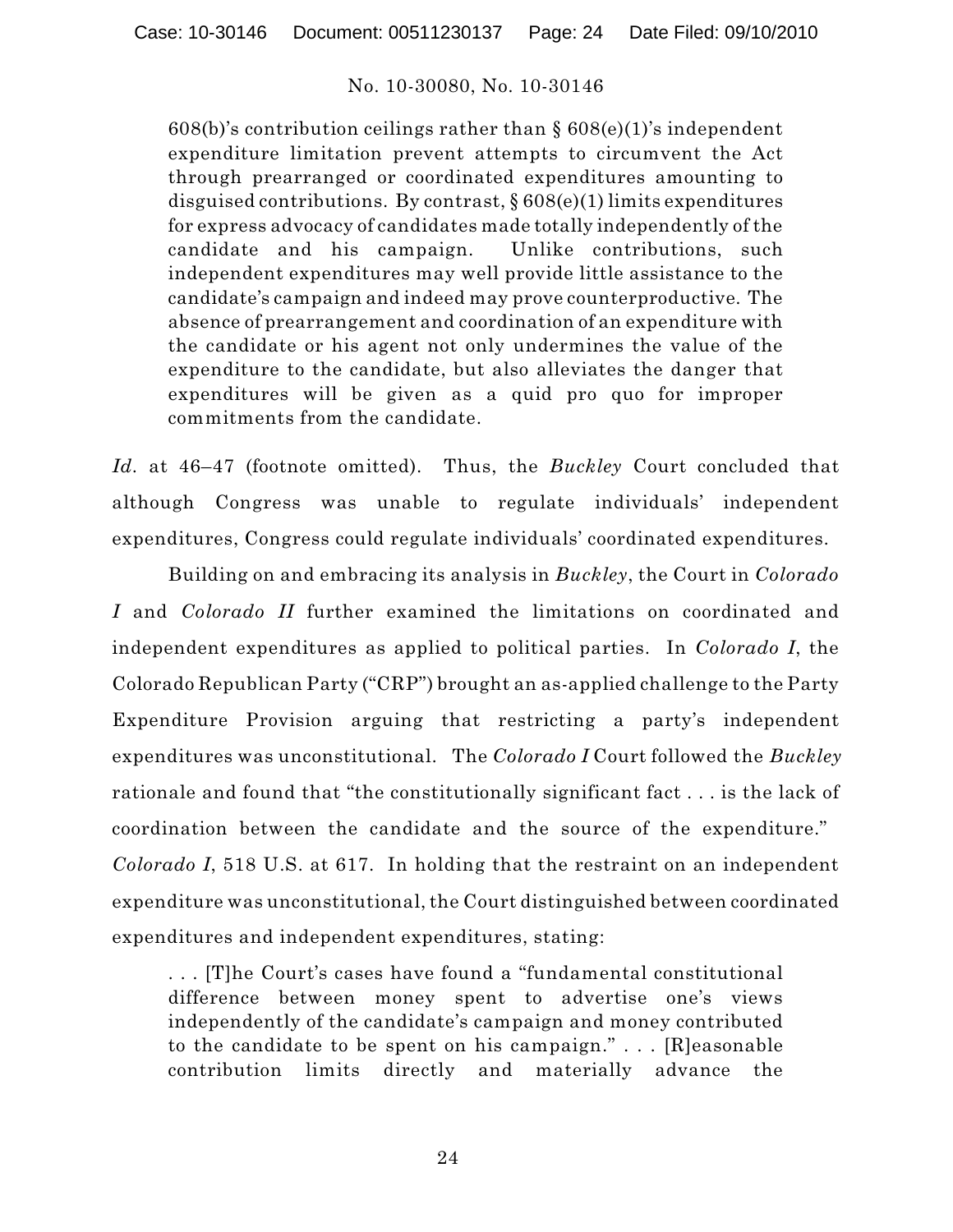Government's interest in preventing exchanges of large financial contributions for political favors.

. . . [L]imitations on independent expenditures are less directly related to preventing corruption, since "the absence of prearrangement and coordination of an expenditure with the candidate . . . not only undermines the value of the expenditure to the candidate, but also alleviates the danger that expenditures will be given as a quid pro quo for improper commitments from the candidate."

*Id.* at 614–16 (citations omitted). Thus, the *Colorado I* Court found that the Party Expenditure Provision was unconstitutional as applied to the CRP's independent expenditures.

In *Colorado I*, the CRP also raised a facial challenge to the application of the Party Expenditure Provision to coordinated expenditures. *Id.* at 623. The *Colorado I* Court remanded this facial challenge because the lower courts had not considered the issue. *Id.* at 625. The remanded issue of whether Congress could restrict coordinated expenditures reached the Supreme Court five years later as *Colorado II*. After analyzing its precedents in *Buckley* and *Colorado I*, the *Colorado II* Court found that "a party's coordinated expenditures, unlike expenditures truly independent, may be restricted to minimize circumvention of contribution limits." 533 U.S. at 465. In examining whether coordinated expenditures could be restricted, the Court applied the intermediate scrutiny standard announced in *Buckley*: the restriction must be closely drawn to match a important government interest. *Id.* at 456. The Court found that Congress could regulate coordinated expenditures as contributions because of the sufficiently important governmental interest in preventing the potential for political corruption by circumvention of campaign finance laws. *Id.* at 459–60. The Court stated:

There is no significant functional difference between a party's coordinated expenditure and a direct party contribution to the candidate, and there is good reason to expect that a party's right of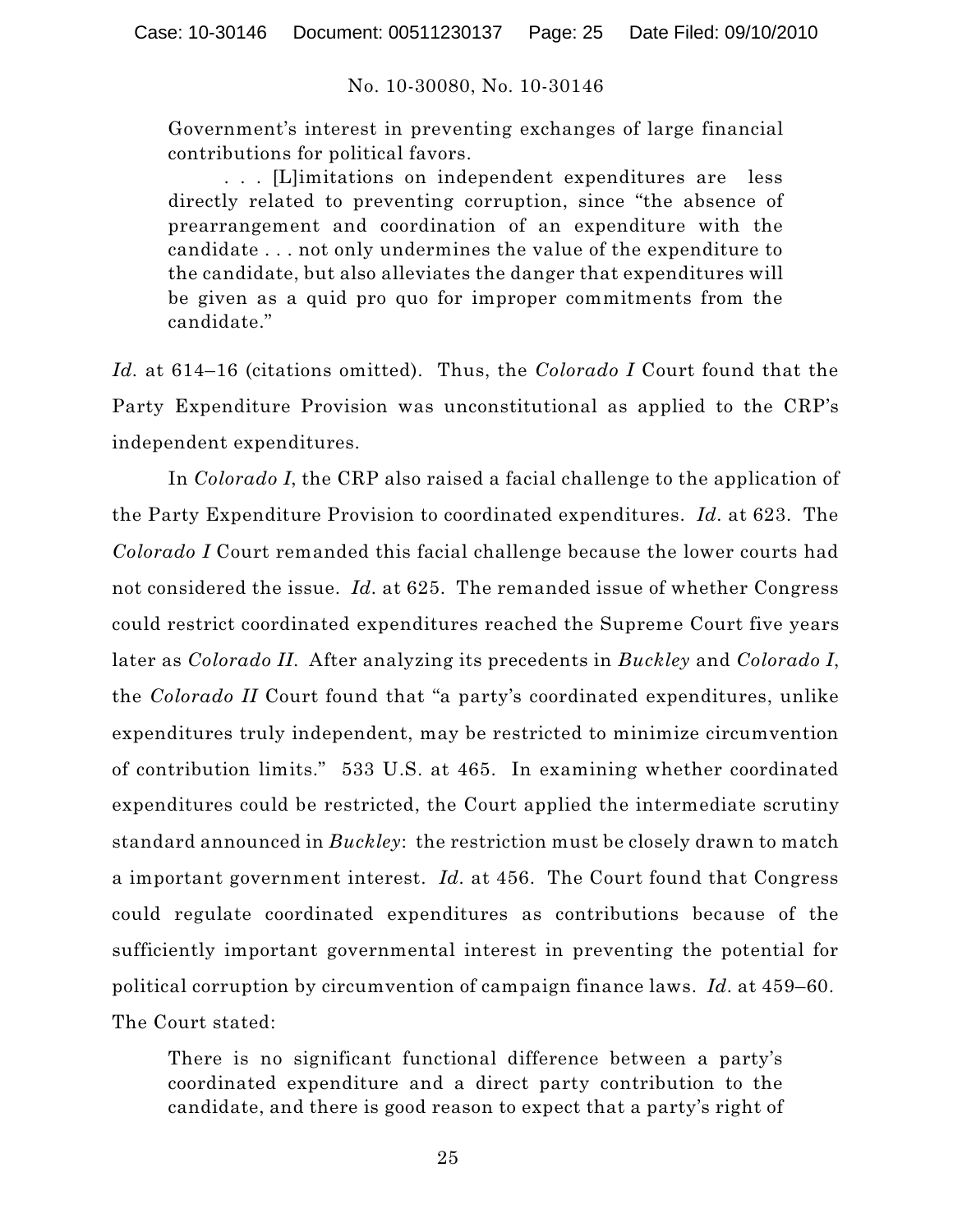unlimited coordinated spending would attract increased contributions to parties to finance exactly that kind of spending. Coordinated expenditures of money donated to a party are tailor-made to undermine contribution limits. Therefore the choice here is not, as in *Buckley* and *Colorado I*, between a limit on pure contributions and pure expenditures. The choice is between limiting contributions and limiting expenditures whose special value as expenditures is also the source of their power to corrupt. Congress is entitled to its choice.

Id. at 464–65 (footnotes omitted).

Though the *Colorado II* Court unambiguously found the application of the Party Expenditure Provision to coordinated expenditures to be facially constitutional, the Plaintiffs argue that "*Colorado II* expressly left open the asapplied question of whether parties' own speech may be limited as contributions." Plaintiffs-Appellants' Brief at 12 (footnote omitted). This argument is based on a footnote in the majority opinion of *Colorado II* that states:

Whether a different characterization, and hence a different type of scrutiny, could be appropriate in the context of an as-applied challenge focused on application of the limit to specific expenditures is a question that, as JUSTICE THOMAS notes, we need not reach in this facial challenge.

The Party appears to argue that even if the Party Expenditure Provision is justified with regard to coordinated expenditures that amount to no more than payment of the candidate's bills, the limitation is facially invalid because of its potential application to expenditures that involve more of the party's own speech. But the Party does not tell us what proportion of the spending falls in one category or the other, or otherwise lay the groundwork for its facial overbreadth claim.

533 U.S. at 456 n.17 (citations omitted). The Plaintiffs further rely on Justice Thomas' dissent, in which he states:

To the extent the Court has not defined the universe of coordinated expenditures and leaves open the possibility that there are such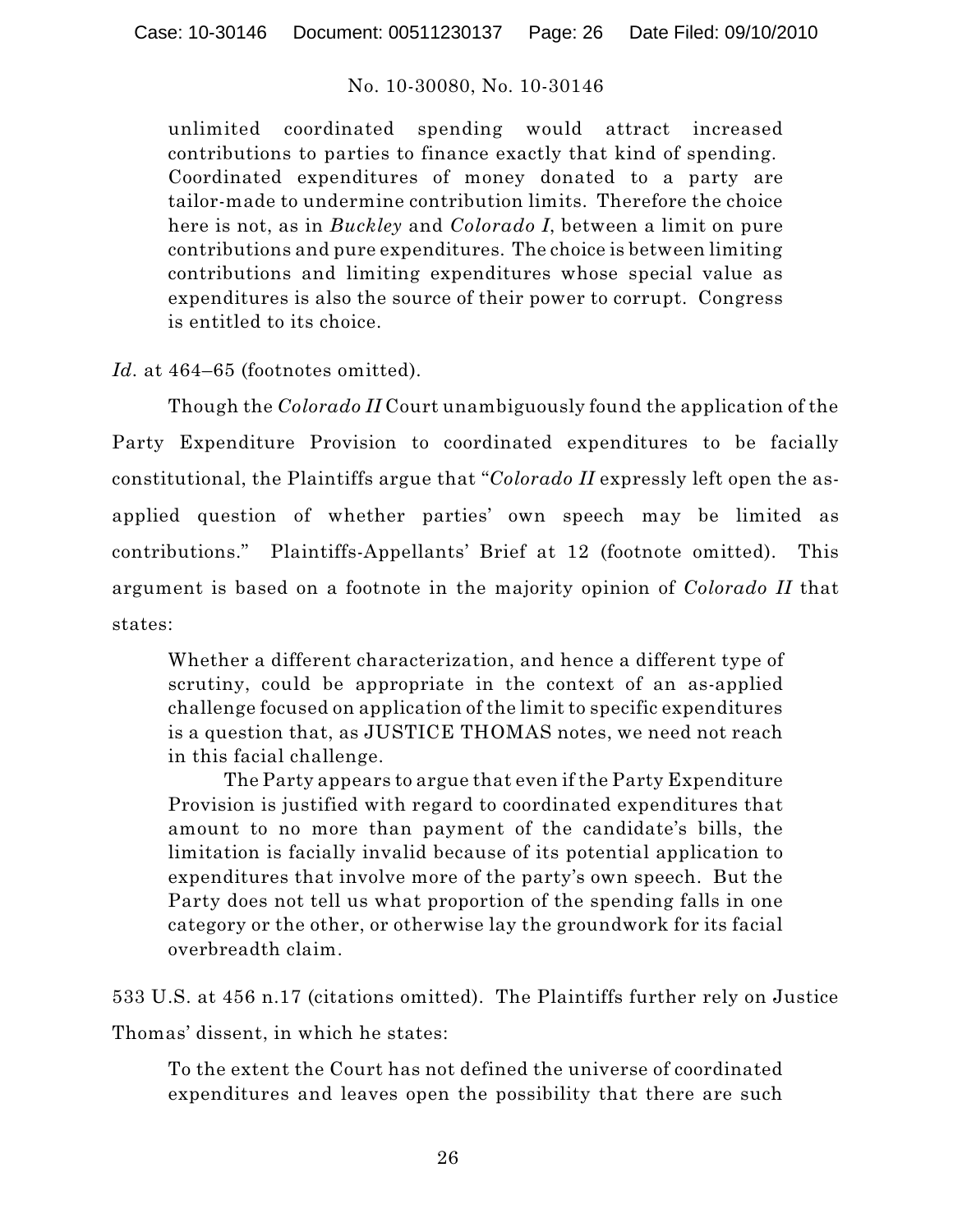expenditures that would not be functionally identical to direct contributions, the constitutionality of the Party Expenditure Provision as applied to such expenditures remains unresolved. At oral argument, the Government appeared to suggest that the Party Expenditure Provision might not reach expenditures that are not functionally identical to contributions.

*Id.* at 469 n.2 (Thomas, J., dissenting).

Assuming that the *Colorado II* Court left open the possibility for an asapplied challenge to the Party Expenditure Provision's application to coordinated spending, the facts and arguments in the instant case do not present this court with that question. Acceptance of the Plaintiffs' "own speech" argument would effectively eviscerate the Supreme Court's holding in *Colorado II*, which dealt only with coordinated expenditures. The Court in *Colorado II* expressly recognized that Congress has the power to regulate coordinated expenditures in order to combat circumvention of the contribution limits and political corruption. *Id.* at 456 (majority opinion) ("We accordingly apply to a party's coordinated spending limitation the same scrutiny we have applied to the other political actors, that is, scrutiny appropriate for a contribution limit, enquiring whether the restriction is 'closely drawn' to match what we have recognized as the 'sufficiently important' government interest in combating political corruption."). The *Colorado II* Court stated:

. . . [T]he question is whether experience under the present law confirms a serious threat of abuse from the unlimited coordinated party spending as the Government contends. It clearly does. Despite years of enforcement of the challenged limits, substantial evidence demonstrates how candidates, donors, and parties test the limits of the current law, and it shows beyond serious doubt how contribution limits would be eroded if inducement to circumvent them were enhanced by declaring parties' coordinated spending wide open.

Id. at 457 (citation and footnote omitted).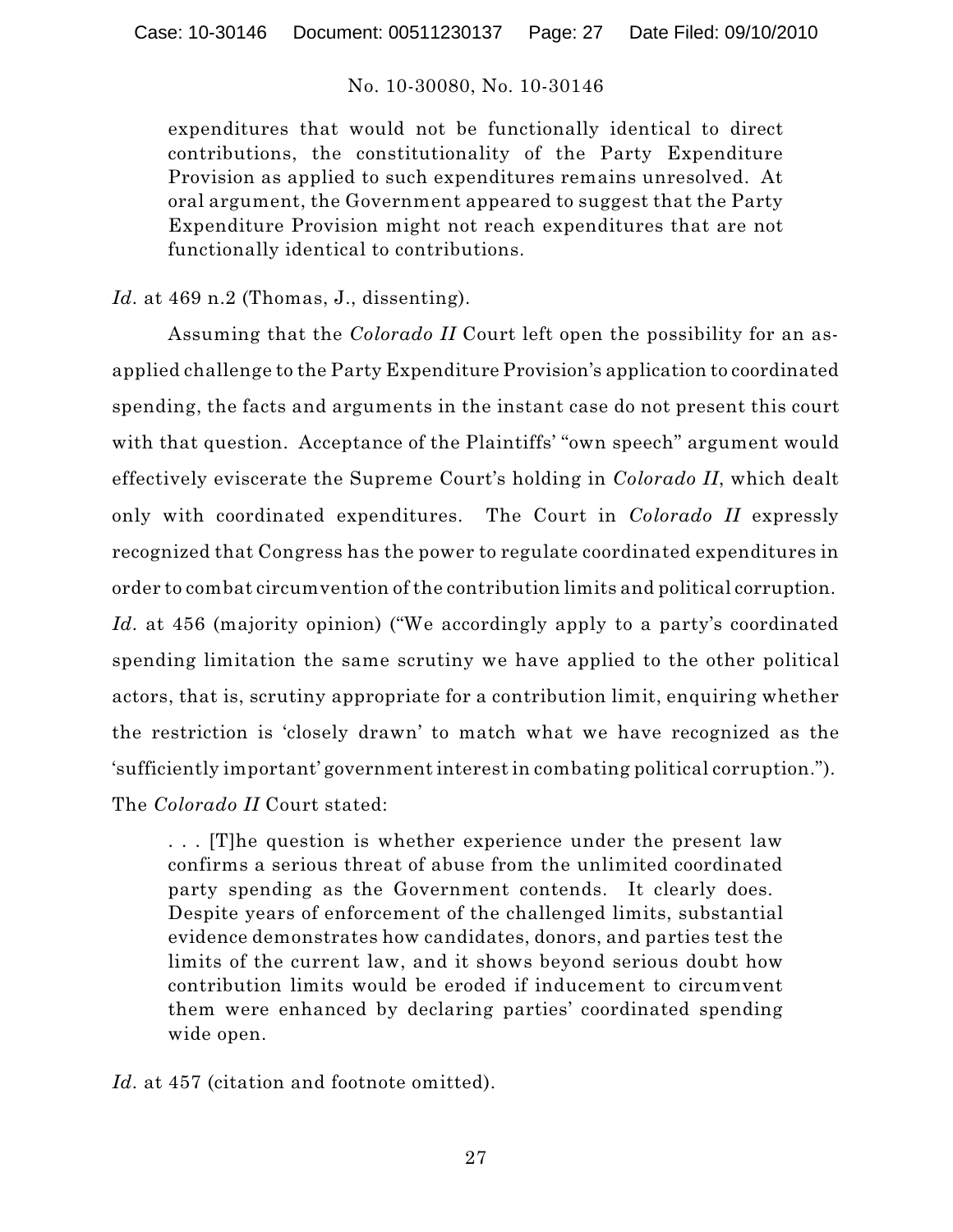If this court were to accept the Plaintiffs' exceedingly broad argument, we would be reaching a conclusion inconsistent with the *Colorado II* Court's teaching that coordinated expenditures may be restricted. The RNC's sole argument throughout has been that there is no limit to its claim that Congress cannot regulate a party's own speech regardless of the degree of coordination with the candidate. The district court succinctly identified the Plaintiffs' argument: "Plaintiffs claim that a party coordinated communication disclosed as paid for by the party is the party's 'own speech' even if a candidate indicates in the communication that he has approved the message." *Cao* (*District Court*), 688 F. Supp. 2d at 531. Moreover, "Plaintiffs claim that a party coordinated communication disclosed as having been paid for by the party is the party's 'own speech' even if the candidate or her campaign actually creates the communication and passes it along to the party." *Id.* at 530. Thus, under the Plaintiffs' standard, all coordinated expenditures paid for and adopted by the party would be considered a party's own speech and not subject to restriction. $^{\rm 22}$ As demonstrated above, the *Colorado II* Court, as well as the Court's earlier cases, clearly held that coordinated expenditures may be restricted to prevent circumvention and corruption.

We find the *Colorado II* Court's concern with corruption particularly important since, in the present case, the Plaintiffs admit that they themselves have already taken steps to circumvent the Act's individual donor contribution limits. The district court found that "[t]he RNC encourages its candidates to tell their 'maxed out' donors to contribute to the RNC." *Cao* (*District Court*), 688 F. Supp. 2d at 526. Representative Cao confirmed in his deposition this behavior

 $22$  The district court stated that "[t]he only type of party-coordinated communication that plaintiffs believe is not a party's 'own speech' and therefore may be constitutionally limited is one that a campaign airs and for which the party merely pays the bill." *Cao*, 688 F. Supp. 2d at 531. However, under Plaintiffs' argument even this type of communication would be considered the party's own speech if the party adopted the ad as its own.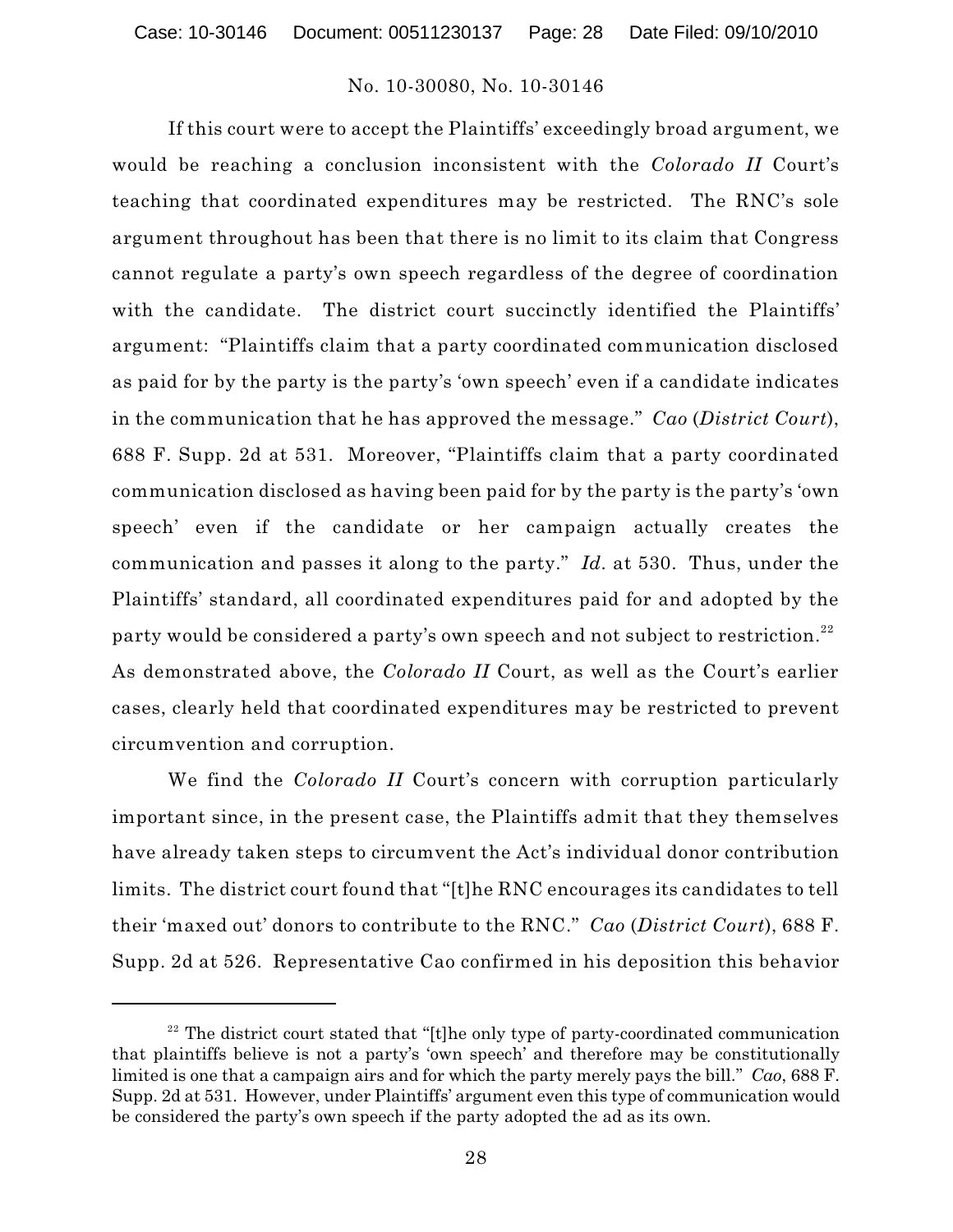by the RNC. "Congressman Cao has personally suggested to donors who had given the maximum amount to his campaign that they could also contribute to the party." *Id.* Furthermore, the district court found that "the party has shared [its] donor list" with its federal candidates, and that "[t]he sharing of information also happens in the other direction[, since the party] receives information from federal candidates about who has contributed to their campaigns." *Id.* at 523. The district court also found that "the RNC organizes 'fulfillment' events to which individuals who have made a large contribution to the RNC of a specified amount are invited" so that they can have special access to federal lawmakers. $^{\rm 23}$ *Id.* The *Colorado II* Court warned that "[i]f the effectiveness of party spending could be enhanced by limitless coordination, the ties of straitened candidates to prosperous ones and, vicariously, to large donors would be reinforced as well." *Colorado II*, 533 U.S. at 460 n.23. The above facts demonstrate the potential corruption and abuse that concerned *Colorado II. Id.* at 456. At oral argument, the en banc court gave counsel every opportunity to address the concern that the Plaintiffs' argument conflicts with the Supreme Court's controlling precedent.  $^{24}$ 

*Cao (District Court)*, 688 F. Supp. 2d at 523 (internal quotation marks omitted).

<sup>24</sup> Chief Judge Jones questioned RNC's counsel in this regard:

 $23$  The district court found the following:

The RNC has created tiers of donors with specified benefits based on levels of annual giving: For example, donors who give \$15,000 receive intimate luncheons, dinners, and meetings with key policymakers; donors who give \$30,400 enjoy exclusive private functions with elected Republican leaders; and donors who commit to raising \$60,800 receive at least one . . . exclusive event during the year, as well as other intimate events with key GOP policymakers.

<sup>[</sup>T]he Court has always very often said 'well, coordinated expenditures are different.' Now they haven't delineated the line between speech and coordination, but it seems to me you are trying to pretty much shatter that barrier. And the second thing is, *Colorado I* would have been decided in the way that you advocate if the Court had accepted your position. So what has changed since *Colorado I*?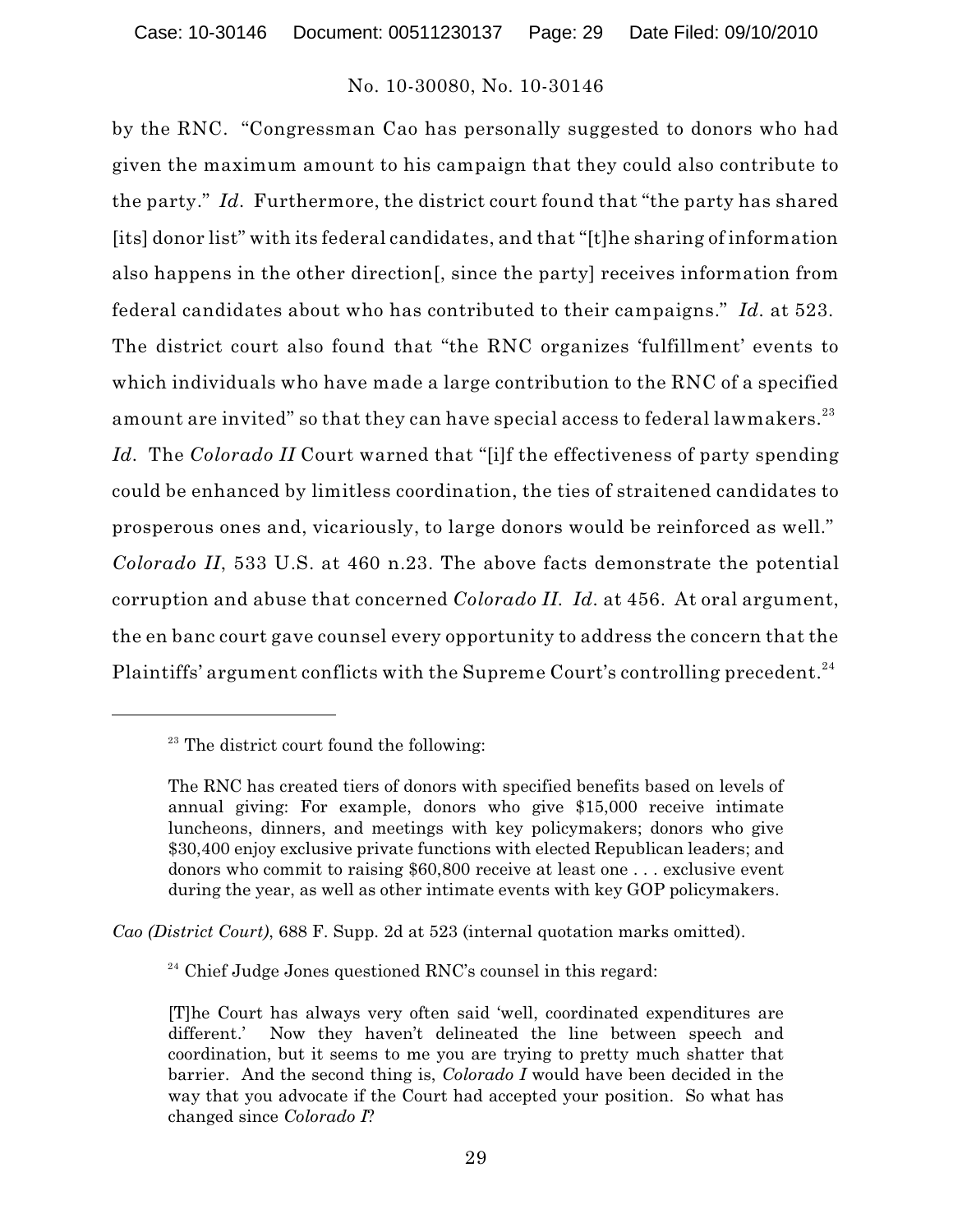In response, Plaintiffs' counsel reiterated that the challenge was an as-applied challenge, whereas *Colorado II* was a facial challenge. *Colorado II*, the Plaintiffs assert, left open the possibility of their as-applied challenge.

*Colorado II* certainly left open the possibility for an as-applied challenge to the Party Expenditure Provision as it applies to coordinated expenditures; it is well-established that the facial upholding of a law does not prevent future asapplied challenges. *E.g.*, *Wisconsin Right to Life, Inc. v. FEC*, 546 U.S. 410, 411–12 (2006) (holding that the plaintiff could bring an as-applied challenge to BCRA despite the Court upholding the statute on its face). However, simply characterizing the challenge as an as-applied challenge does make it one. "While rejection of a facial challenge to a statute does not preclude all as-applied attacks, surely it precludes one resting upon the same asserted principle of law." *Penry v. Lynaugh*, 493 U.S. 302, 354 (1989) (Scalia, J., dissenting). *See also RNC v. FEC*, 698 F. Supp. 2d 150, 157 (D.D.C. 2010) ("In general, a plaintiff cannot successfully bring an as-applied challenge to a statutory provision based on the same factual and legal arguments the Supreme Court expressly considered when rejecting a facial challenge to that provision. Doing so is not so much an as-applied challenge as it is an argument for overruling a precedent."), *summ. aff'd*, *RNC v. FEC*, 130 S. Ct. 3543 (2010).

The argument raised by the Plaintiffs in this case rests not on a sufficiently developed factual record, but rather, on the same general principles rejected by the Court in *Colorado II*, namely the broad position that coordinated expenditures may not be regulated. $^{25}\,$  Finding for the Plaintiffs would require us to hold that Congress cannot limit a party's expenditures on a campaign ad, the content of which the party adopts, regardless of the degree of coordination with

 $25$  The Plaintiffs' Second Amended Complaint raises further concern that this is merely an attempt to overturn *Colorado II* because the Plaintiffs chiefly rely on the rationale of the *Colorado II* dissenting opinion. *See* Second Amended Complaint, ¶¶ 43–44, 83–85.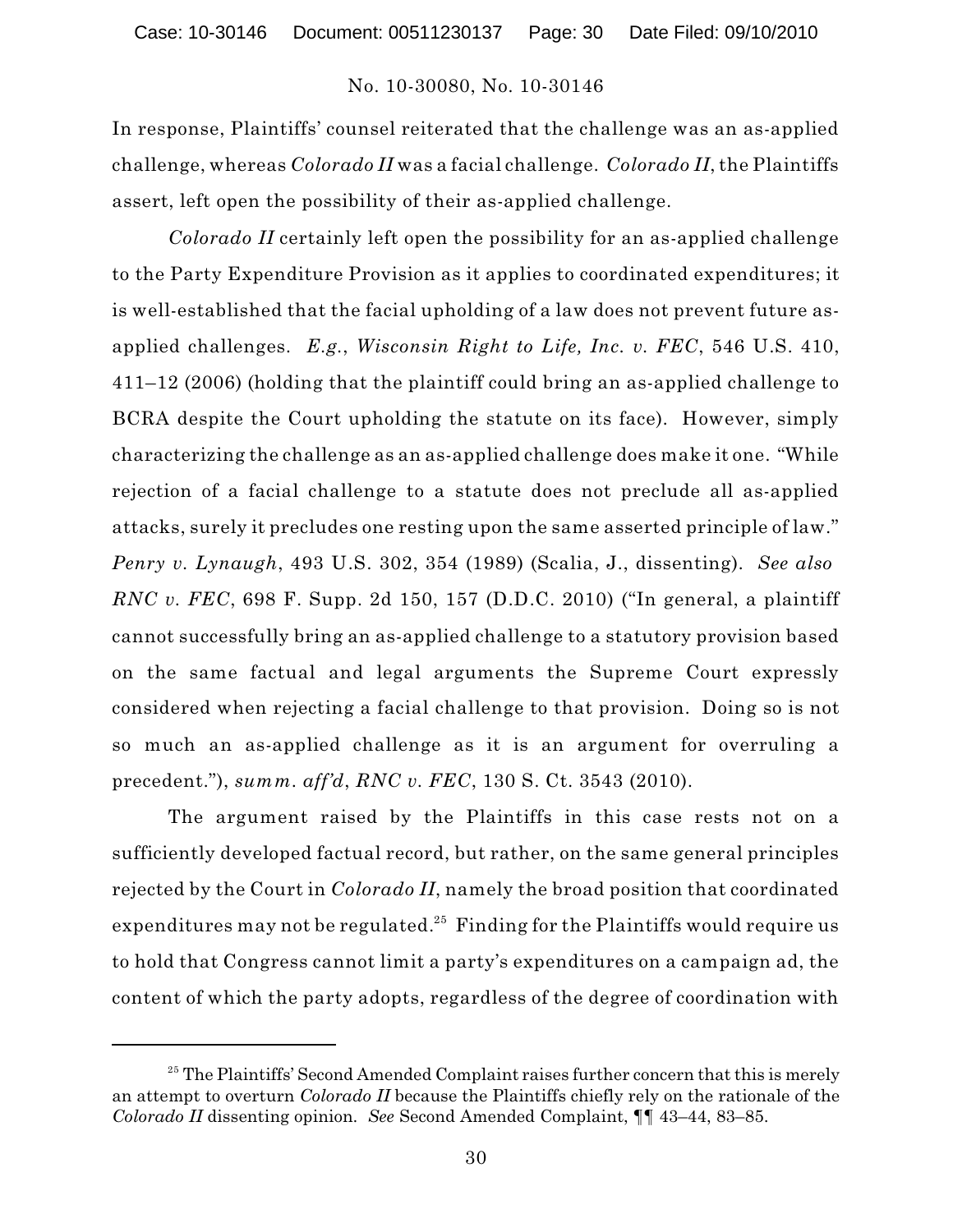Because such a conclusion would effectually overrule all the candidate. $26$ restrictions on coordinated expenditures, the RNC's argument must fail in light of *Colorado II*.

The Plaintiffs further argue that the Court's recent decision in *Citizens United* has signaled a change in the law in this area. Undoubtedly, *Citizens United* altered the legal landscape with respect to corporations and labor unions, because the Supreme Court held that these entities may make independent campaign expenditures free of Congressional limitations. *See* 130 S. Ct. at 913. However, as we discussed earlier, the Supreme Court's decision in *Citizens United* has no bearing on whether Congress has the power to restrict political parties' *coordinated* expenditure*s. Citizens United* addresses only independent expenditures and simply does not address coordinated expenditures. Regardless, the holding of *Citizens United*—that the restrictions on independent expenditures by corporations and labor unions violated the First Amendment—is entirely consistent with the Court's decision in *Colorado I*, in which the Court held that Congress could not regulate the independent expenditures of a party. *See Colorado I*, 518 U.S. at 617. Thus, as we have previously stated, there is no reason for us to conclude that *Citizens United* undermines *Colorado II*'s holding that Congress can regulate a party's coordinated expenditures. 27

 $2<sup>8</sup>$  Chief Judge Jones posits that we conclude the Cao Ad is a "coordinated" expenditure simply because the government claims it is. She writes: "This court is not bound by the government's simply labeling the speech 'coordinated' . . . . 'An agency's simply calling an independent expenditure a "coordinated expenditure" cannot (for constitutional purposes) make it one.'" Jones Dissent at 17 (quoting *Colorado I*, 518 U.S. at 621–22). True enough. We note, however, that we are not relying on the government's claim that the Cao Ad is coordinated, but rather, we place our reliance on the Plaintiffs' admissions as to the extent of the coordination and Plaintiffs' labeling of their own claim. Notably, in their Rule 28(j) letter to the court, the Plaintiffs once again confirmed that the proposed Cao Ad amounted to coordination:"RNC provides a specific ad, a specific coordinating candidate, and specific detail as to coordination nature (timing, with content awareness)."

 $^{27}$  *See also RNC v. FEC*, 698 F. Supp. 2d at 153 (noting that *Citizens United* did not disturb prior decisions that found limits on contributions to political parties to be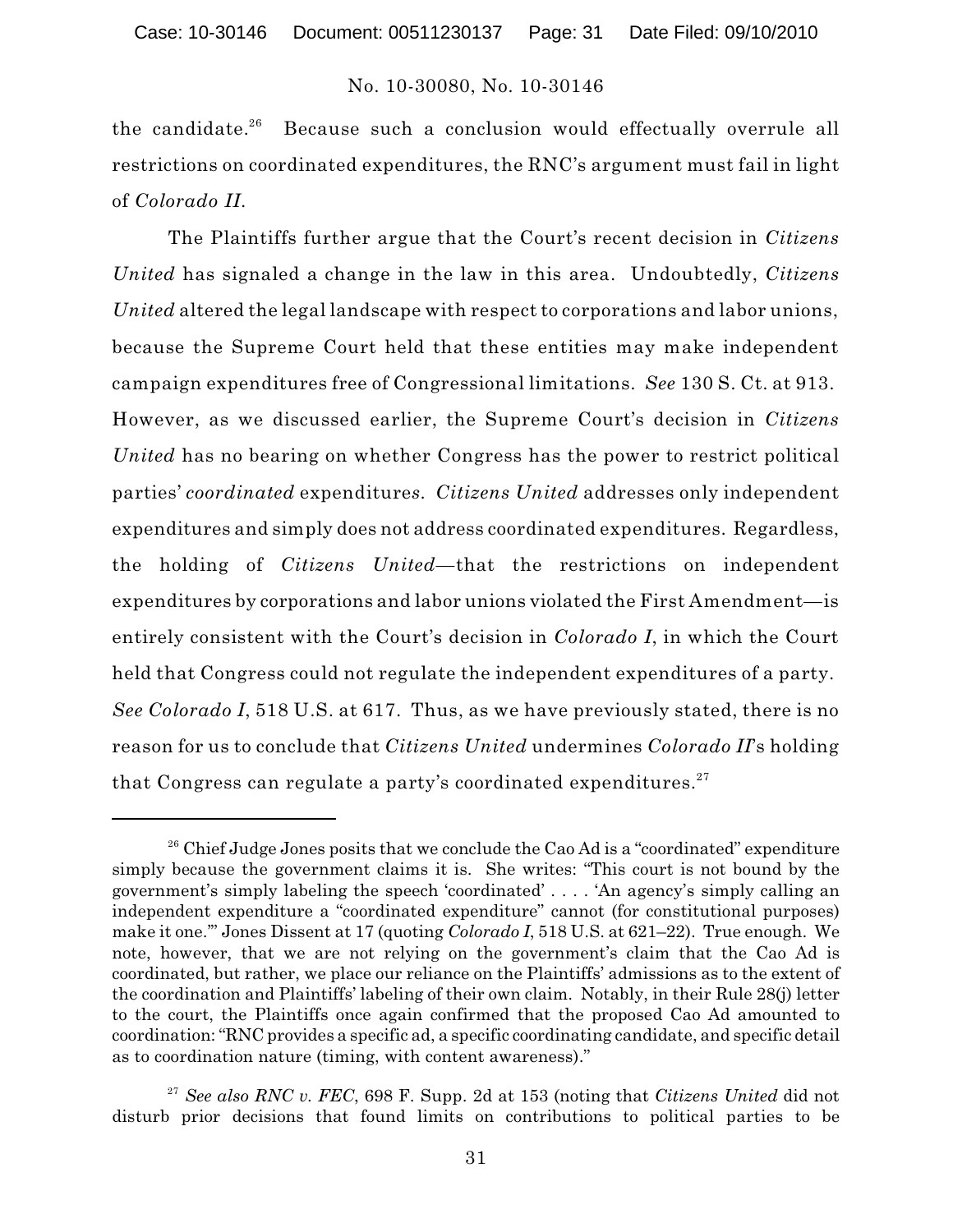The Plaintiffs have offered much rhetoric regarding the Party Expenditure Provision's "suppression" of their speech, yet as the district court noted in its factual findings, "party committees like the RNC rarely reach their legal limit for coordinated expenditures in a particular House or Senate race." *Cao* (*District* Court), 688 F. Supp. 2d at  $520.^{28}$  Overall, "[i]n the 2008 election cycle, the major national party committees (RNC and DNC) supported their federal candidates with a total of \$529,262 in contributions, \$31,256,379 in coordinated expenditures, and \$54,563,499 in independent expenditures." *Id.* at 517. Thus, the Party Expenditure Provision hardly amounts to a ban on free speech. Instead, the Act's cap on coordinated expenditures seems a small price to pay to preserve "the integrity of our system of representative democracy." *Buckley*, 424 U.S. at 26.

The Plaintiffs' "own speech" argument cannot be reconciled with *Colorado II*. As such, we find that the expenditure and contribution limits and contribution provision in 2 U.S.C.  $\S$  441a(a)(2)–(3), 441a(a)(2)(A), and 441a(a)(7)B)(I) do not violate the First Amendment rights of one or more of the Plaintiffs as applied to coordinated communications that convey the basis for the party's expressed support.

# IV.

The principal disagreement we have with the dissents is over the scope of Plaintiffs' argument with respect to the constitutionality of contribution restrictions relative to coordinated expenditures. Based on the record, briefs and oral argument, we have explained above why we conclude that the only issue Plaintiffs presented to us for decision is whether the RNC's "own speech" is

constitutional).

 $28$  "Although there are at least 468 federal elections each cycle, Republican committees reached the maximum amount of coordinated expenditures in only seven congressional races in 2008, and in two races in 2006." *Cao* (*District Court*), 688 F. Supp. 2d at 520.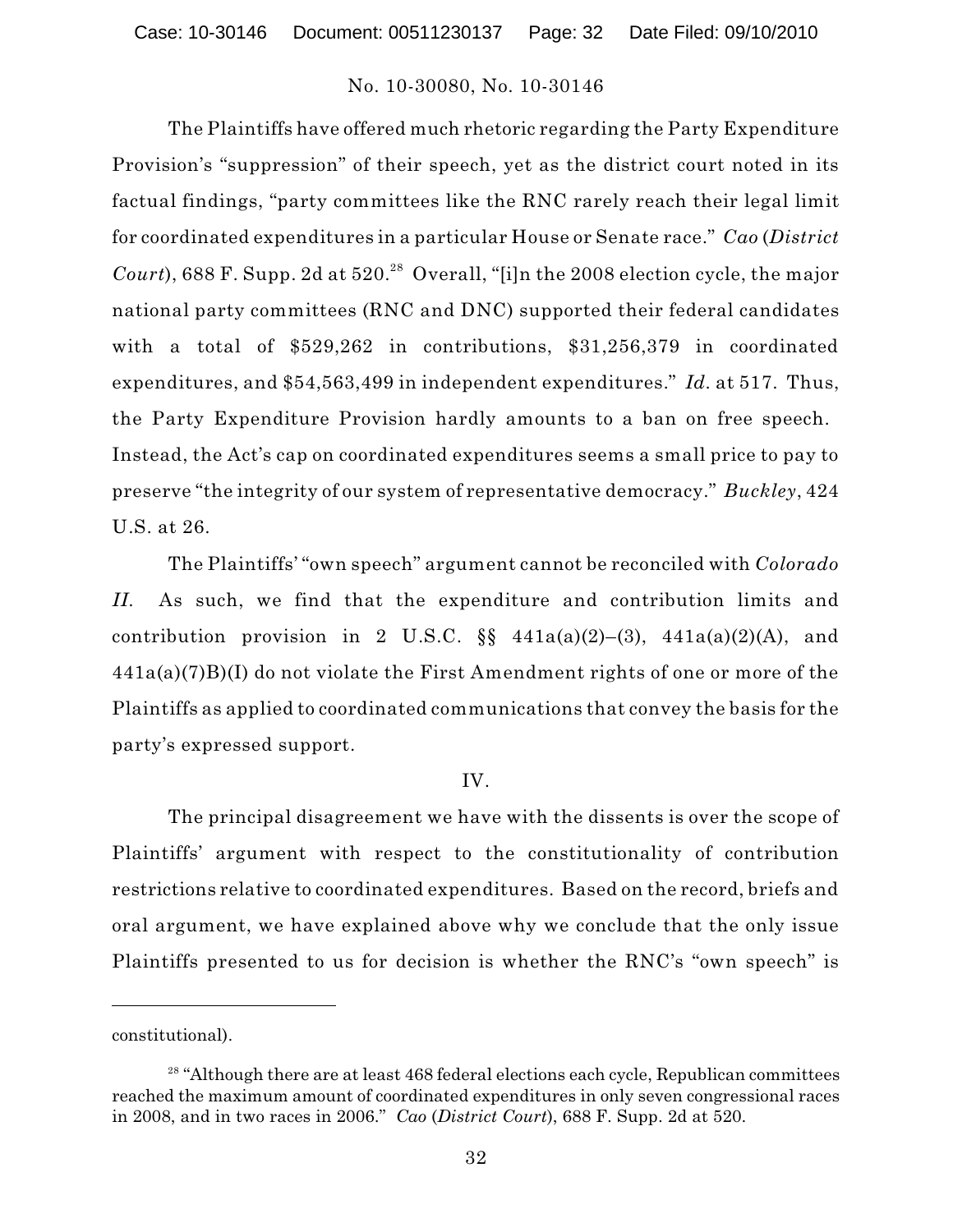subject to regulation and restriction under FECA. As we read Chief Judge Jones's dissent, she agrees that *Colorado II* answers this question and authorizes regulation of RNC's own speech generally. Chief Judge Jones's principal argument is that Plaintiffs also presented for decision whether the Act can constitutionally restrict expenditures for the Cao Ad involved in this case when that ad was coordinated between the RNC and the candidate as to "timing only."

Contrary to the position outlined above, Chief Judge Jones's dissent asserts first that the Plaintiffs raised this latter "narrow" issue in its brief. To support this assertion, Chief Judge Jones relies on two sources in Plaintiffs' briefs. First, she relies on recitations of Joint Stipulation of Fact ¶ 32, which states that "RNC intends to coordinate the *RNC Cao Ad* with Joseph Cao as to the best timing for the *Ad*, but otherwise the *Ad* would not be coordinated with Cao." The recitation of a stipulation of fact does not present an issue on appeal. The only other passage in the Plaintiffs' briefs that the Chief Judge relies on to support her view that Plaintiffs wish to present this as an issue on appeal is in a footnote in the Plaintiffs' reply brief. The law is clear in this circuit that we do not consider arguments made for the first time in an appellant's reply brief. *Woods v. Johnson*, 75 F.3d 1017, 1035 n. 24 (5th Cir. 1996) ("[W]e do not consider issues raised for the first time in a reply brief."); *Cavallini v. State Farm Mt. Auto Ins. Co.*, 44 F.3d 256, 260 n. 9 (5th Cir. 1995); *see also Cinel v. Connick,* 15 F.3d 1338, 1345 (5th Cir. 1994) ("A party who inadequately briefs an issue is considered to have abandoned the claim.") (citing *Villanueva v. CNA Ins. Cos.*, 868 F.2d 684, 687 n. 5 (5th Cir. 1989)). Moreover, we read this footnote as an attempt by Plaintiffs to explain the legal question *Colorado II* left open, particularly Justice Thomas' view of the open question which he articulated in his dissent. This passage notes that *Colorado II* left open "whether some other speech communications may not be regulated because coordination is de minimis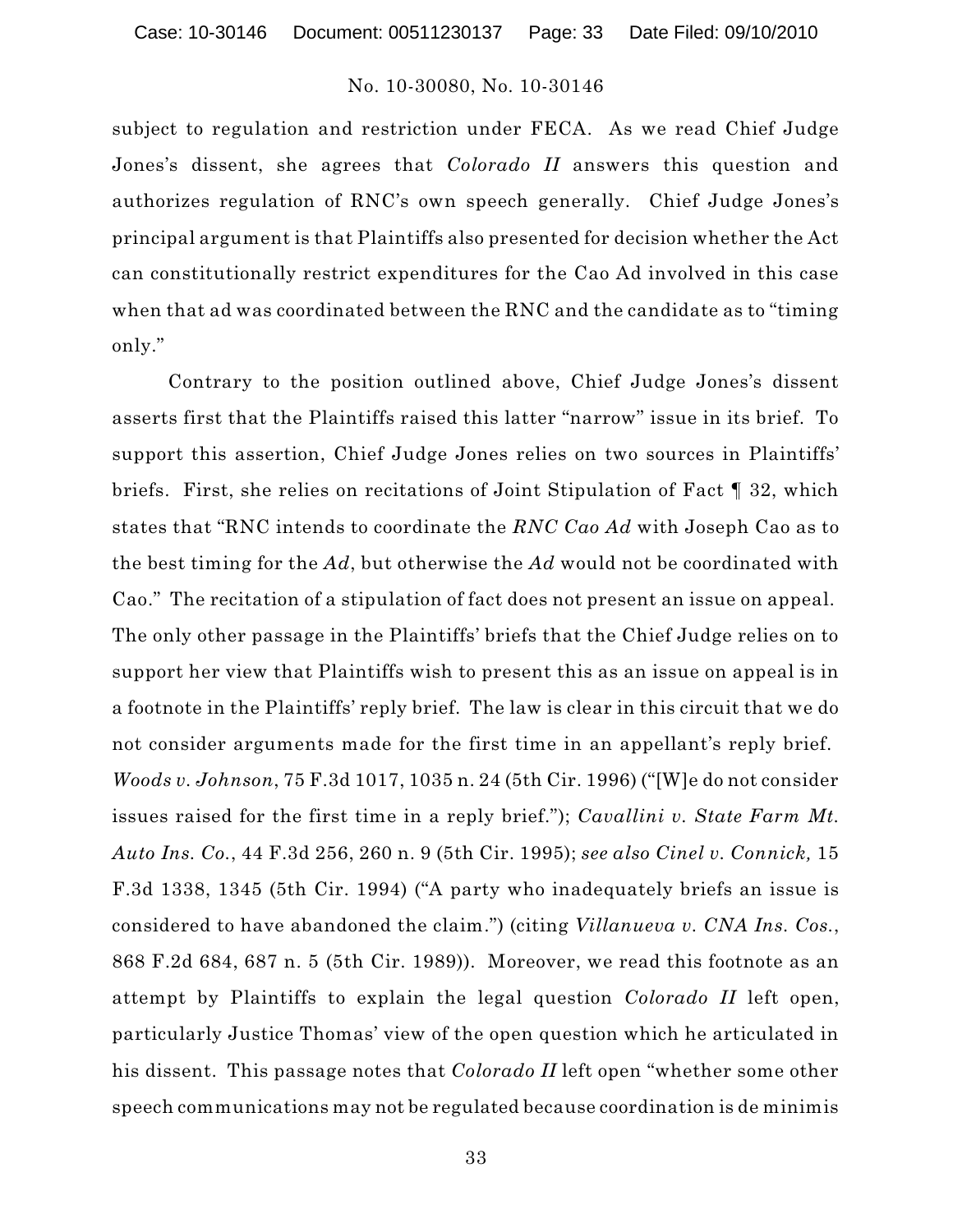(e.g., just timing) . . ." *See* Jones Dissent at 5-6 (citing footnote 5 in Plaintiffs-Appellants' Reply Brief). Plaintiffs, however, make no argument that coordination of the Cao Ad (with timing plus knowledge of content) is *de minimis*. Notably, this is the only passage referring to "*de minimis*" coordination in either of Plaintiffs' briefs. That Plaintiffs never intended to make the *de minimis* argument is further supported by the fact (as we will discuss below) that counsel repeatedly disclaimed an intent to raise this narrow issue on appeal.

Even if we accept that the argument in Plaintiffs' reply brief properly raised this issue for our consideration, it is clear to us that counsel for Plaintiffs at oral argument abandoned this issue. We have quoted at length above counsel's persistent disclaimers that he is relying on the fact that the coordination between the candidate and the party was *de minimis*. He consistently argues that once the speech is determined to be the party's "own speech," then regulation or restrictions on that speech is unconstitutional. All of the responses given by counsel to questions from the court disclaiming that he is making this narrow argument cannot be explained as agreeing that the Cao Ad may amount to coordination under the regulation but failing to concede that the Cao Ad amounts to coordination for purposes of our constitutional analysis of Plaintiffs' claim. *See* Jones Dissent at 8 n. 5.

Even if we further consider that Plaintiffs made and did not abandon the argument that the coordination between the candidate and the party was *de minimis,* based on the stipulation and admission of counsel the coordination cannot be considered *de minimis*. At oral argument, Plaintiffs' counsel conceded that the RNC intended to coordinate the Cao Ad with Cao not only with regard to timing, but *also* by providing Cao with advance knowledge of the Cao Ad's

34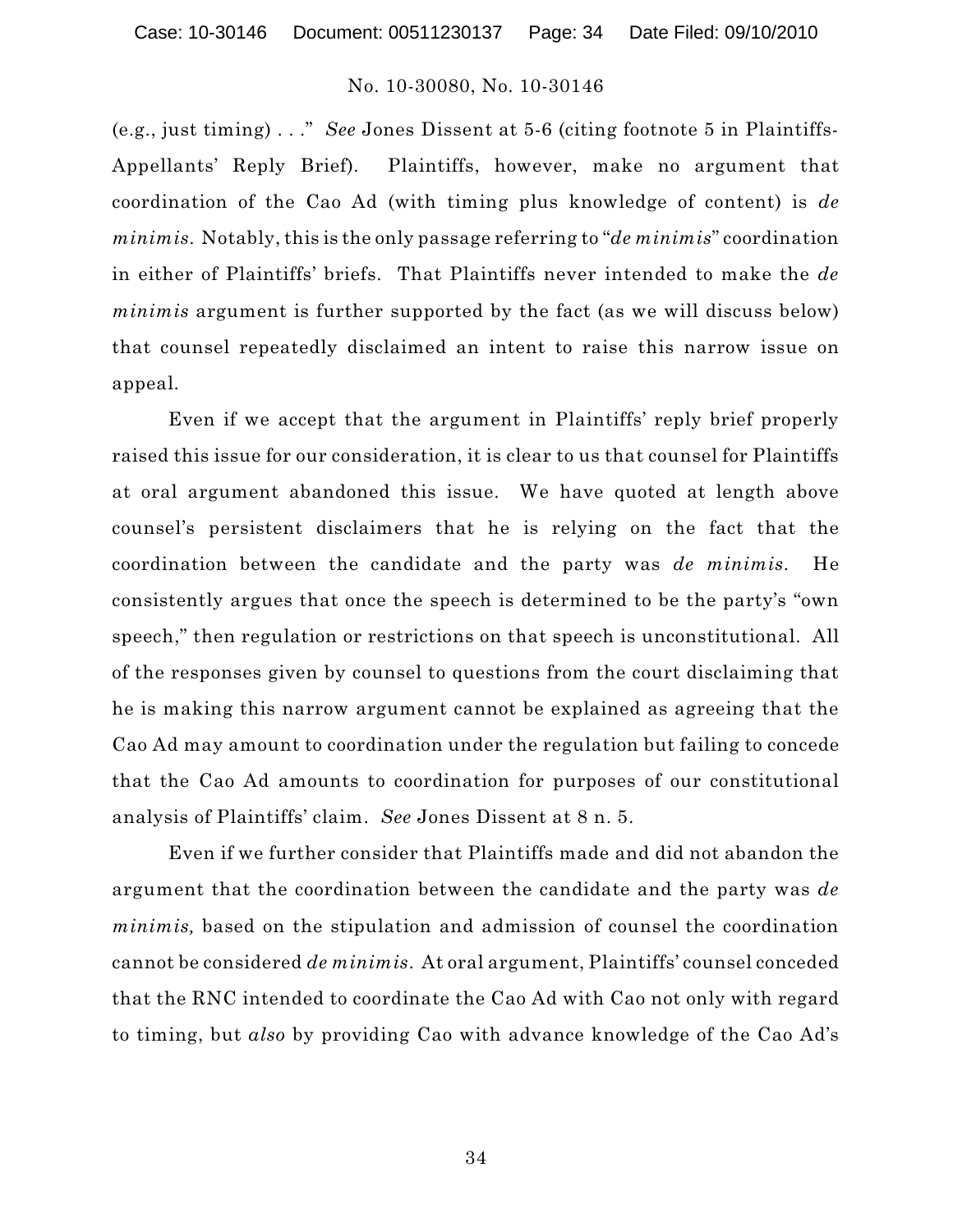Plaintiffs' counsel expressly repeated this concession in a  $content.<sup>29</sup>$ supplemental Rule 28(j) letter filed with the court after oral argument stating that "RNC provides a specific ad, a specific coordinating candidate, and *specific detail as to coordination nature (timing, with content awareness)*." (emphasis added). $^{\rm 30}$  These concessions by counsel are consistent with the allegations of the Plaintiffs' Second Amended Complaint, which recites the specific text of the Cao Ad, necessarily indicating that Plaintiffs intended to provide Cao with advance knowledge of the Cao Ad's content. *See* Second Amended Complaint ¶ 44. 31

This "content awareness" stipulation has significance that the dissents completely overlook. For instance, given advance knowledge of the Cao Ad's content, if Cao approved of the content and found it favorable to his campaign, he may have told or requested the RNC to run the ad frequently during prime hours. If Cao disapproved of the Cao Ad's content and found it unfavorable to his campaign, he may have told or requested the party to run it infrequently during off hours, or perhaps not at all. This degree of coordination of campaign expenditures contrasts sharply with the Supreme Court's functional definition of independent expenditures. Whereas the Supreme Court has explained that an independent expenditure representing the party's own views may at times

<sup>&</sup>lt;sup>29</sup> Upon questioning by Judge Owen, counsel stated "I think that is part of the facts, that they knew what the *Cao Ad* said," and again confirmed that content knowledge is "part of the fact pattern."

 $30$  FEC counsel's own supplemental Rule 28(j) letter to the court correctly observed that the admission by Plaintiffs' counsel at oral argument "clarified for the first time that Cao not only planned to coordinate as to timing, but also would be aware of the content of the advertisement."

 $31$  The full text of the Cao Ad appearing in the Second Amended Complaint also appears in ¶ 43 of Plaintiffs' First Amended Complaint filed December 4, 2008, two days before the election. Thus, Cao knew of the Cao Ad's content at least two days before the election, and if relief had been immediately granted the coordination would have taken place with his knowledge of the Cao Ad's content.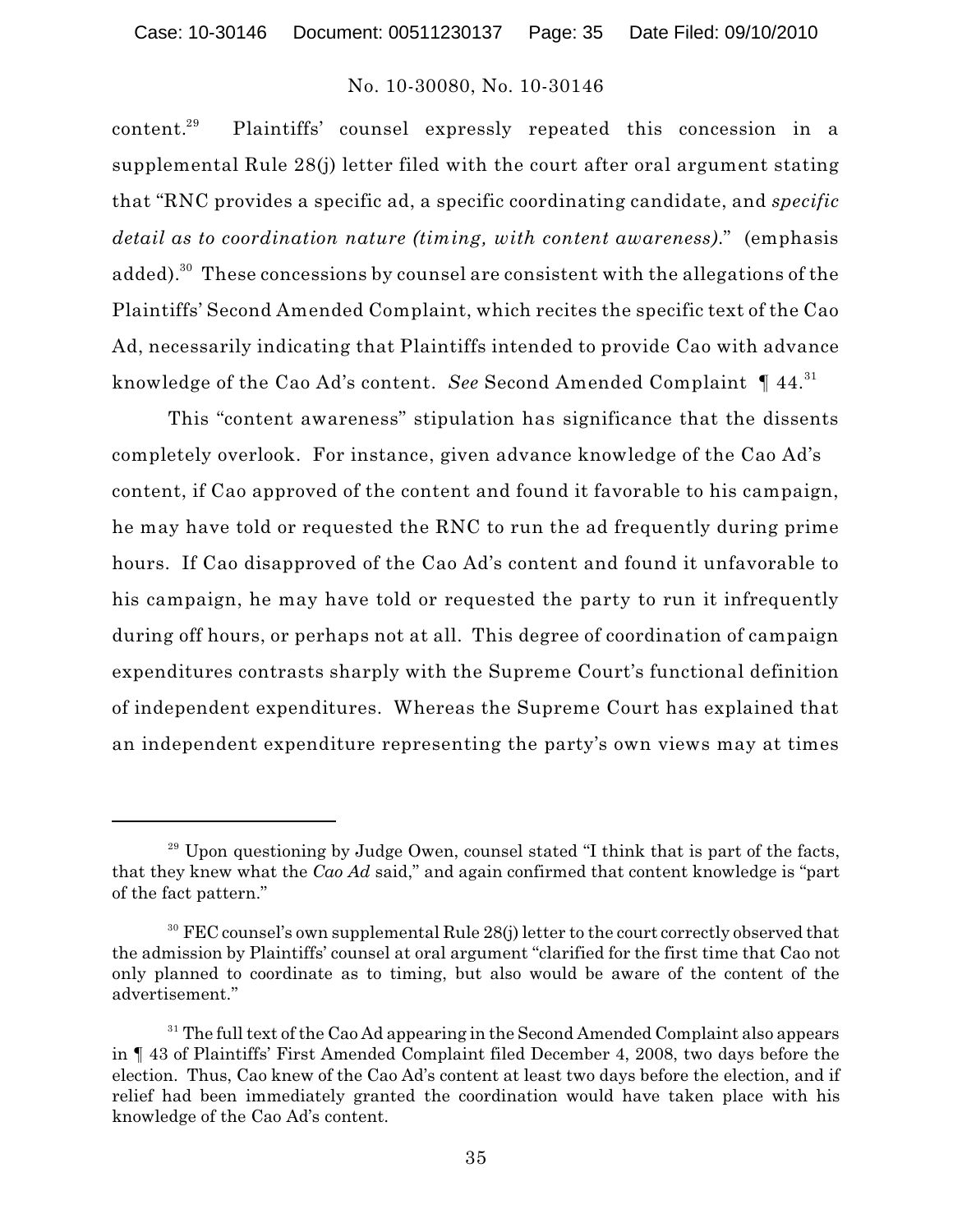work against the candidate's interests,  $32$  timing-plus-content-awareness coordination may ensure that a party's message virtually always works in the candidate's favor.<sup>33</sup> *See Buckley*, 424 U.S. at 47; *Colorado II*, 533 U.S. at 464.

For these reasons we cannot agree with Chief Judge Jones's conclusion that "there is no functional difference between the Cao Ad and a constitutionally protected independent expenditure." Jones Dissent at 20. As we have explained above, knowledge of content plus timing coordination makes a huge difference relative to the benefit of the ad to the candidate that the dissent fails to recognize—namely, the candidate's ability to direct approved content for maximum impact and redirect disapproved content for minimum impact on his campaign. 34

This type of coordinated activity, moreover, implicates the same corruption and circumvention concerns of the *Colorado II* Court*.* As discussed above, the court is particularly concerned with Plaintiffs' admissions that they have already taken steps to circumvent the Act's individual donor contribution limits.

Cao Dep. at 42.

 $32$  Cao's experience with the RNC's previous independent expenditures confirms this distinction. He testified that some of the RNC's prior independent expenditures harmed his election chances. Deposition of Anh "Joseph" Cao ("Cao Dep.") at 42 (FEC Exh. 4 to Proposed Findings of Fact).

<sup>&</sup>lt;sup>33</sup> This is consistent with Cao's understanding of the nature of the intended coordination. At deposition, he testified as to the following:

I would like to know the contents of those ads . . . . And so if we were allowed to coordinate it with them, I would have loved to have their fundings and their support and – and to basically coordinate how the ads should be read or – what the ads should say. What our focus – what we want to focus on.

<sup>&</sup>lt;sup>34</sup> Consideration of the "content awareness" element of Plaintiffs' allegations demonstrates the error in many of the dissents' conclusions, including Chief Judge Jones's assertions that "[t]here is no evidence that he or his campaign . . . provided their views on its content," that "[t]he candidate will not know whether the ad is effective," and that "[c]ontent, however, is not at issue in this case." Jones Dissent at 5, 20, 27.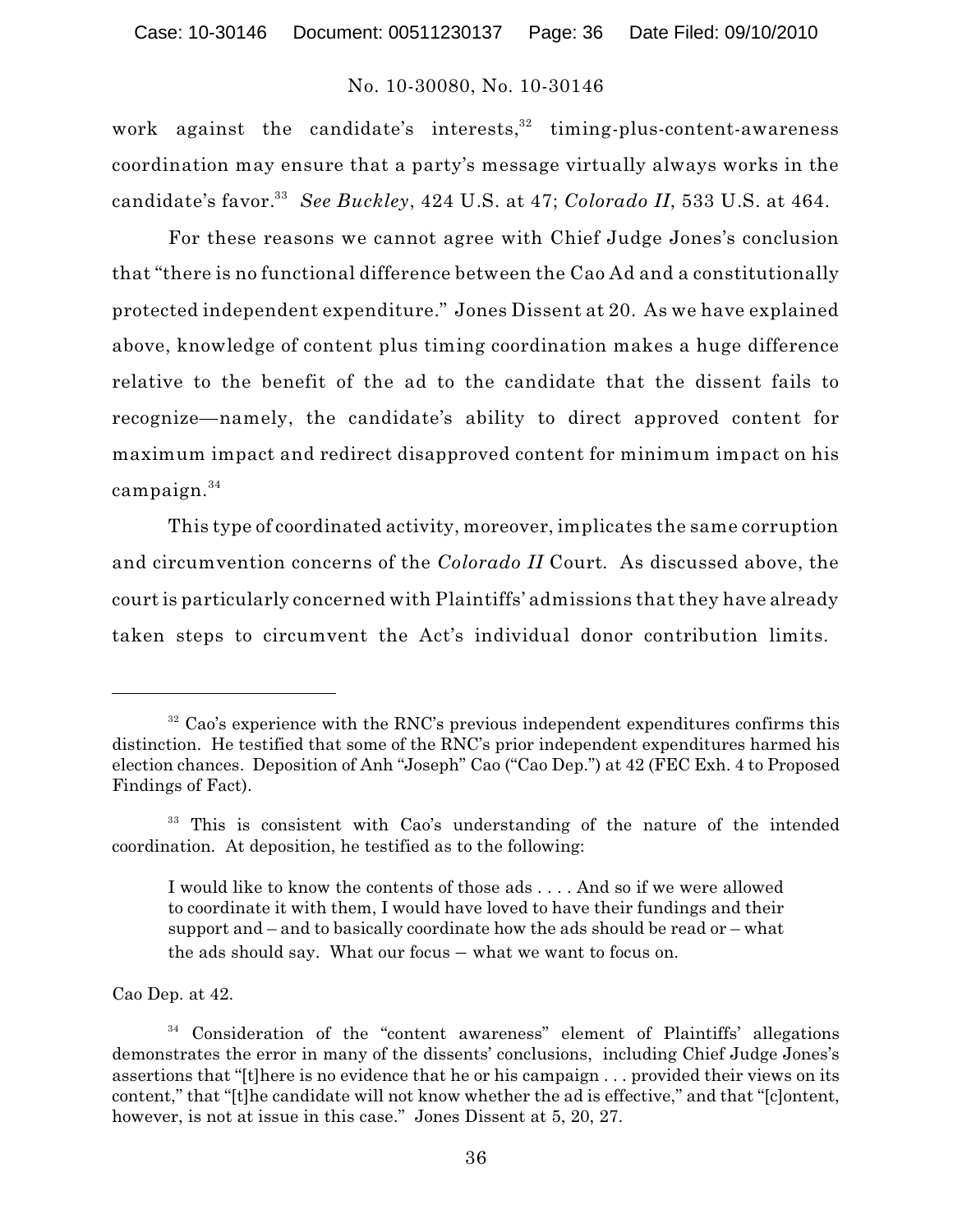Furthermore, to quote Judge Clement's dissent, if Cao were asked "to provide input on its content" or "asked to provide his consent to run the ad . . . that would indeed raise a suspicion that the parties were attempting to circumvent the rules against coordination so that the RNC could pay the bill for *Cao's* speech—the evil at which the coordination rules are aimed." Clement Dissent at 3. This is exactly the scenario that is contemplated by the coordination of timing with the addition of advance content awareness, which both dissents refuse to acknowledge. Therefore, based on what we know of the extent of the proposed coordination on this scant record, it is reasonable to infer that the coordination of the Cao Ad between the candidate and the party as to timing with the candidate's prior knowledge of the of the ad's content would amount to a coordinated expenditure subject to restriction under *Colorado II*.

In the absence of additional facts as to the actual extent of the coordination, all the Court is left with is the obligation to give reasonable inferences to the evidence that was produced. And it is the Plaintiffs' burden in an as-applied challenge of this nature to produce the facts upon which he bases his challenge. *Khachaturian*, 980 F. 2d at 331. In other words, a plaintiff seeking an injunction in an as-applied challenge generally has the burden to allege enough facts for the Court to decide the constitutional claim while avoiding "'premature interpretation of statutes'" requiring speculation or conjecture on a "'factually barebones record.'" *Milavetz, Gallop & Milavetz, P.A. v. United States,* 130 S. Ct. 1324, 1344 (2010) (Thomas, J., concurring in part and concurring in the judgment) (quoting *Washington State Grange v. Washington State Republican Party*, 552 U.S. 442, 450 (2008)). The Supreme Court "generally disapprove[s] of such challenges." *Id*. "When forced to determine the constitutionality of a statute based solely on such conjecture, we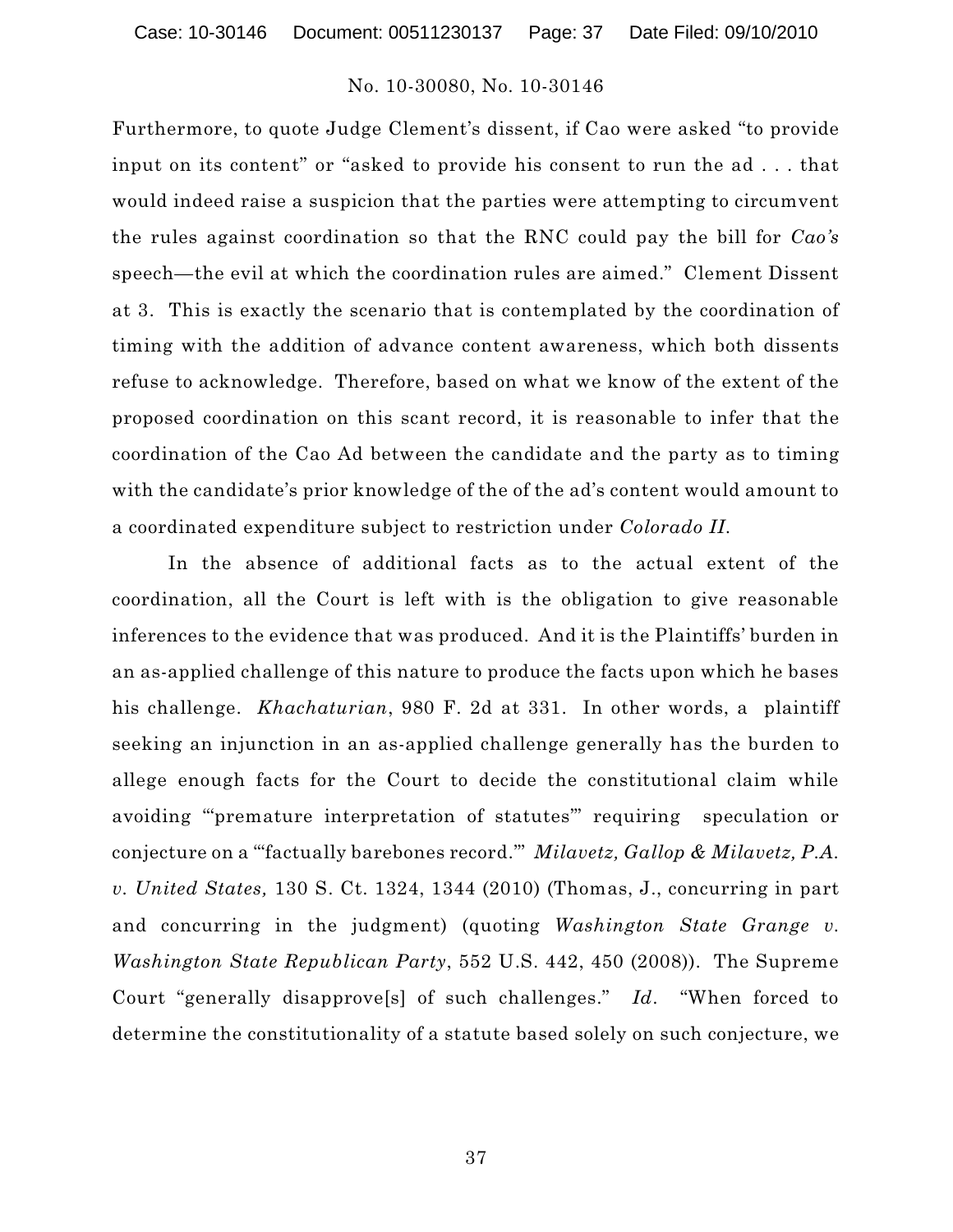will uphold the law if there is any 'conceivable' manner in which it can be enforced consistent with the First Amendment." *Id*. at 1345. 35

In sum, we are satisfied that the *de minimis* coordination issue was not presented to the court for decision. Indeed, we find it strange that the dissents take an argument not made in the district court, nor presented to us on appeal—and wholly disavowed by Plaintiffs' counsel during oral argument—and attempt to raise it like a Phoenix from the ashes. However, as a court comprised of Article III judges, our role is not to create arguments for adjudication—but rather, our role is to adjudicate those arguments with which we are presented. Thus, we should decline the dissents' invitation to serve as advocates for the Plaintiffs and arbiters of our own engendered claims. Nonetheless, for the sake of completeness, even if the court were to conclude that this issue was presented, it is clear to us that an expenditure for an ad advocating the election of the candidate coordinated as to timing, when the candidate has knowledge of the content of the ad, amounts to a coordinated expenditure that may be constitutionally regulated under *Colorado II.*

We also disagree with the position advocated by Chief Judges Jones and Judge Clement that the *WRTL* analysis applies to this case. In *WRTL*, the Court considered whether the government could regulate an independent expenditure under § 203 of BCRA for payment of an "issue advocacy" ad. 551 U.S. at 455. No question was raised that the ad was coordinated with the candidate. The Court applied strict scrutiny to the statute and held that BCRA as applied to this ad did not pass constitutional muster. This holding is not inconsistent with *Buckley, Colorado I,* and *Colorado II*, all of which make it clear

<sup>&</sup>lt;sup>35</sup> This is especially true in the context of a preenforcement as-applied action. *Id.;* see *also Holder v. Humanitarian Law Project*, 130 S. Ct. 2705, 2722 (2010) (Denying a preenforcement as-applied First Amendment challenge to the material support provisions of federal anti-terrorism law because plaintiffs did not provide any "specific articulation of the degree to which they seek to coordinate their advocacy.").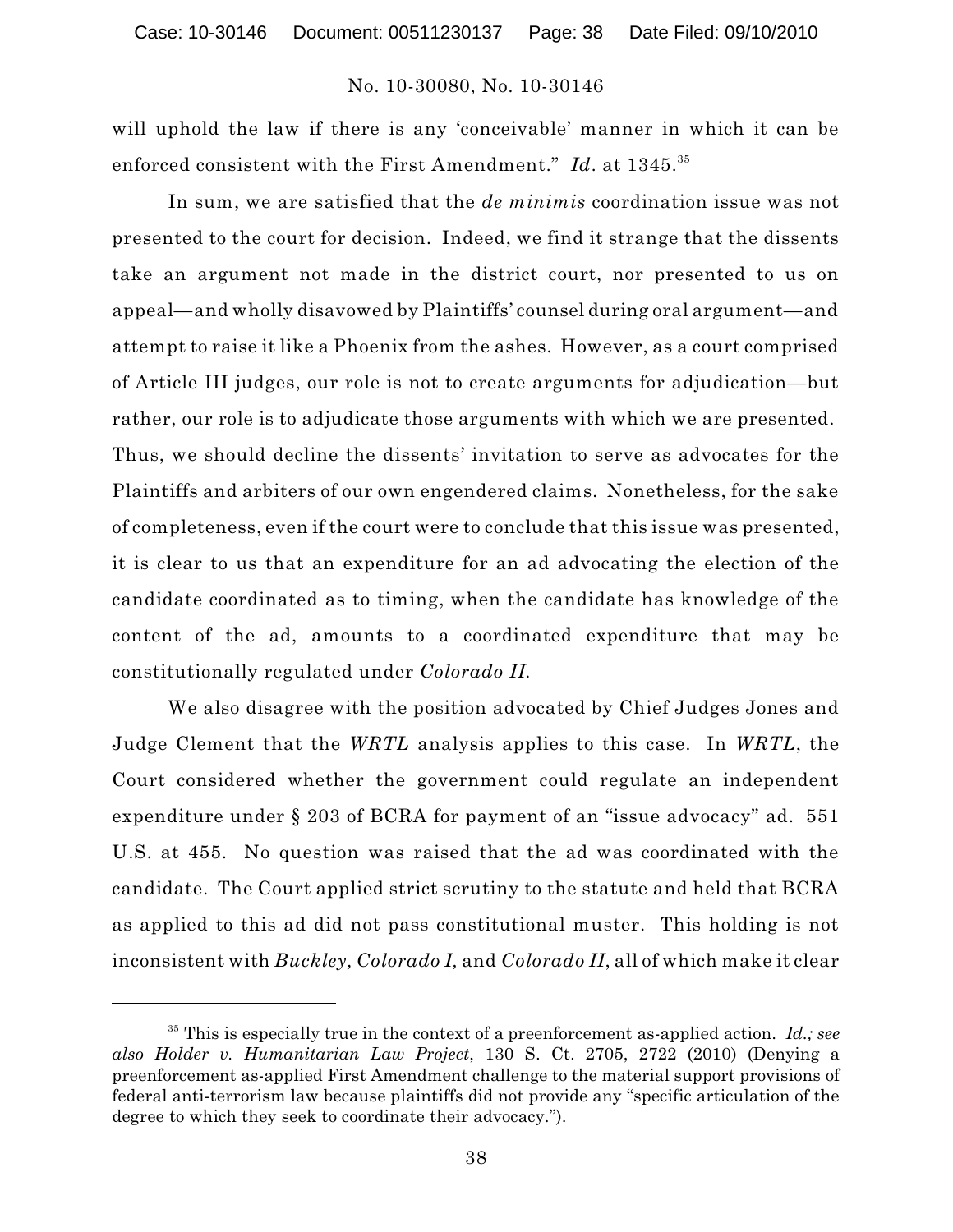that strict scrutiny applies to regulation of independent expenditures for political speech. 36

### V.

For the foregoing reasons, we answer the questions certified to the en banc court as follows. First, the Plaintiffs do have standing to bring their claims. Second,  $\S 441a(a)(2)(A)$ 's \$5,000 contribution limit is constitutional even though it imposes the same limits on parties as on PACs and is not adjusted for inflation. Third,  $\S \ \ 441a(a)(2)-(3)$ ,  $441a(a)(2)(A)$ , and  $441a(a)(7)(B)(i)$  are not unconstitutional as applied to the Plaintiffs. Moreover, we find that the district court did not abuse its discretion in dismissing the frivolous claims. Accordingly, we remand this case to the district court for entry of judgment consistent with this opinion.

<sup>&</sup>lt;sup>36</sup> Under *WRTL*, it is clear that the Cao Ad is an express advocacy ad. The Cao Ad affirmatively asks the reader to join the party in supporting Cao on election day. This meets the requirements of an express advocacy ad. *See WRTL*, 551 U.S. at 469. Additionally, the Plaintiffs' themselves characterize the Cao Ad as "a specific express advocacy communication that RNC intends to make . . . ." Joint Stipulation of Facts ¶ 31.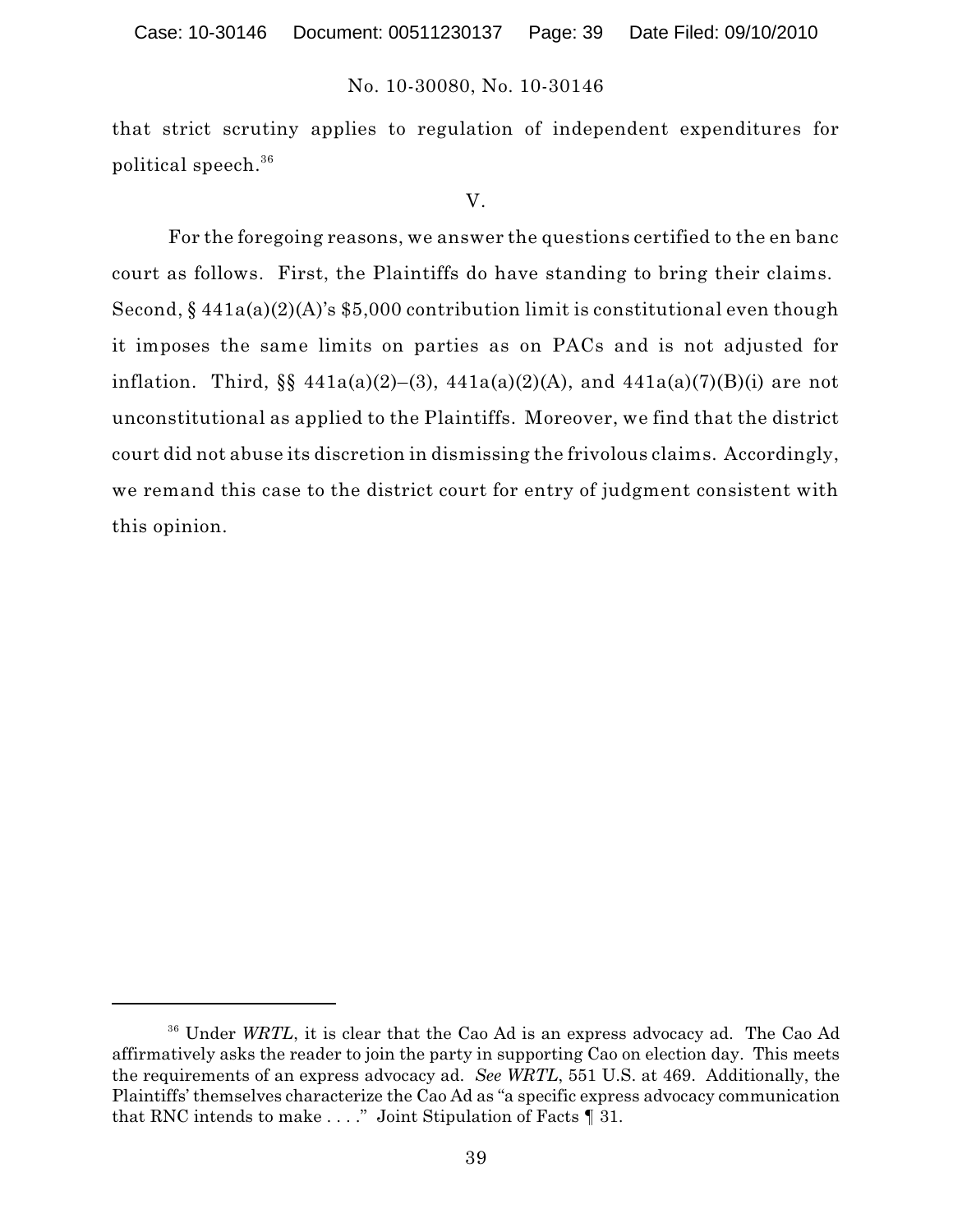E. GRADY JOLLY, Circuit Judge, concurring in result:

I concur in the result reached by the majority because I agree that it reflects the more accurate and realistic way the case has been presented for decision. There is much to admire in Chief Judge Jones's dissent, and if I agreed that the argument she addresses was the question that plaintiffs were actually presenting for decision, I would concur in her opinion. Judge Clement has written clearly but broadly. In my view, she does not merely challenge the statute's express provisions that effectively bar a Party from coordinating its efforts with the campaign of a candidate, but also the Supreme Court's ruling that essentially upholds this provision. Both she and Chief Judge Jones ultimately may be correct. But, in my opinion, not today.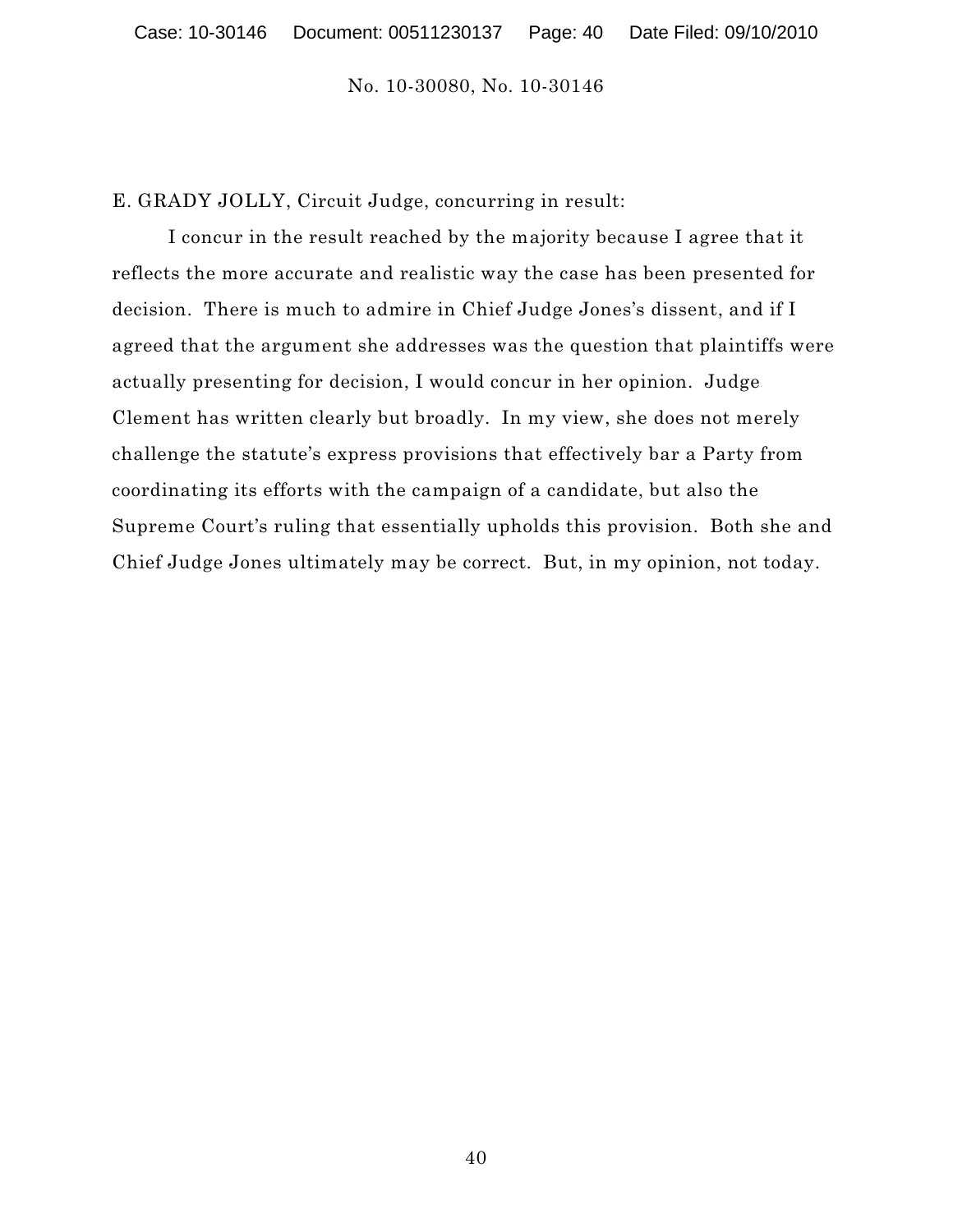# EDITH H. JONES, Chief Judge, with SMITH, CLEMENT, ELROD, and HAYNES, Circuit Judges concurring in part and dissenting in part:

The first object of the First Amendment is to protect robust political debate that underpins free citizens' ability to govern ourselves. "Speech is an essential mechanism of democracy, for it is the means to hold officials accountable to the people. . . . The First Amendment has its fullest and most urgent application to speech uttered during a campaign for political office." *Citizens United v. FEC*, \_\_ U.S. \_\_,130 S. Ct. 876, 898 (2010) (internal citations and quotations omitted). Yet the majority hold that Congress may forbid a political party from broadcasting an advertisement explaining why the party supports its own congressional candidate merely because the advertisement was coordinated with the candidate as to timing.

We dissent. The Cao Ad cannot be suppressed by the FEC on the facts  $\mathrm{before} \; \mathrm{us.}^1$ 

The majority's errors are procedural as well as substantive. Taking a most unorthodox approach to First Amendment adjudication, they assert that the "sole" issue before the court is "whether Congress may regulate a party's own speech, meaning speech that is paid for by the party and adopted by the

<sup>&</sup>lt;sup> $1$ </sup> While this dissent considers the narrow issue whether timing-only coordination of a political party's campaign speech with the candidate it supports may be prohibited by the FECA, Judge Clement's opinion carries the implications of recent Supreme Court decisions further to protect political party "speech that is not the functional equivalent of a campaign contribution." Our approaches are harmonious, reflecting different levels of generality.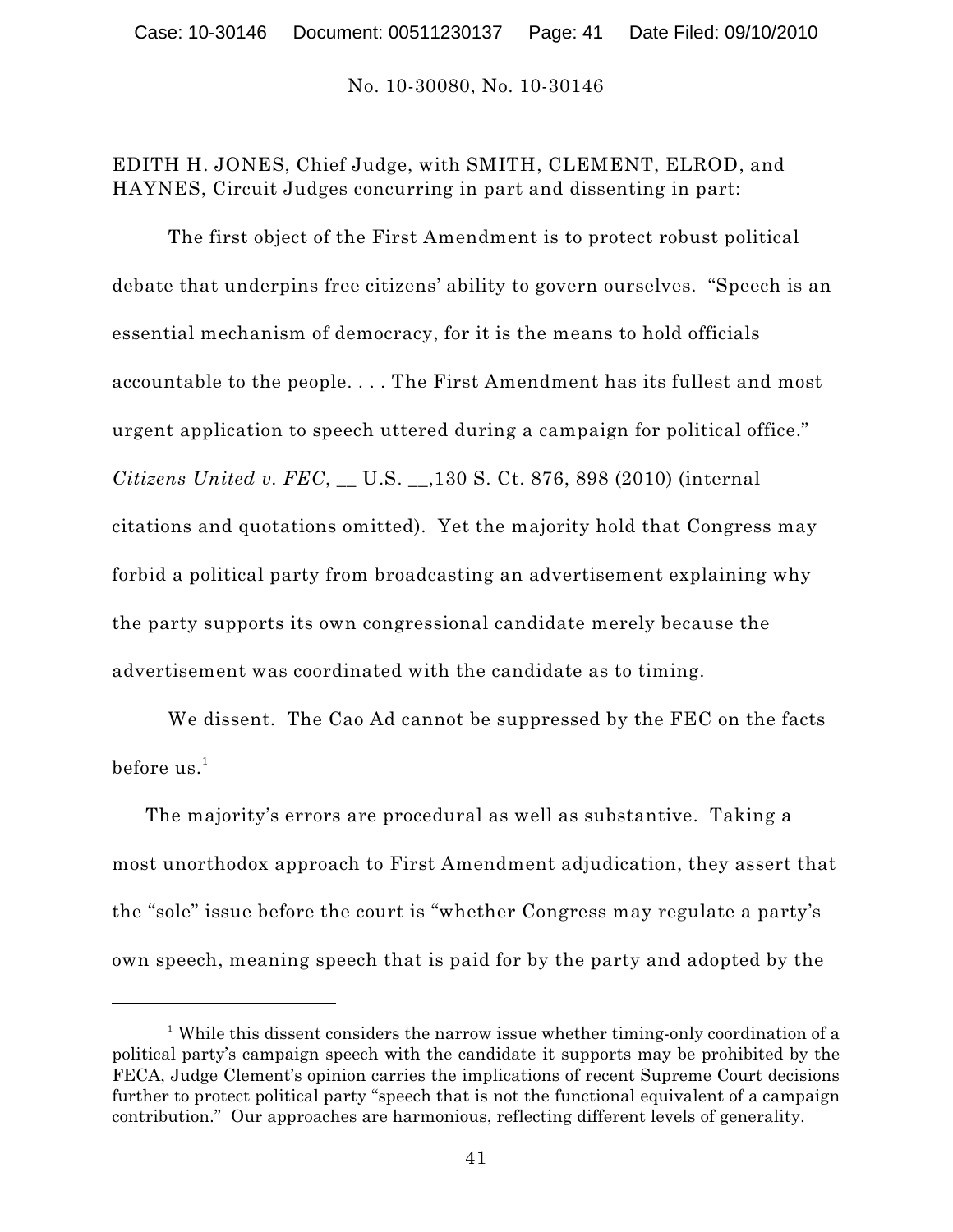party regardless of coordination with the candidate." This is not the "sole" issue. The record clearly presents a narrower controversy—timing-only coordination. The majority opinion ignores the stipulated facts and argument presenting the Cao Ad dispute just as it ignores the FEC's concession in oral argument that this dispute touches the outer boundary of the agency's regulatory authority. The usual path of constitutional adjudication is first to consider the fact-based issue and to reach broader constitutional questions only if they are inescapably presented. *Citizens United*, \_\_ U.S. \_\_, 130 S. Ct. at 918 (Roberts, C.J., concurring). The majority stand this tradition on its head.

Substantively, the majority analysis, flawed by its overbroad premises, ultimately begs the primary question before us—at what point does "coordination" between a candidate and a political party transform the party's communicative speech into a mere "contribution" subject to strict dollar limits? This question was left open by the Supreme Court. *FEC v. Colorado Republican Fed. Campaign Comm.*, 533 U.S. 431, 456, n.17, 121 S. Ct. 2351, 2366 n.17 (2001) ("*Colorado II*"). In light of subsequent Supreme Court decisions, courts must begin to deal with it. 2

 $^2$  The majority "reads" this dissent as agreeing that  $Colorado$   $II$  "authorizes regulation of RNC's own speech generally." Not so. We read *Colorado II* to acknowledge that expenditures coordinated between a party and a federal candidate range along a spectrum of expressiveness — less-"expressive" party donations like copying equipment clearly fall within the coordinated expenditure limits. More expressive forms of support by the party, however, enjoy stronger constitutional protection. The FEC itself admitted that the Cao Ad lies along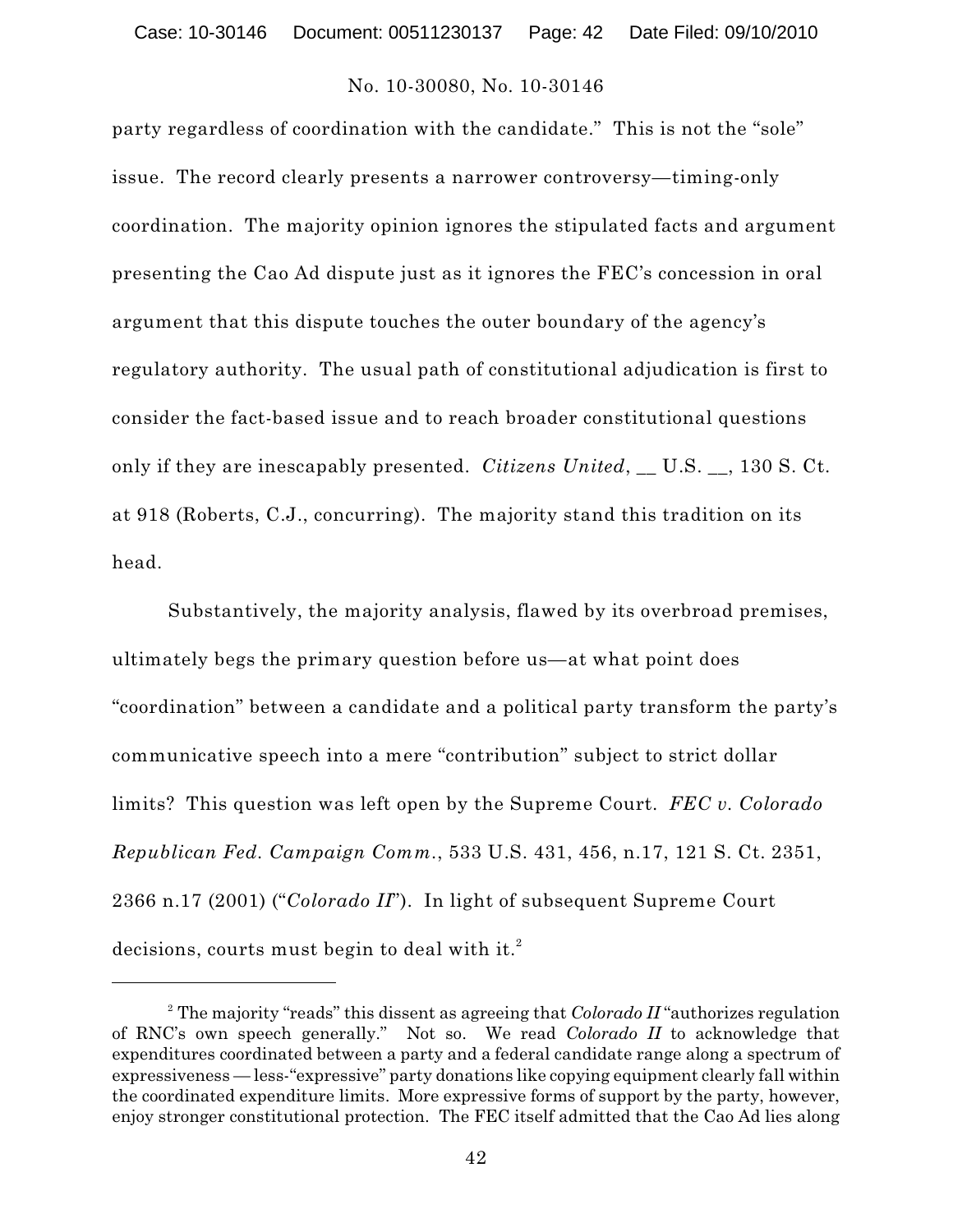Because the majority fail to join issue with the stipulated facts, their opinion cannot defend against the party's as-applied challenge to 2 U.S.C.  $\S$ §441a(d)(2), (3), and (a)(2)(A). But for the issue of "coordination" with the candidate as to its broadcast, the Cao Ad would be speech by the RNC fully protected by the First Amendment. *Cf. FEC v. Wisconsin Right to Life, Inc.*, 551 U.S. 449, 467, 127 S. Ct. 2652, 2665 n.4 (2007) ("*WRTL*"); *Citizens United*, \_\_ U.S. \_\_, 130 S. Ct. at 908-10. In this as-applied challenge, the government had the burden to show that this expressive but minimally coordinated speech may be subjected to the strict limits reserved for monetary contributions. *WRTL*, 551 U.S. at 467, 127 S. Ct. at 2665 n.4. I conclude, after performing the necessary analysis, that the government may not infringe the party's right to speak in this manner.

The foregoing propositions are elaborated in three steps. First, I will restate the obvious, that a narrower, fact-based challenge was presented to the court. Second, according to well settled precedent, the narrower issue ought to be decided. Third, I address the as-applied challenge on its merits, placing the burden on the government. $^3$ 

## **I. A Narrow Fact-Based Challenge Is Before The Court**

the expressive side of the spectrum

<sup>&</sup>lt;sup>3</sup> I concur in the rest of the majority opinion because the other issues are controlled by Supreme Court authority. This dissent concerns the majority's disposition of certified questions 3 and 6.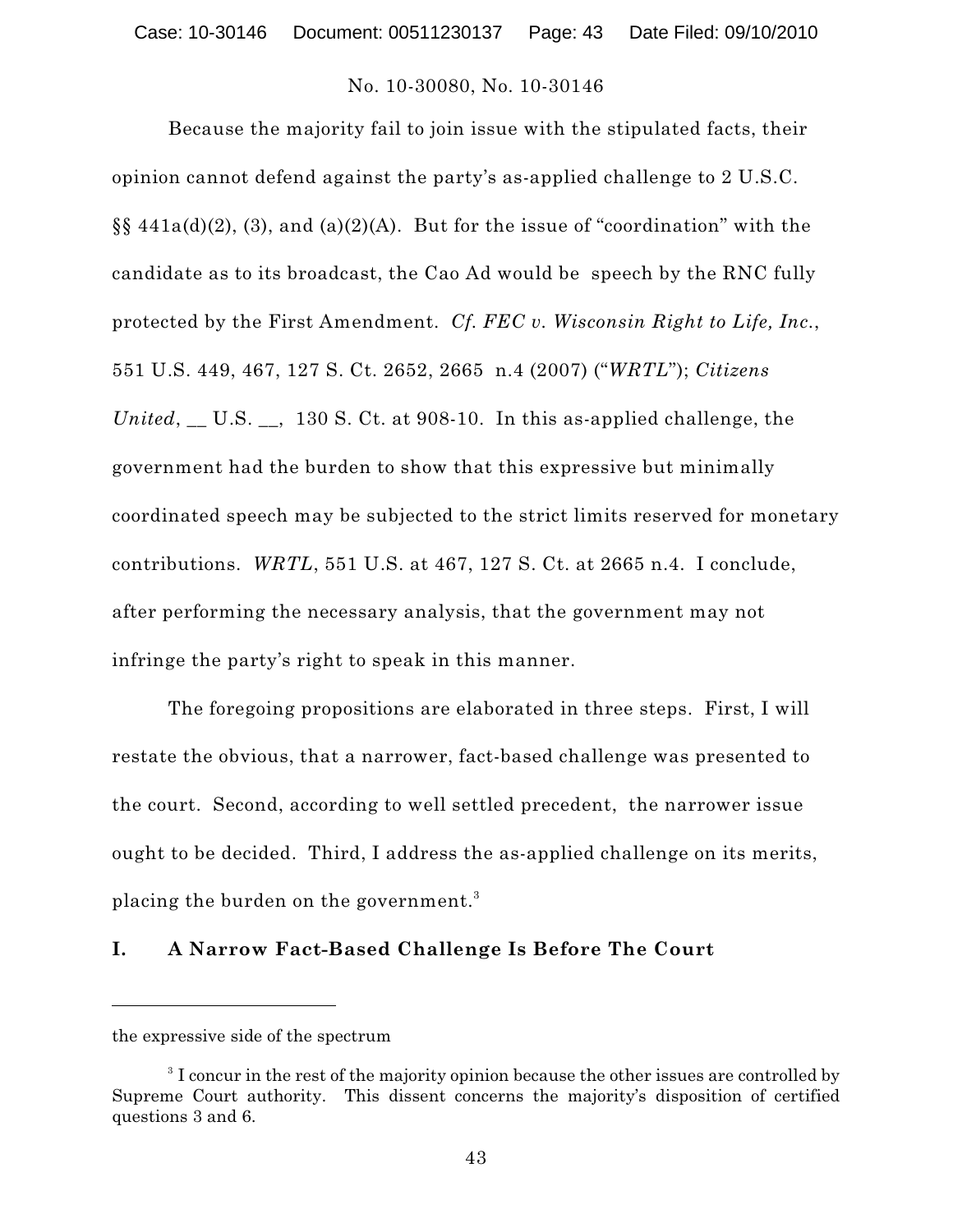The majority state that "the record unambiguously reflects that the RNC's sole challenge in this case with regards to the Cao Ad is whether Congress may regulate a party's own speech, meaning speech that is paid for by the party and adopted by the party regardless of coordination with the candidate." Indeed, the majority devote nearly as much discussion to justifying their "sole challenge" approach as they do to rejecting the challenge. Despite the majority's contentions, the court is obliged to address the facts that have actually been presented— specifically, whether this particular ad can be regulated as a *de facto* contribution even though the coordination regarded solely the timing of its broadcast. 4

It is important to stress just how minimal was the level of coordination. When the Supreme Court has interpreted the term "coordinated expenditures," it described a spectrum, at one end of which political parties would simply foot the candidate's bills. *Colorado II*, 533 U.S. at 439, 460, 121 S. Ct. at 2357, 2368. The present scenario stands at the other end. The Republican Party sought to broadcast this ad supporting Congressman Cao before the 2008 election:

<sup>&</sup>lt;sup>4</sup> Responding to these facts, the majority contends that (a) Cao's counsel really disclaimed the narrower approach taken by this dissent and (b) counsel conceded not only timing but "content awareness" underlay the proposed coordination. This dissent responds fully to the former contention. As to the latter, after the past several years in litigation Cao would have to admit his awareness of the ad! In any event, it is the assertion of "content awareness" that first appeared in en banc oral argument and post-argument briefing. Timingonly is the only stipulation in the district court and therefore the only "fact" before us.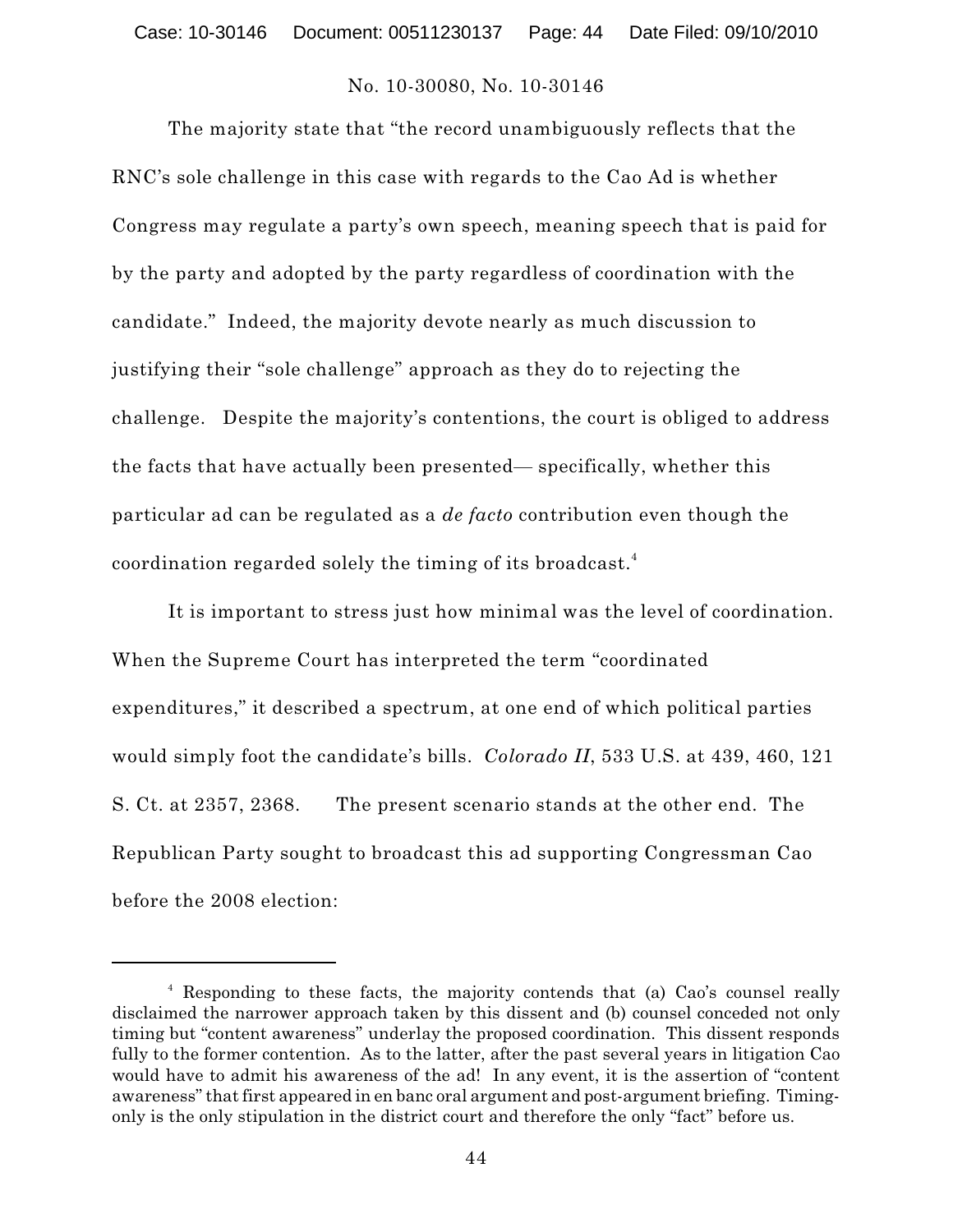Why We Support Cao

The Republican National Committee has long stood for certain core principles, which we believe are the fundamentals of good government. When it comes to the issues of lower taxes, individual freedoms and a strong national defense, we need leaders who will stand with the American people and defend those issues.

We need leaders who understand that our economy is in a recession, our individual freedoms are constantly under attack and we continue to fight the global war on terrorism to keep our families safe.

Joseph Cao understands and fights for those issues. And, that is why we ask you to join us in supporting him on December 6. It's important for Louisiana and important for the country.

Stipulated Facts ¶ 31.

The ad was produced and approved by the RNC, on its own initiative,

without any input from Cao. Cao and the RNC intended to cooperate only as to the timing of the ad. Timing constituted the only coordination. Stipulated Facts ¶ 32. There is no evidence that Cao suggested, instigated or requested the ad. There is no evidence that he or his campaign wrote it or provided their views on its content. There is no evidence that the ad might have caused Cao to spend his campaign funds any differently. Thus, whether or not such *de minimis* coordination allows the Cao Ad to be banned as a "coordinated expenditure" is before the court for decision.

The plaintiffs raised this precise issue in their briefing. They assert that "[i]f the degree [of coordination] matters, FEC must concede that as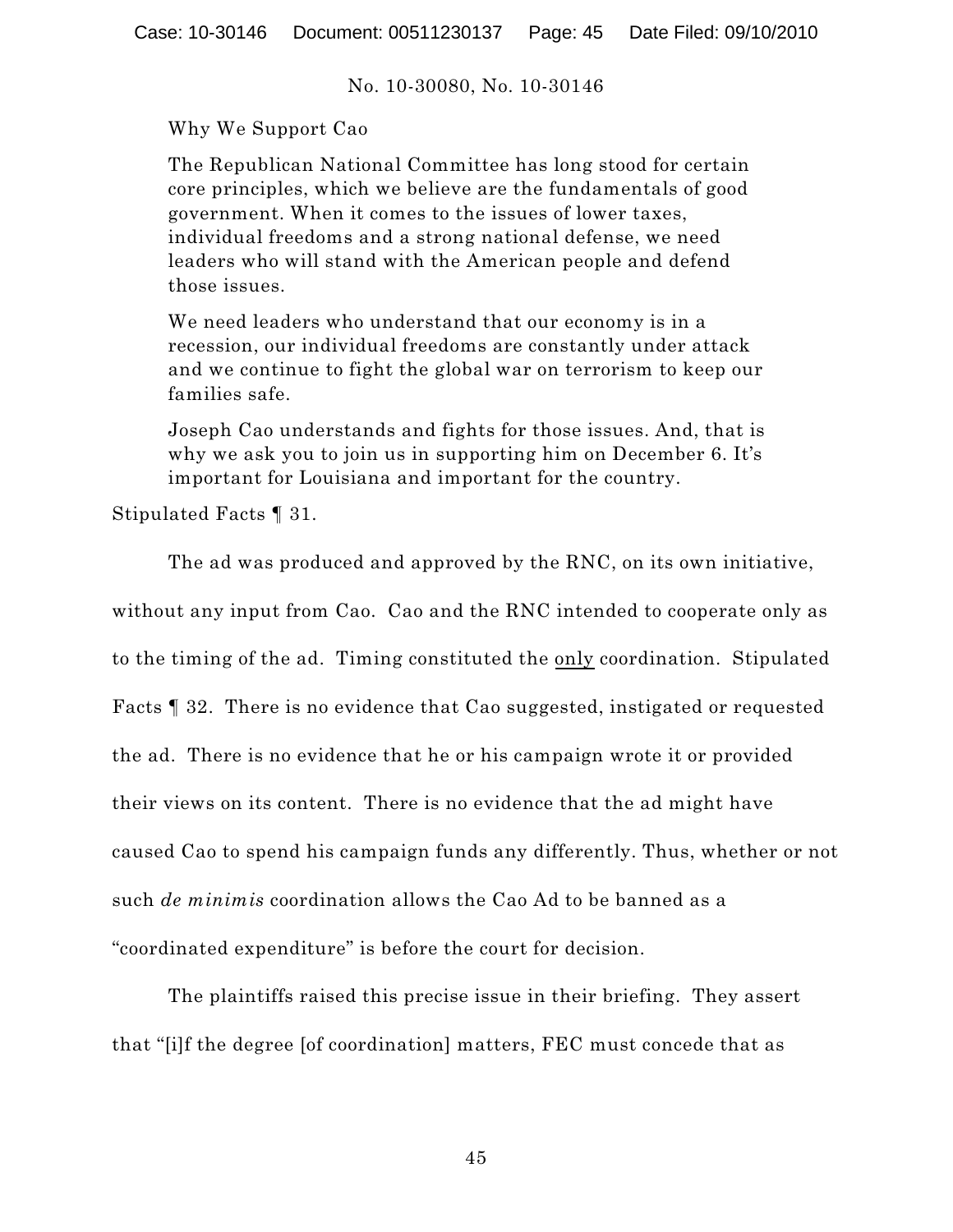applied to the Cao Ad coordination is *de minimis and non-cognizable*."

(emphasis added). Their contentions are best summed up as follows:

The open question in *Colorado-II* asks both (a) whether some own-speech communications may not be regulated because coordination is *de minimis* (e.g., just timing) and (b) whether all such communications are too much like independent expenditures to be limited regardless of coordination degree. Under the former, degree matters and expenditures for the Cao Ad may not be treated as contributions. Under the latter, degree does not matter and none of RNC's proposed own-speech activities may be so treated.

Reply Brief, at 10.

Lest there be doubt, the plaintiffs' desire to run the Cao Ad without fear of prosecution or investigation permeates their initial brief to this court as it did their arguments in the district court. The plaintiffs' statement of facts asserts: "Specifically, the RNC intended to make an expressive advocacy radio ad ('Cao Ad'), if legally permitted by the judicial relief sought in this case. (R.278-79). The RNC intended to coordinate the *Cao Ad* with Cao as to the best timing for it, but otherwise it would not be coordinated with Cao." 5

Plaintiffs' brief goes on to explain their theory about the distinction between political contributions, which the Supreme Court has held are amenable to government regulation as symbolic expressions of political support, and expenditures, which the Court considers fully protected under the First Amendment because they "communicate the underlying basis for

 $5$  The majority opinion is simply inaccurate in asserting that plaintiffs raised an asapplied challenge only in their reply brief.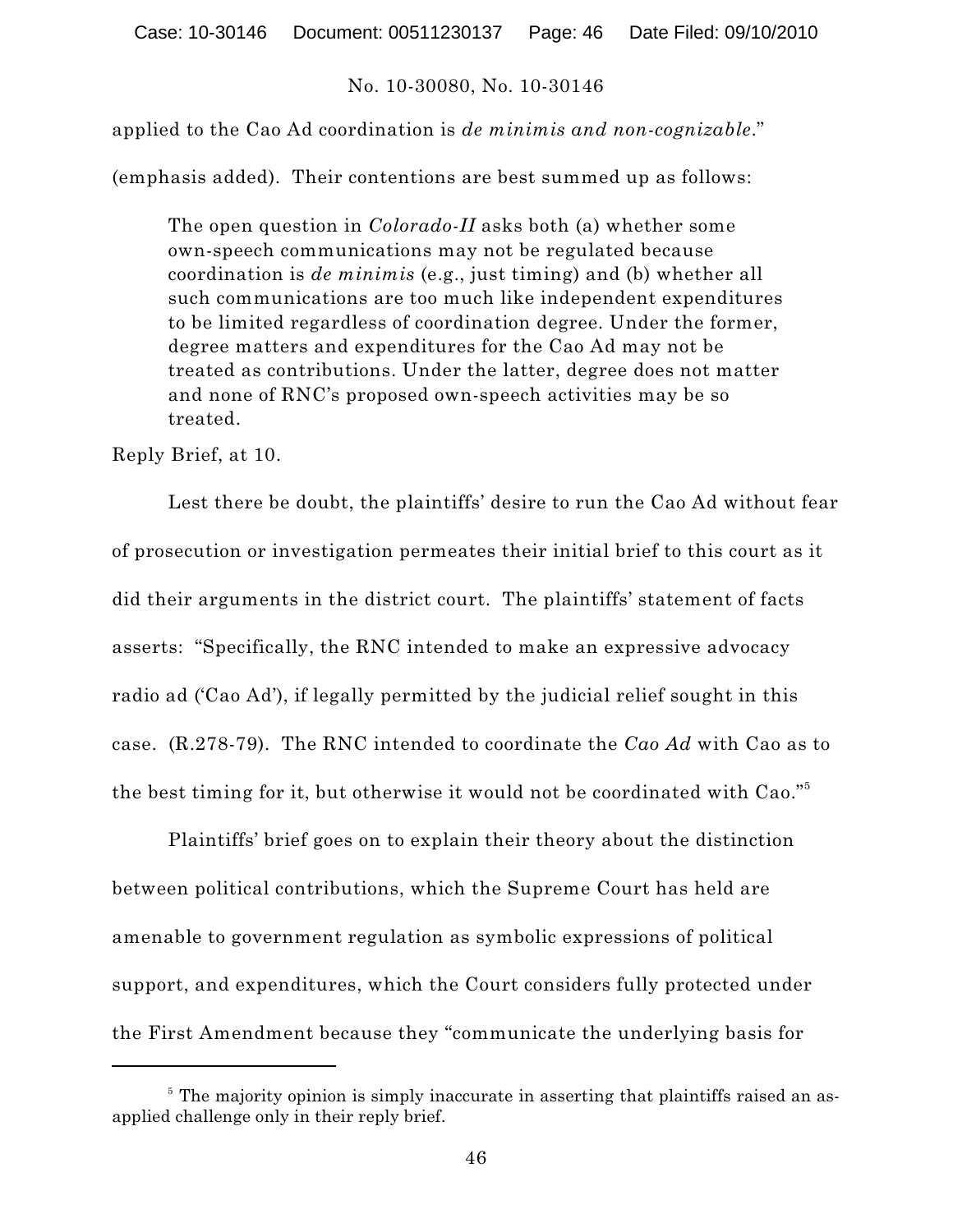support." *See Buckley v. Valeo*, 424 U.S. 1, 19-21, 96 S.Ct. 612, 634-35 (1976). The Federal Election Campaign Act treats all "coordinated expenditures" between third parties and their favored candidates as contributions, and therefore subject to rigid dollar limits. $6$  Plaintiffs, however, would have this court acknowledge the constitutional protection of "coordinated expenditures" that represent communicative statements of their reasons for supporting a candidate. Thus, they asserted broadly in their brief that communicative activities attributable to and paid for by the RNC become its "own speech" irrespective of coordination with Cao. But they also more narrowly assert that the Cao Ad is attributable to the RNC:

[The Cao Ad] communicates the underlying basis for support for the candidate and his views, *i.e.*, it is not merely symbolic expression of support. Coordination with Rep. Cao as to timing would in no way alter the fact that this ad would be RNC's own speech. The ad is plainly more in the nature of a party's own speech than in the nature of merely paying a candidate's bills. Disbursements for it would be expenditures, not contributions. They may not be limited as if they were contributions.

<sup>&</sup>lt;sup>6</sup> Justice Souter explained in *Colorado II* that expenditures coordinated with a candidate are contributions under FECA:

The simplicity of the distinction [between contributions and expenditures] is qualified, however, by the Act's provision for a functional, not formal, definition of "contribution," which includes "expenditures made by any person in cooperation, consultation, or concert, with, or at the request or suggestion of, a candidate, his authorized political committees, or their agents," 2 U.S.C.  $§ 441a(a) (7)(B)(i).$ 

*Colorado II*, 533 U.S. at 438, 121 S. Ct. at 2356-57.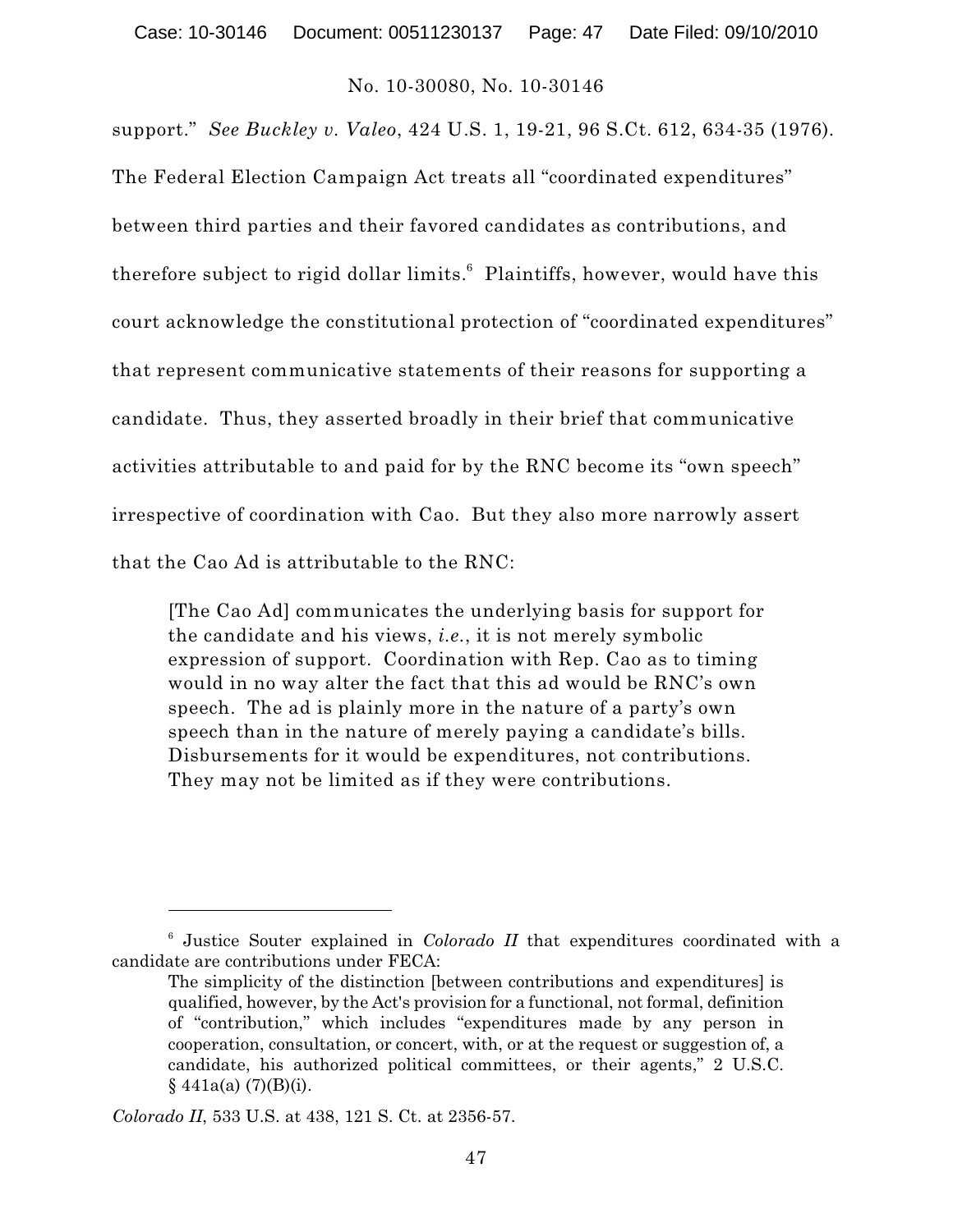Finally, plaintiffs' brief returns to the Cao Ad in the course of asserting

that the government cannot sustain its burden of justifying this limit on

coordinated expenditures that embody a party's political speech:

Another reason it was difficult was that RNC couldn't have written the Cao Ad if it were an independent expenditure because, to create the necessary independence, "this would have had to have been made through an outside consultant . . . .

At the time RNC wanted to speak through the Cao Ad, it was not practically possible to firewall off RNC staff in order to do an independent expenditure . . . .

For all the majority's quotations intended to support their

characterization of plaintiffs' broader argument as the "sole challenge,"

resting entirely on hypothetical grounds, there is not a word of waiver<sup>7</sup> by

plaintiffs of any ground of relief generated by their case.<sup>8</sup> That plaintiffs' oral

Plaintiff's Counsel: That's right. There's no degree of being pregnant. You're either or not, and **under their regulations**, it is . . . .

<sup>&</sup>lt;sup>7</sup> To waive an issue, a party must have "the intention of forgoing it." BLACK's LAW DICTIONARY (8th ed. 2004); *Kontrick v. Ryan*, 540 U.S. 443, 458 n.13 (2004) ("[W]aiver is the 'intentional relinquishment or abandonment of a known right.'"(quoting *United States v. Olano*, 507 U.S. 725, 773, 113 S. Ct. 1770, 1777 (1993))).

<sup>&</sup>lt;sup>8</sup> The majority make too much of an exchange during oral argument in which plaintiffs' counsel stated that the Cao Ad was "coordinated." The majority imply that the plaintiffs conceded that the Cao Ad was a "coordinated expenditure" under *Colorado II,* and therefore *Colorado II* controls this case. This is inaccurate. When the plaintiffs stated that the Cao Ad was "coordinated," they were referring to the FEC regulations:

Judge Jolly: In other words you can sit down and discuss with them the degree of coordination on fifty ads and you can keep running that ad and running that ad on their time. And you're running a number of ads and still it's your speech notwithstanding the nth degree of coordination that you had.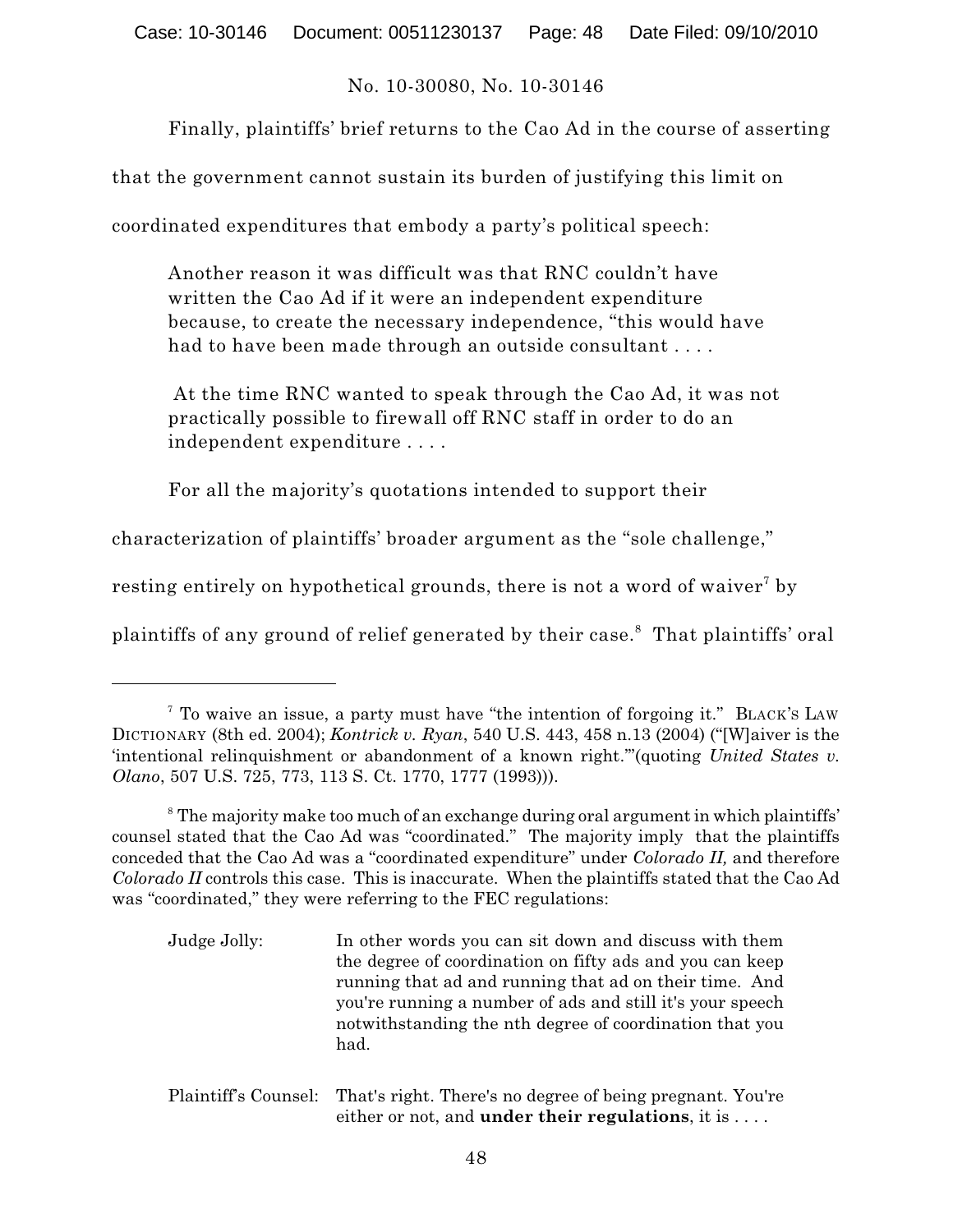argument before this court is broadly phrased is hardly a novel tactic, especially when the line between facial and as-applied challenges to statutes is "not so well defined that it has some automatic effect or that it must always control the pleadings and disposition in every case involving a constitutional challenge." *Citizens United*, \_\_ U.S. \_\_, 130 S. Ct. at 893. The district court, however, was well aware that plaintiffs' object is to obtain a ruling that defines, or begins to define, where certain coordinated activities of the RNC with Congressman Cao lie along the spectrum running from "functional monetary contributions" to full-throated political advocacy.<sup>9</sup> The specifically defined activity here was the production and planned broadcast of the Cao Ad. Having raised this issue in the district court and to this court, the plaintiffs are entitled to an answer.

## **II. The Court Must Address Narrow Issues First**

The majority hardly need reminding of the cardinal principle of constitutional adjudication that a court should address the case presented by

<sup>(</sup>emphasis added). Counsel conceded only FEC's regulatory interpretation of the consequences of timing-only coordination, not the constitutionality of that interpretation.

 $^{\circ}$  Judge Berrigan's order cites both *Colorado II*'s majority opinion and Justice Thomas's dissent, explaining that several "coordinated" activities are not equivalent to *de facto* contributions, but instead are genuine expenditures with only a minimal amount of coordination. *Cao v. FEC*, 688 F. Supp. 2d 498, 539-540 (E.D. La. 2010). Relying on this discussion, the order rejects the FEC's motion for summary judgment, stating that "where a coordinated expenditure explicitly conveys that underlying basis, it arguably becomes less symbolic and begins to look more like a 'direct restraint on . . . political communication.'" *Id.* at 541 (quoting *Buckley*, 424 U.S. at 21, 96 S. Ct. at 636.)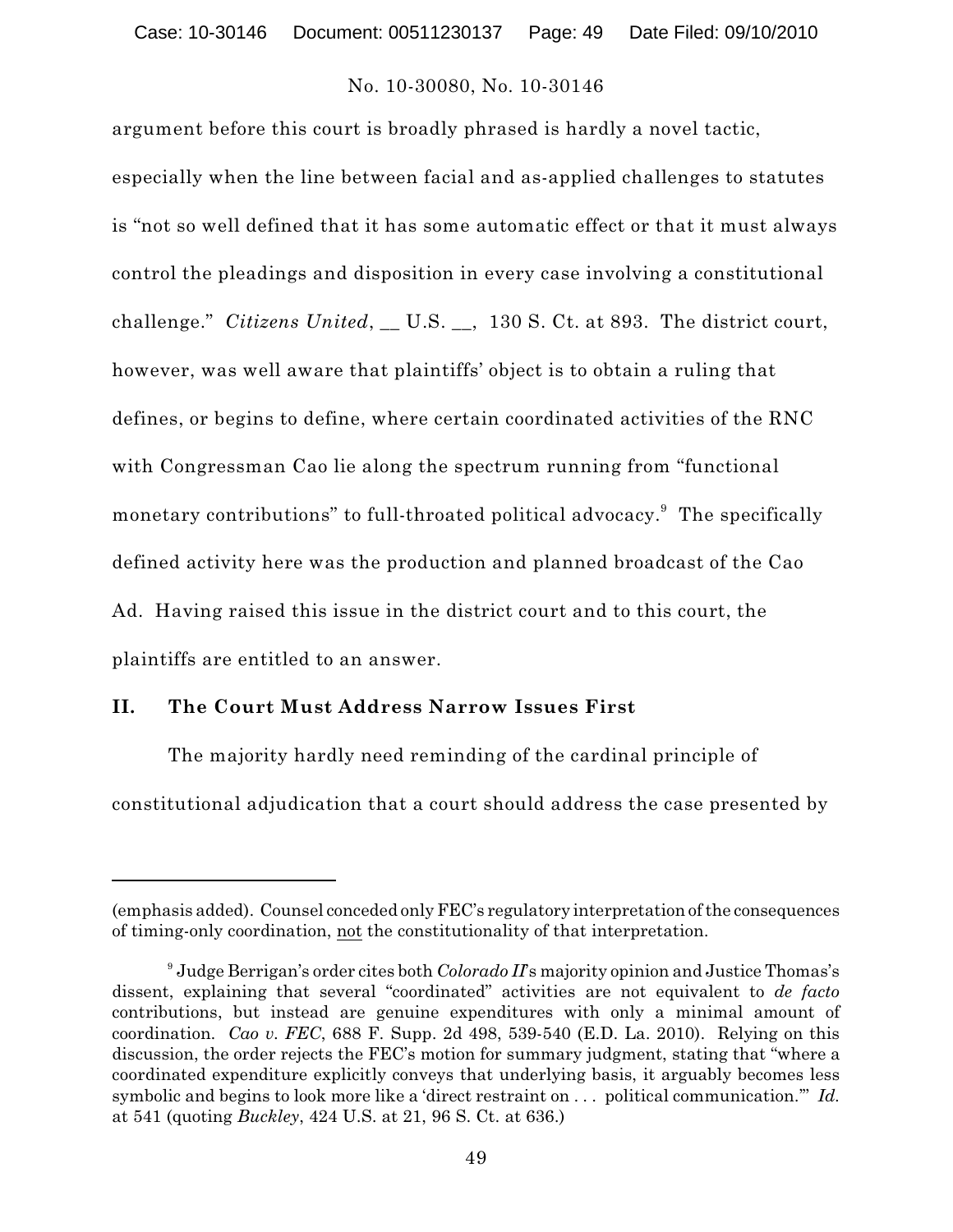the facts before it rather than broad, hypothetical scenarios. Courts should neither "anticipate a question of constitutional law in advance of the necessity of deciding it" nor "formulate a rule of constitutional law broader than is required by the precise facts to which it is to be applied." *Ashwander v. TVA*, 297 U.S. 288, 346-47, 56 S. Ct. 466, 483 (1936) (Brandeis, J.) (quoting *Liverpool, N.Y. & Philadelphia Steamship Co. v. Emigration Commissioners*, 113 U.S. 33, 39, 5 S. Ct. 352, 355 (1885)); *Wash. State Grange v. Wash. State Rep. Party*, 552 U.S. 442, 450-51 128 S. Ct. 1184, 1191 (2008). Going beyond our "case or controversy" limits spawns advisory opinions that are likely to be ill-informed.

The majority opinion falls into this trap. Rather than address the stipulated facts about the Cao Ad, which have been fairly "passed upon" in the parties' briefs and by the district court, the majority considers the application of *Colorado II* to all "speech" "adopted by a political party." The majority propose an answer to the broadest possible question before the court, extending the reach of their decision well beyond the factual record. Their overbroad approach leads to at least one serious mistake as they conflate the plaintiffs' "own speech" argument with every conceivable "expenditure" whose "coordination" is deemed by FECA to be the functional equivalent of a simple monetary contribution. Thus, they conclude, adopting the "own speech" argument would "effectually overrule" the Supreme Court's decision in

50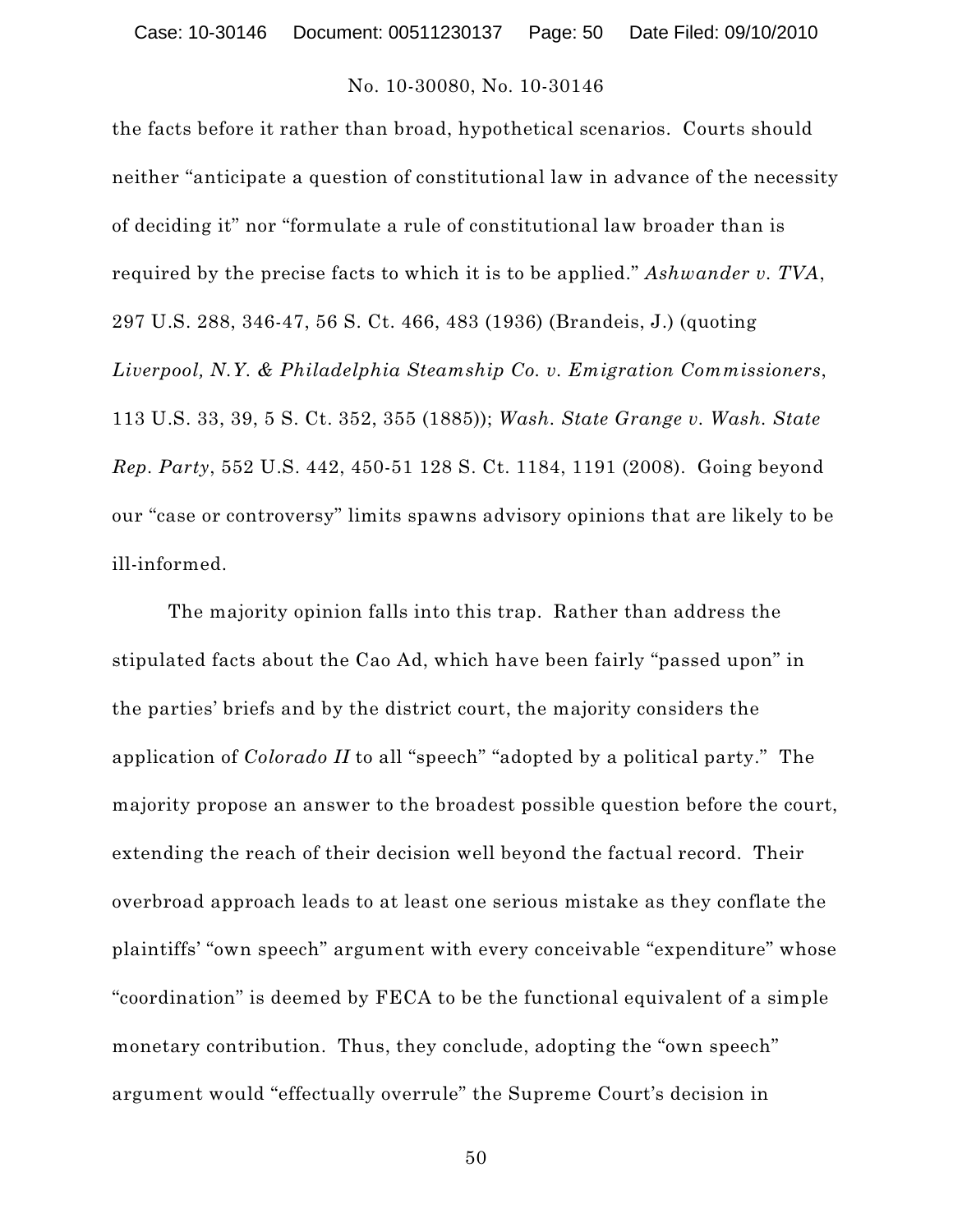*Colorado II* that facially upheld dollar limits on coordinated expenditures.

This is plainly wrong.

The Supreme Court, $^{\rm 10}$  the district court, $^{\rm 11}$  the plaintiffs  $^{\rm 12}$  and the FEC $^{\rm 13}$ all recognize that "coordinated expenditures" range on a spectrum from those that are more independently communicative of a supporter's views to those more like money contributions, which *Buckley v. Valeo* characterizes as mere symbolic expression. The majority employs a meat cleaver instead of a scalpel in the most sensitive constitutional area of political speech.

 $13$  The FEC conceded that the Cao Ad would be at the outer reaches of the FEC's regulatory authority:

| Judge [Clement]: | Where do you think the Cao ad falls on the spectrum of<br>coordinated expenditures, with respect to<br>first<br>amendment rights?                                                                                                                              |
|------------------|----------------------------------------------------------------------------------------------------------------------------------------------------------------------------------------------------------------------------------------------------------------|
| FEC Counsel:     | Well, I think in terms of-                                                                                                                                                                                                                                     |
| Judge [Clement]: | Is it within the heartland or is it-                                                                                                                                                                                                                           |
| FEC Counsel:     | I think it's towards the outer boundary, because timing is-                                                                                                                                                                                                    |
| Judge [Clement]: | Which outer boundary?                                                                                                                                                                                                                                          |
| FEC Counsel:     | The outer boundary of what would be regulable. Because<br>obviously, if it's just about timing there are other things<br>that would make it even more valuable to a candidate<br>such as being able to control more specifically the message<br><i>itself.</i> |

 $10$  Colorado II, 533 U.S. at 445, 121 S. Ct. at 2360 ("Coordinated spending by a party, in other words, covers a spectrum of activity, as does coordinated spending by other political actors."); *Id*. at 467-68, 121 S. Ct. at 2372-73 (Thomas, J. dissenting) ("This definition covers a broad array of conduct, some of which is akin to an independent expenditure.").

<sup>&</sup>lt;sup>11</sup> Cao, 688 F. Supp. 2d at 539-540.

 $12$  Appellants' Reply Brief, at 10.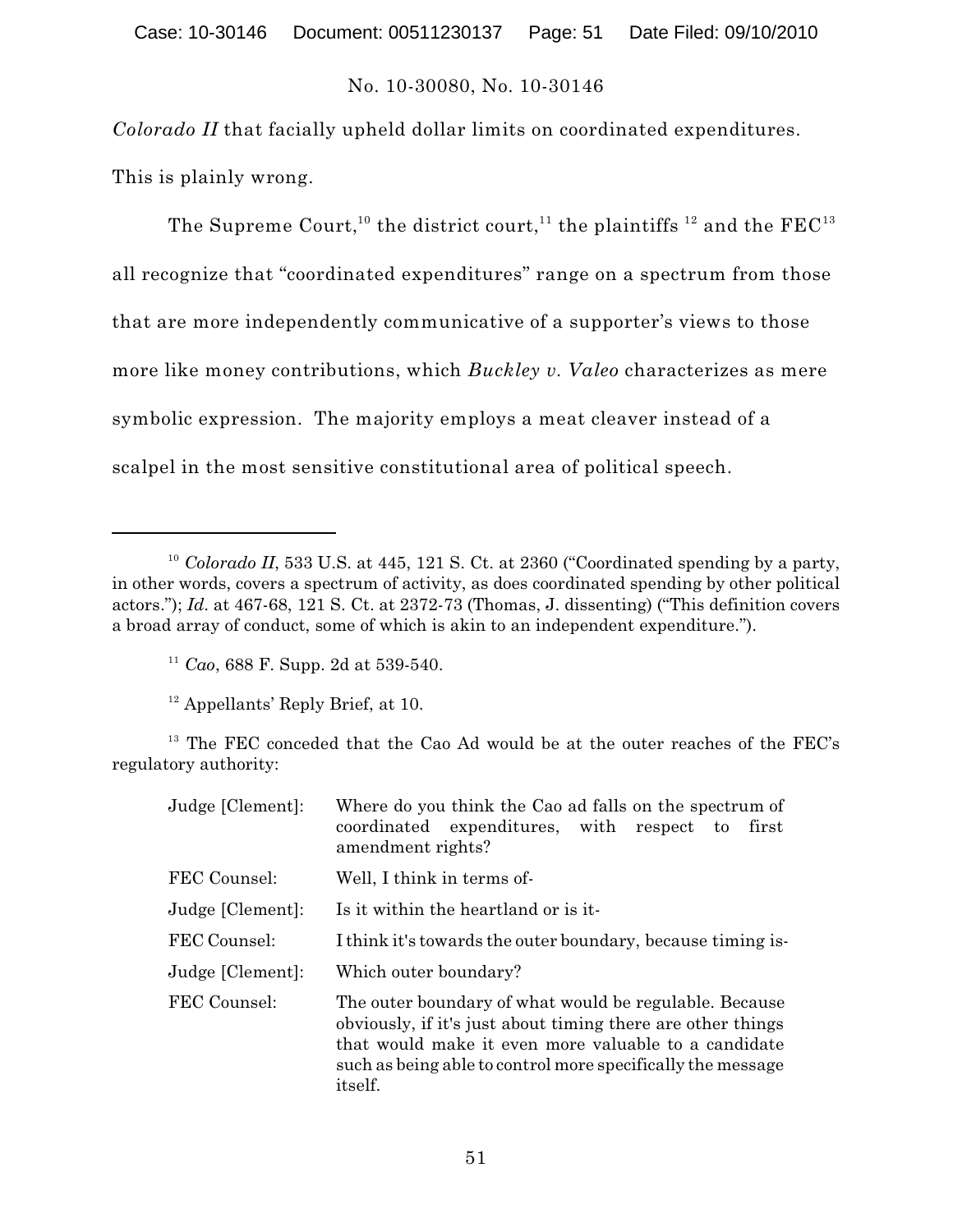The majority's overbreadth is even more disturbing because the Supreme Court proceeded with constitutional caution in the political contribution cases that concern us here. In *Colorado I*, the Court, rejecting the FEC's meat cleaver approach that would have deemed all political party expenditures as "coordinated" with candidates, upheld an as-applied challenge allowing independent expenditures. *Colorado Republican Campaign Comm. v. FEC*, 518 U.S. 604, 623-24, 116 S. Ct. 2309, 2319 (1996) ("*Colorado I*"). The Court then remanded for fuller consideration of the party's facial challenge to FECA's coordinated expenditure provision. *Id.* at 625-26, 116 S. Ct. at 2320-21. When the Court later took up and rejected the facial challenge in *Colorado II*, it nonetheless acknowledged a potential for future as-applied attacks:

Whether a different characterization, and hence a different type of scrutiny, could be appropriate in the context of an as-applied challenge focused on application of the limit to specific expenditures is a question that, as Justice Thomas notes, post, at 468, n.2, we need not reach in this facial challenge. *Cf.* Brief for Petitioner 9, n.5 (noting that the FEC has solicited comments regarding possible criteria for identifying coordinated expenditures)**.**

The Party appears to argue that even if the Party Expenditure Provision is justified with regard to coordinated expenditures that amount to no more than payment of the candidate's bills, the limitation is facially invalid because of its potential application to expenditures that involve more of the party's own speech. Brief for Respondent 48-49. But the Party does not tell us what proportion of the spending falls in one category or the other, or otherwise lay the groundwork for its facial over breadth claim. Cf.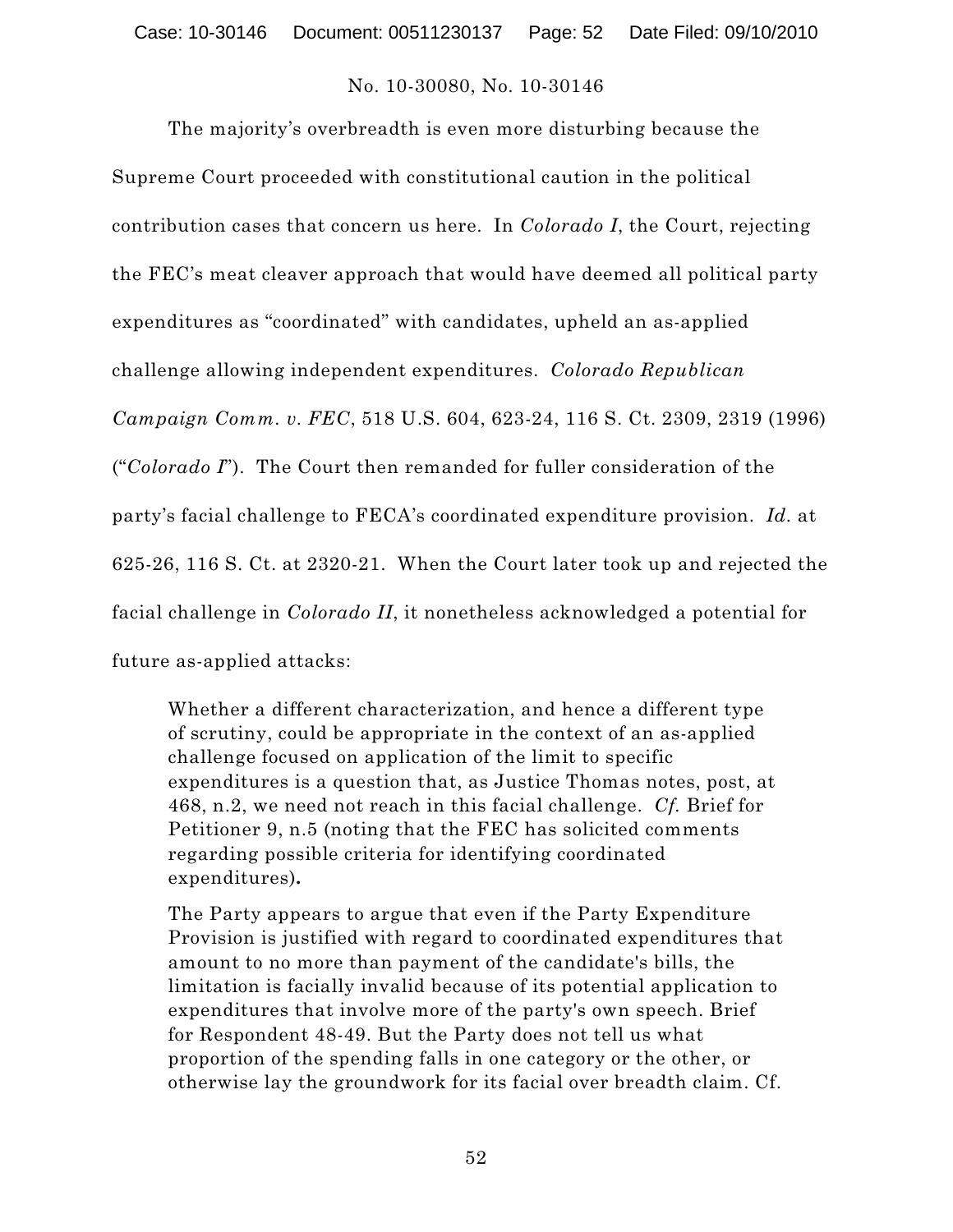Broadrick v. Oklahoma, 413 U.S. 601 (1973) (overbreadth must be substantial to trigger facial invalidation).

*Colorado II*, 533 U.S. at 456, 121 S. Ct. at 2366 n.17.

Thus, the Court majority expressly recognized, as did the dissent, the potential for as-applied challenges to coordinated expenditures that express the contributor's basis for supporting a candidate. *See also Colorado II*, 533 U.S. at 468, 121 S. Ct. at 2373 (Thomas, J. dissenting).<sup>14</sup> The litigation history of the *Colorado* case demonstrates the Court's methodical migration from a narrow to a broader challenge of the FECA provision.

The Court took a similar approach in *Citizens United.* It first analyzed the plaintiffs' arguments that *Hillary: The Movie* did not fall within statutory prohibitions on corporate electioneering communications and, only after rejecting those, reached the ultimate constitutionality of the ban. Chief Justice Roberts explained:

It is only because the majority rejects Citizens United's statutory claim that it proceeds to consider the group's various

 $14$  Justice Thomas explained:

The Court makes this very assumption. See *ante*, at 464 ("There is no significant functional difference between a party's coordinated expenditure and a direct party contribution to the candidate"). To the extent the Court has not defined the universe of coordinated expenditures and leaves open the possibility that there are such expenditures that would not be functionally identical to direct contributions, the constitutionality of the Party Expenditure Provision as applied to such expenditures remains unresolved. See, *e.g*., *ante*, at 456, n. 17. At oral argument, the Government appeared to suggest that the Party Expenditure Provision might not reach expenditures that are not functionally identical to contributions. See Tr. of Oral Arg. 15 (stating that the purpose of the Party Expenditure Provision is simply to prevent someone "from making contributions in the form of paying the candidate's bills").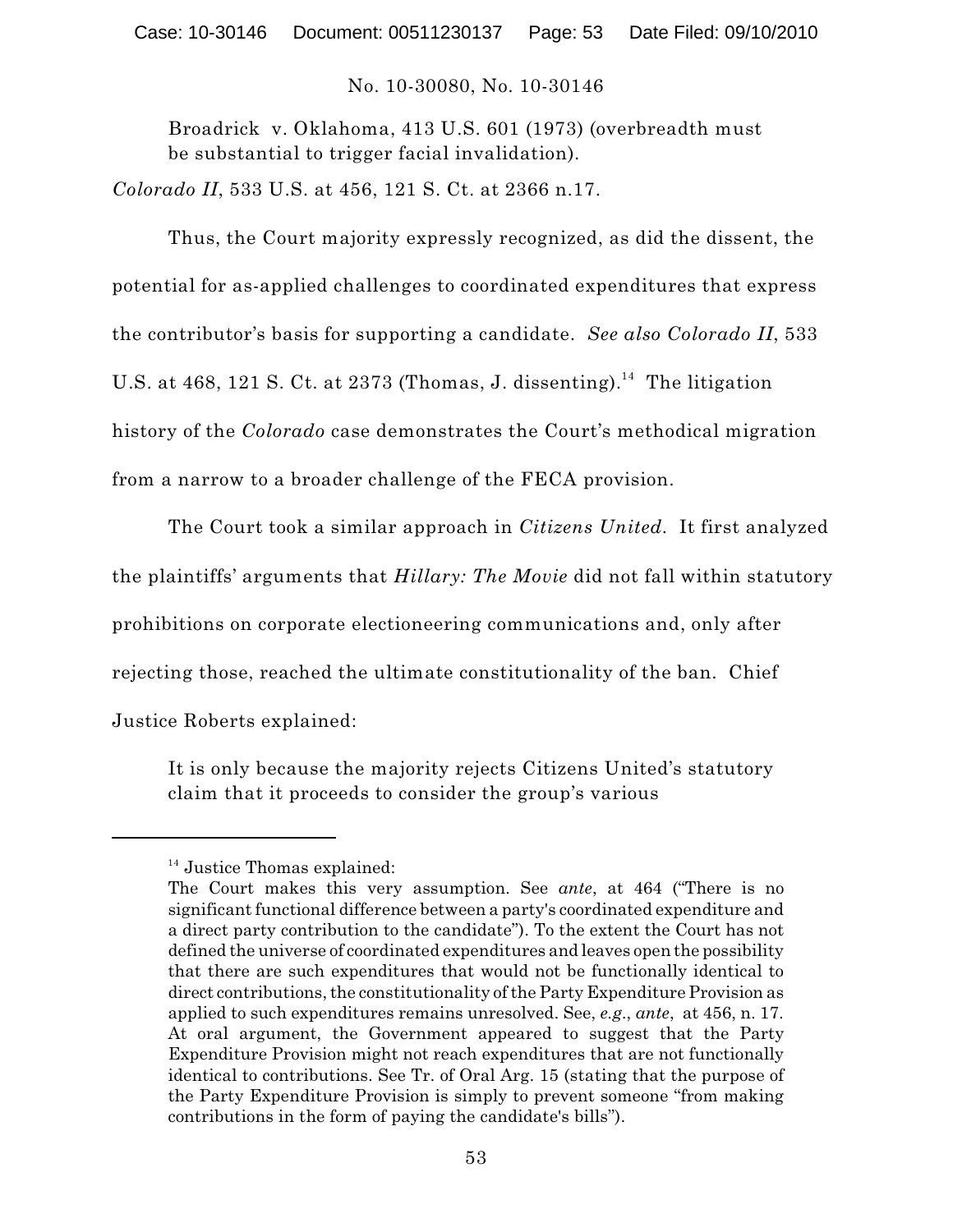constitutional arguments, beginning with its narrowest claim (that *Hillary* is not the functional equivalent of express advocacy) and proceeding to is broadest claim (that *Austin v. Michigan Chamber of Commerce*, 494 U.S. 652, 110 S.Ct. 1391, 108 L.Ed.2d 652 (1990) should be overruled). This is the same order of operations followed by the controlling opinion in *Federal Election Comm'n v. Wisconsin Right to Life, Inc.*, 551 U.S. 449, 127 S.Ct. 2652, 168 L.Ed.2d 329 (2007) (*WRTL*). There the appellant was able to prevail on its narrowest constitutional argument because its broadcast ads did not qualify as the functional equivalent of express advocacy; there was thus no need to go on to address the broader claim that *McConnell v. Federal Election Comm'n*, 540 U.S. 93, 124 S.Ct. 619, 157 L.Ed.2d 491 (2003), should be overruled. *WRTL*, 551 U.S., at 482, 127 S.Ct. 2652; *id*., at 482- 483, 127 S.Ct. 2652 (ALITO, J., concurring). This case is different—not, as the dissent suggests, because the approach taken in *WRTL* has been deemed a "failure," *post*, at 935, but because, in the absence of any valid narrower ground of decision, there is no way to avoid Citizen United's broader constitutional argument.

*Citizens United*, \_\_ U.S. \_\_, 130 S. Ct. at 918 (Roberts, C.J., concurring). The

Chief Justice also noted that the *WRTL* decision rested on a narrower constitutional basis.

The majority's approach cannot be salvaged by their re-characterization of the plaintiffs' "own speech" argument as a "facial attack" no different from the one rejected by the Supreme Court in *Colorado II*. It is true that the line between facial and as-applied constitutional challenges is not well defined. *Citizens United,* \_\_ U.S. \_\_, 130 S. Ct. at 893. But it is also true that courts have the authority to re-frame these arguments to subserve judicial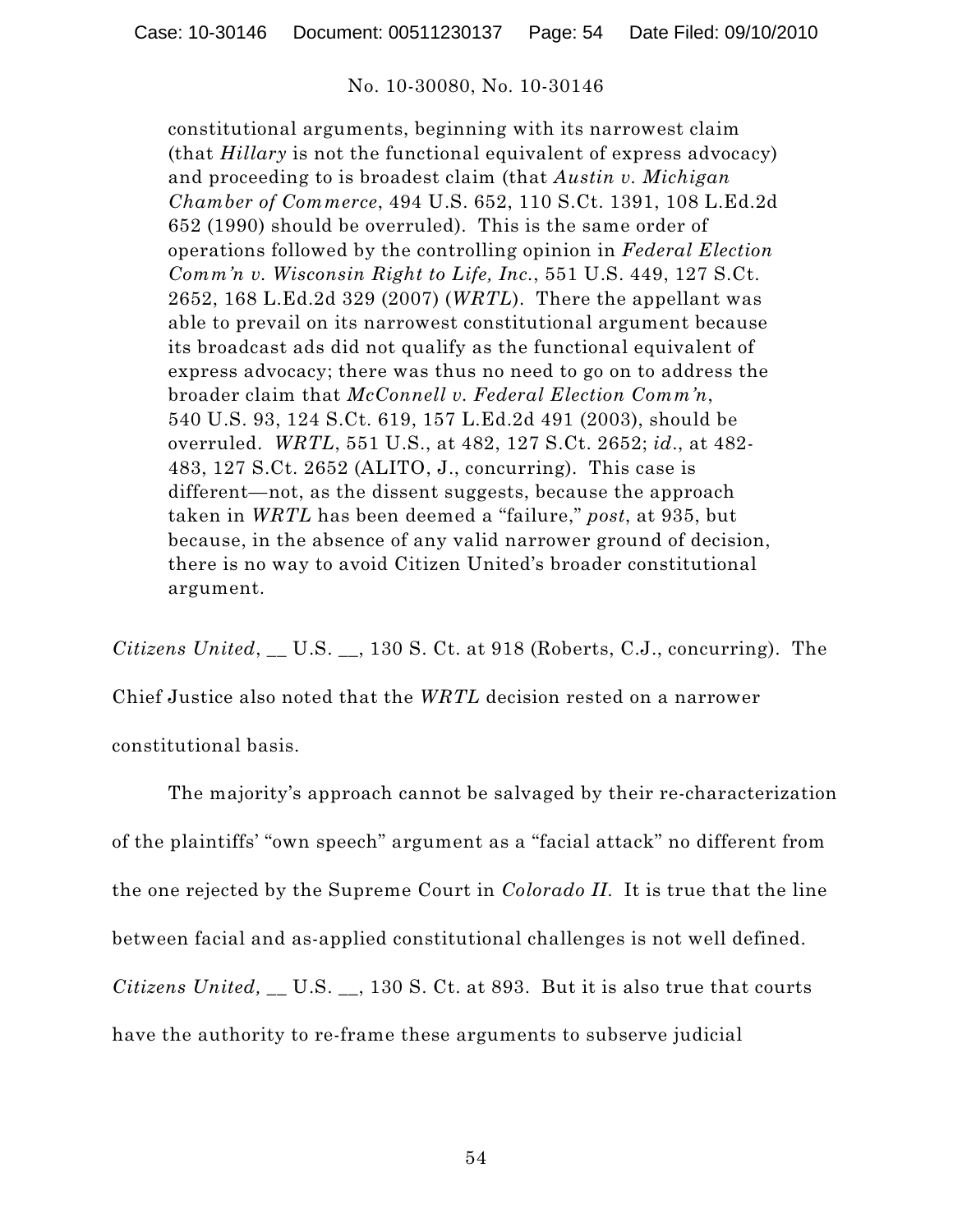Case: 10-30146 Document: 00511230137 Page: 55 Date Filed: 09/10/2010

## No. 10-30080, No. 10-30146

restraint $^{\rm 15}$  and in recognition that the distinction "goes to the breadth of the

remedy employed by the Court, not what must be pleaded in a complaint."

*Id*. (Kennedy J.) (citing *United States v. Nat Treas. Emp's Union*, 513 U.S.

454, 477-78, 115 S. Ct.1003, 1018-19 (1995)).<sup>16</sup> It follows from these

principles that the parties "cannot enter into a stipulation that prevents the

 $16$  The courts of appeals have followed this approach, focusing on the factual allegations underlying the challenge. The Second Circuit explained in *Ramos v. Town of Vernon*, 353 F.3d 171 (2d Cir. 2003):

The present case has never been explicitly characterized as either facial or as-applied. Rather, plaintiffs' complaint without specificity alleges the ways the ordinance has infringed on their rights in their specific circumstances, and then asks for relief. While some of the claims plaintiffs raise are logically analyzed as facial challenges, e.g., the challenges for overbreadth and vagueness, the equal protection claim is more logically viewed "as-applied" given the statements in the complaint. Even if a facial challenge was intended, a facial challenge in the context of the present equal protection claim would logically include within it an as-applied challenge, and thus we cannot ignore the constitutional violation simply because the words "as-applied" were not used.

*Id.* at 174 n.1 (citation omitted).

Similarly, in *Jacobs v. Florida Bar*, 50 F.3d 901 (11th Cir. 1995), the Eleventh Circuit explicitly recharacterized a challenge based on the facts before it where the appellants were unable to carry a broader facial attack on rules restricting attorney advertising:

We recognize that Appellants characterized their claim as a facial challenge. We are not, however, bound byAppellants' designation of their claims, as the complaint sets forth a cause of action for an as-applied challenge to the rules. *See McKinney v. Pate*, 20 F.3d 1550, 1560 (11th Cir.1994) (en banc) ("Our responsibility, however, is to examine [plaintiff's] cause of action for what it actually is, not for what [plaintiff] would have it be," and thus court looks to complaint to determine what claim plaintiff's allegations support) . . .

*Id.* at 905 n.17.

<sup>&</sup>lt;sup>15</sup> Citizens United, U.S. 130 S. Ct. at 918 ("If there were a valid basis for deciding this statutory claim in Citizens United's favor (and thereby avoiding constitutional adjudication), it would be proper to do so.").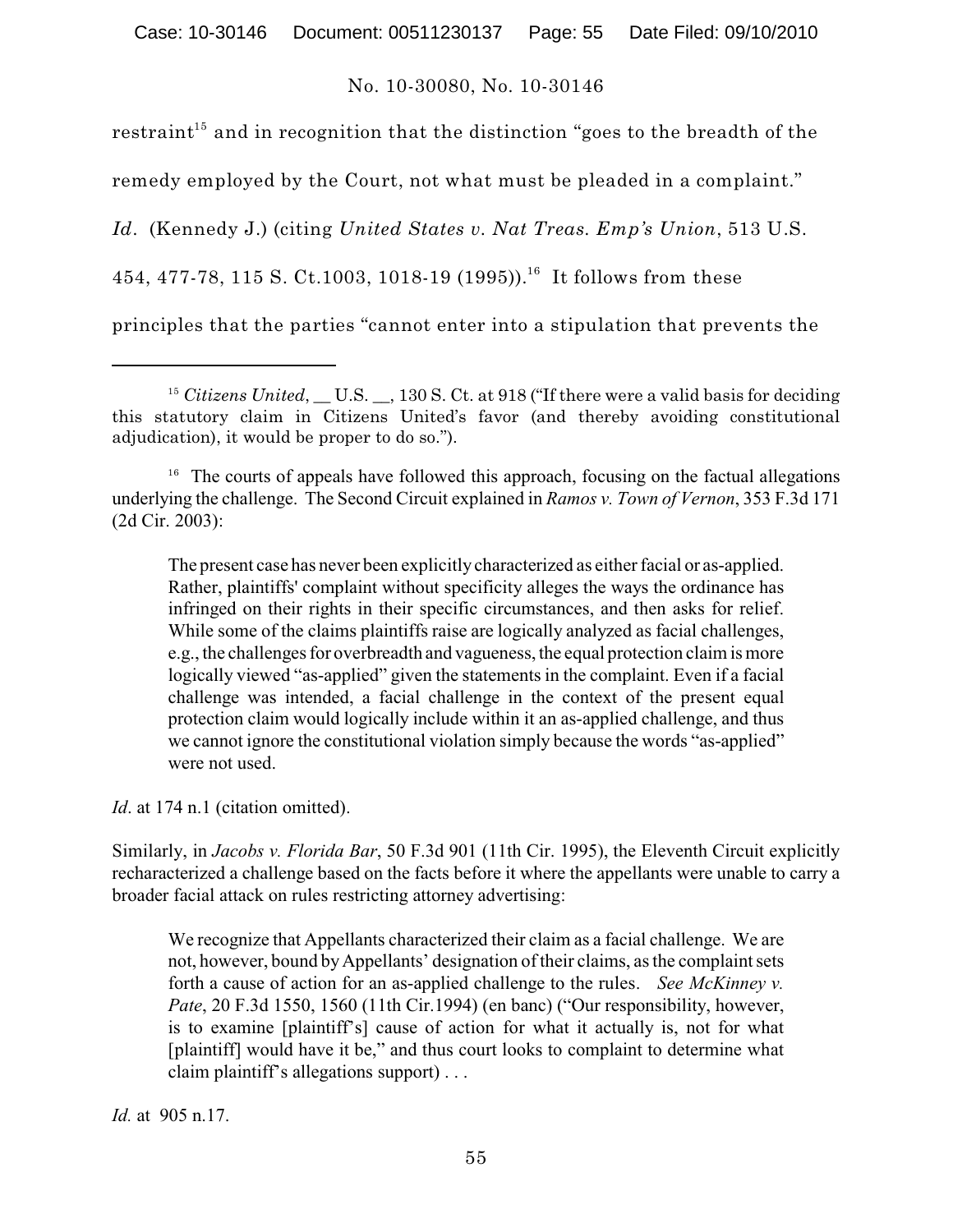Court from considering certain remedies if those remedies are necessary to resolve a claim that has been presented." *Citizens United, Id.* at 893.<sup>17</sup> Thus, it is improper for the majority to conclude that plaintiffs have somehow pled or argued themselves out of court. Recharacterizing the plaintiffs' position as a facial attack cannot eliminate the narrower issue concerning the Cao Ad.

This court has the duty to decide the case on stipulated facts brought properly before us.

#### **III. Evaluating Cao's As-Applied Challenge**

In this as-applied attack on the coordinated expenditure limit that would ban broadcast of the Cao Ad, this court must first determine the appropriate level of scrutiny and then evaluate the evidence concerning the government's regulation. *WRTL*, 551 U.S. at 456, 121 S. Ct. at 2366 ("With the standard [of scrutiny] thus settled, the issue remains whether adequate evidentiary grounds exist to sustain the limit under that standard[.]"). Two levels of scrutiny govern campaign finance regulations: strict scrutiny and, unique to campaign finance jurisprudence, "closely drawn" scrutiny. *Buckley v. Valeo*, 424 U.S. 1, 25, 96 S. Ct. 612, 638 (1976). The former has been applied to candidates' speech and independent expenditures, while the latter applies to contributions and facially to "coordinated expenditures." Which

<sup>&</sup>lt;sup>17</sup> In *Citizens United*, the Court ignored the plaintiffs' stipulation foreswearing an attack on the corporate contribution ban. \_ U.S. \_, 130 S. Ct. at 892-93.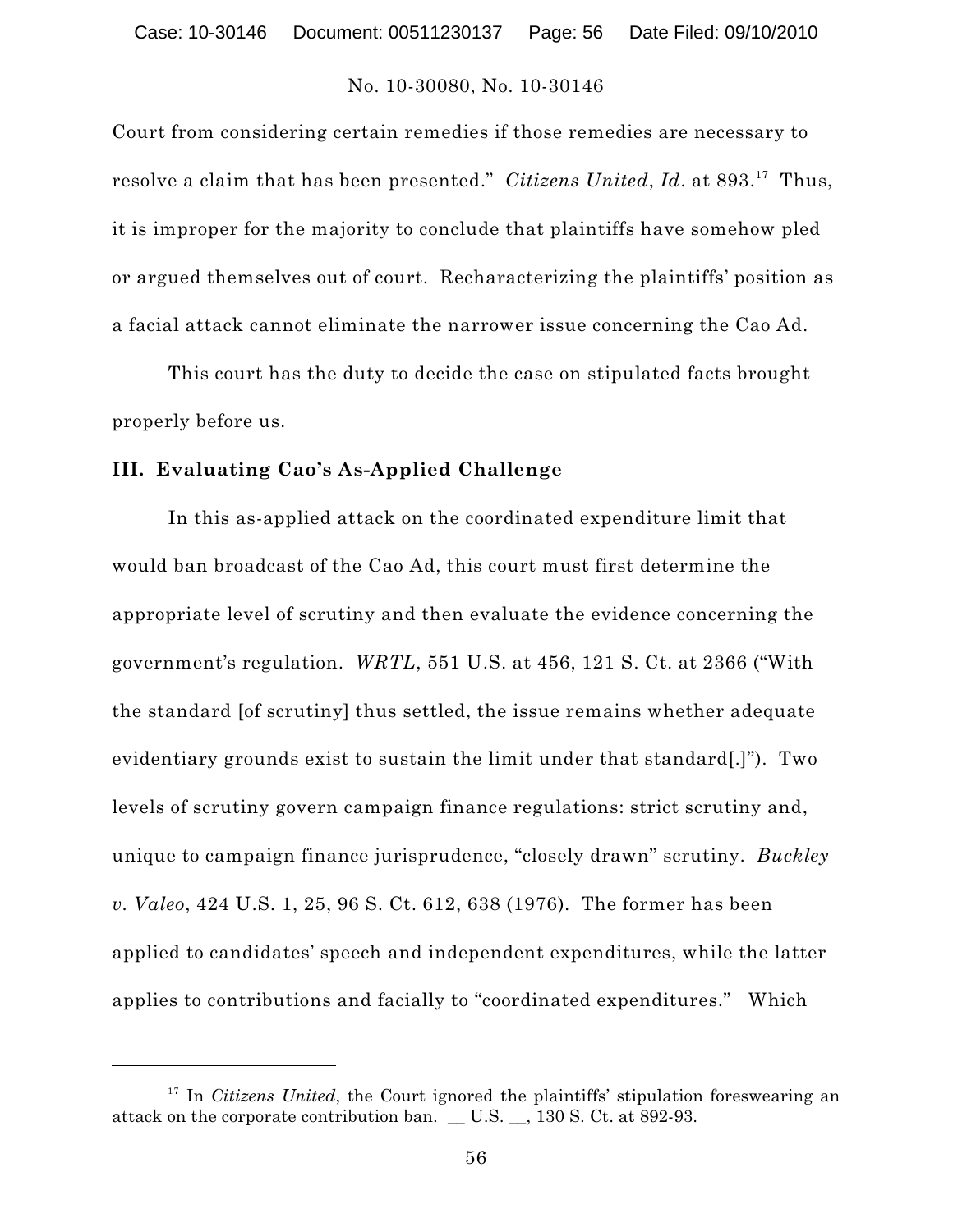Case: 10-30146 Document: 00511230137 Page: 57 Date Filed: 09/10/2010

## No. 10-30080, No. 10-30146

standard pertains to the government's regulation of the Cao Ad depends on

whether the ad is core political speech (*see Citizens United,* \_\_ U.S. \_\_, 130 S.

Ct. at 890-91)**,** or a functional contribution. This court is not bound by the

government's simply labeling the speech "coordinated":

[W]e recognize that the FEC may have characterized the expenditures as "coordinated" in light of this Court's constitutional decisions prohibiting regulation of most independent expenditures. But, if so, the characterization cannot help the Government prove its case. **An agency's simply calling an independent expenditure a "coordinated expenditure" cannot (for constitutional purposes) make it one.** *See, e.g., NAACP v. Button*, 371 U. S. 415, 429 (1963) (the government "cannot foreclose the exercise of constitutional rights by mere labels"); *Edwards v. South Carolina*, 372 U. S. 229, 235–238 (1963) (State may not avoid First Amendment's strictures by applying the label "breach of the peace" to peaceful demonstrations).

*Colorado I*, 518 U.S. at 621–22, 116 S. Ct. at 2319 (emphasis added).

*Buckley* held that contributions to a candidate may be regulated, because contributions, unlike communicative independent expenditures, express merely a general support for a candidate. *Buckley,* 424 U.S. at 21, 96 S. Ct. at 635. The FECA defines contributions as including "expenditures made by any person in cooperation, consultation, or concert, with, or at the request or suggestion of, a candidate."  $2 \text{ U.S.C.}$  §  $441a(a)(7)(B)(i)$ . While the Supreme Court has placed great importance on whether speech is coordinated, and thus regarded as a contribution, it has offered no guidance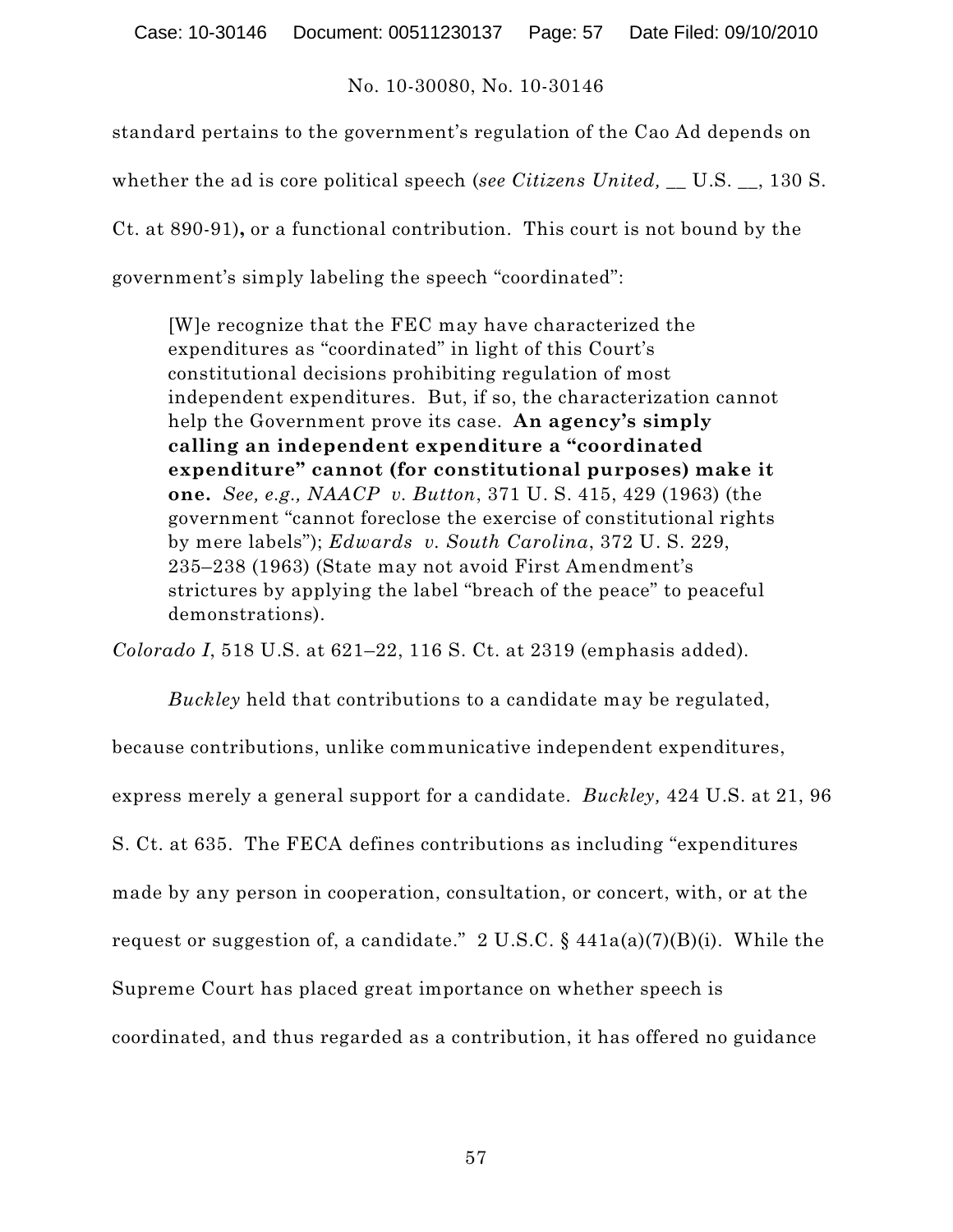except to acknowledge that the sweeping term "coordinated expenditures" covers a wide range of activities with varying constitutional attributes:

The principal opinion in *Colorado I* noted that coordinated expenditures "share some of the constitutionally relevant features of independent expenditures." 518 U. S., at 624. But it also observed that "many [party coordinated expenditures] are . . . virtually indistinguishable from simple contributions." *Ibid.* Coordinated spending by a party, in other words, covers a spectrum of activity, as does coordinated spending by other political actors.

*Colorado II*, 533 U.S. at 444–45, 121 S. Ct. at 2361.

There is no doubt that, standing alone, the Cao Ad is core political speech. The Cao Ad is more than "a general expression of support for the candidate." *Buckley*, 424 U.S. at 21, 96 S. Ct. at 635; *see also Citizens United*, 130 S. Ct. at 890 ("[T]here is no reasonable interpretation of *Hillary* [the movie] other than as an appeal to vote against Senator Clinton, . . . [T]he film qualifies as express advocacy."). The ad expressly advocates for Cao, "communicate[s] the underlying basis for [the RNC's] support," and increases "the quantity of communication." *Buckley*, 424 U.S. at 21, 96 S. Ct. at 635*.*

Further, the ad hews closely to the independent expenditure side of the spectrum. The RNC independently produced the Cao Ad without input from Cao; the RNC created the ad at its own initiative; the RNC planned the ad's message; the RNC produced the ad; the RNC approved the final version of the ad; and the RNC decided to air the ad. Like the ads in *Colorado I*, the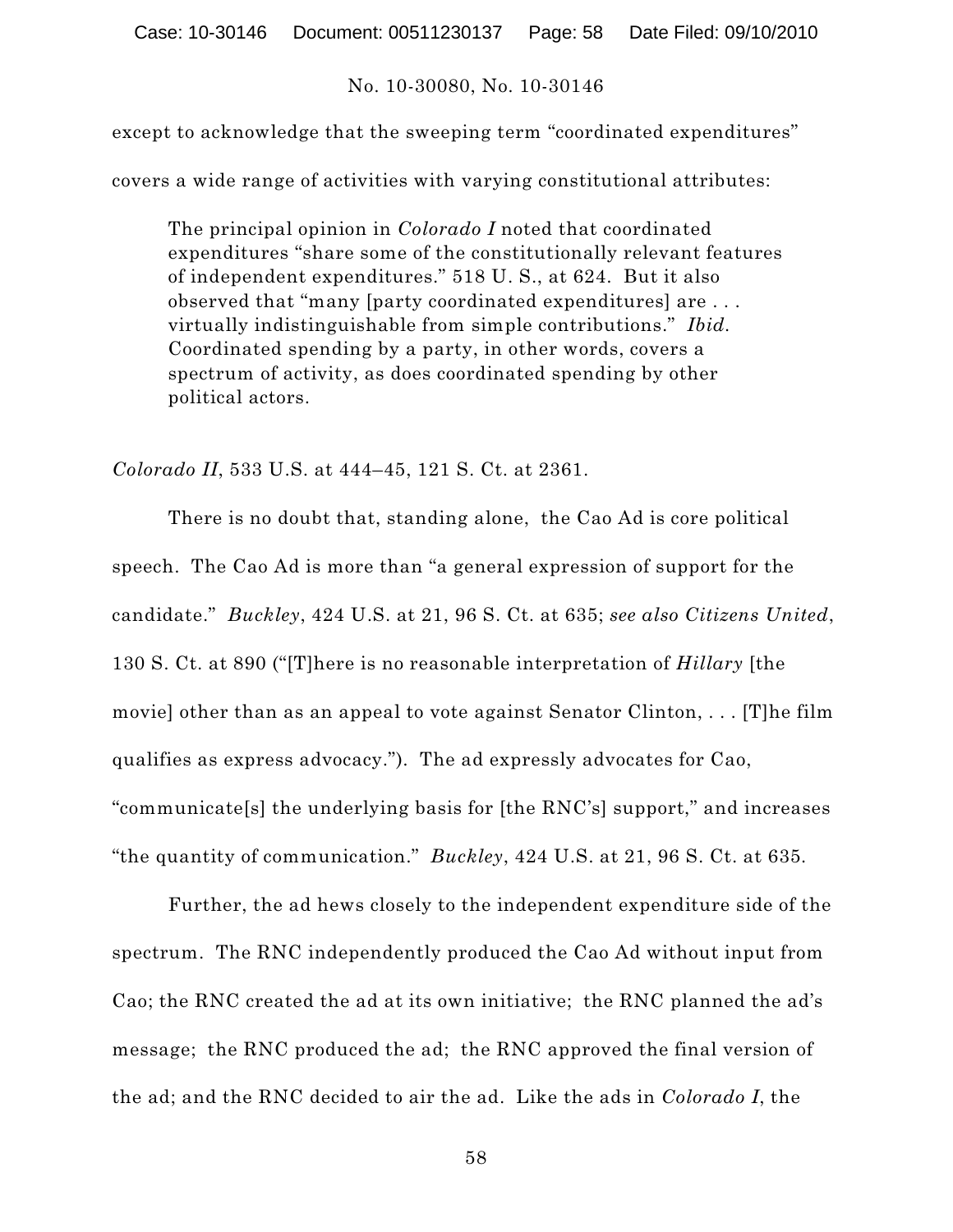Cao Ad "was developed by the [party] independently and not pursuant to any general or particular understanding with a candidate." *Colorado I*, 518 U.S. at 614, 116 S. Ct. at  $2315.^{18}$  It unambiguously "reflects [the RNC's] members' views about the philosophical and governmental matters that bind them together [and] also seeks to convince others to join those members in a practical democratic task, the task of creating a government that voters can instruct and hold responsible for subsequent success or failure." *Id*. at 615–16, 116 S. Ct. at 2316.

At the opposite end of the coordination spectrum are instances in which a party simply pays its candidate's bills. *See Buckley*, 424 U.S. at 46, 96 S. Ct. at 648 n.53; *see also Colorado I*, 518 U.S. at 624, 116 S. Ct. at 2320. Apparently rejecting the spectrum approach, the FEC asserts that the Cao Ad is functionally the same as a cash contribution to the candidate. This is inaccurate. The critical differences between the Cao Ad and a direct contribution or "footing the candidate's bills" include the ad's initiator, message, quality, ultimate source of approval, and decision to air. The Cao Ad is not "virtually identical" to one that Cao might produce. *See Cao*, 688 F.

<sup>&</sup>lt;sup>18</sup> Colorado I listed several features of an "independent expenditure" which pertain to this inquiry: (1) Whether the party independently decided to create the ad on its own initiative; (2) Whether the party independently developed the ad; (3) Whether the party's leadership independently approved the ad; (4) Whether the party independently decided to circulate the ad; (5) Whether the party claims ownership of the ad within the ad itself; (6) Whether, when viewed objectively, the ad is appears to be the party's own. *Colorado I*, 518 U.S. at 613–14, 116 S. Ct. at 2315.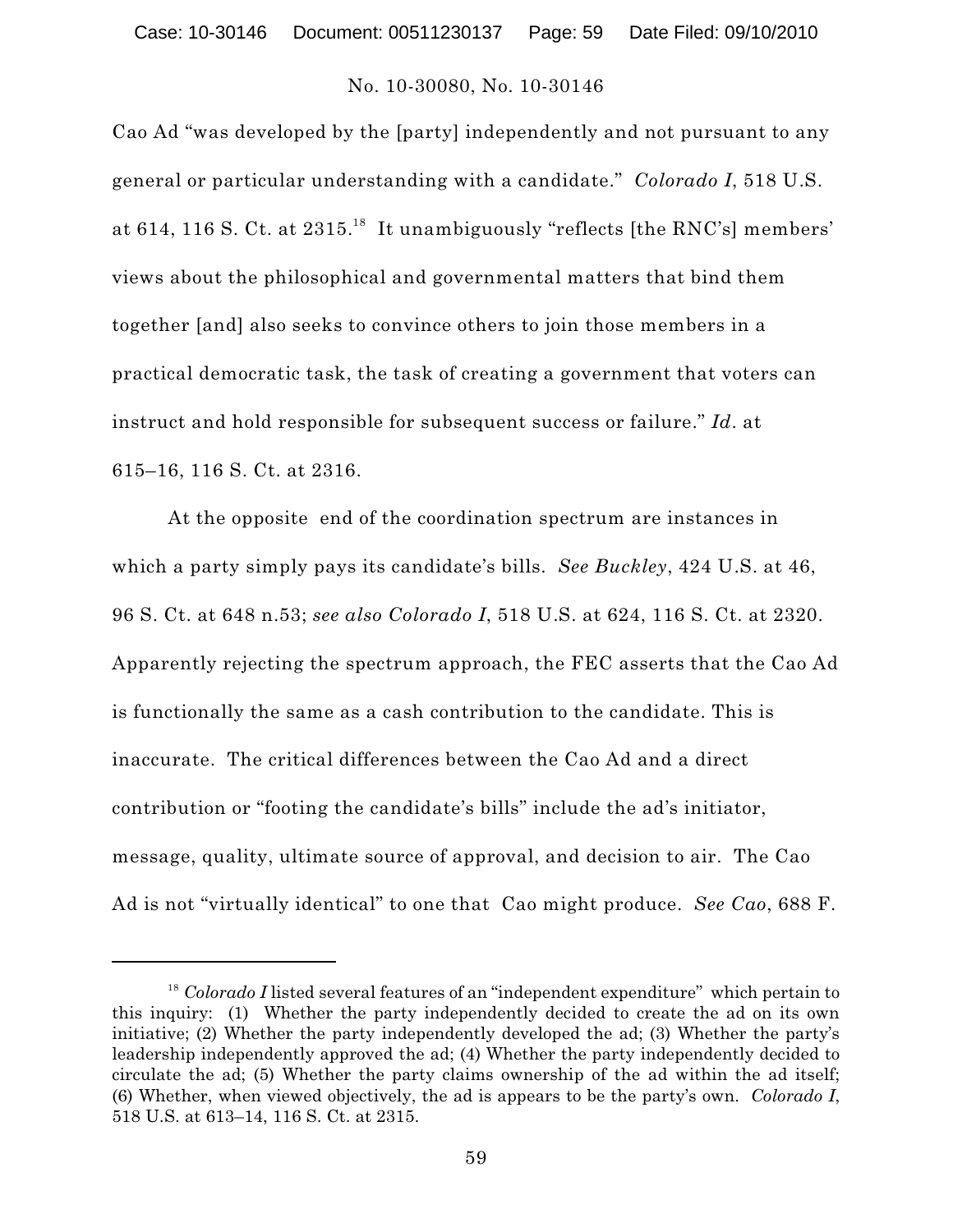Supp. 2d at 533 (explaining that Cao found many independent expenditures to be counterproductive and harmful). Further, despite the timing coordination, the ads "may well provide little assistance to the candidate's campaign and indeed may prove counterproductive." *Buckley*, 424 U.S. at 47, 96 S. Ct. at 648. Because the party decides to create and air the ad of its own initiative, the candidate cannot depend on it. The candidate will not know whether the ad is effective. If the ad is useful to the candidate, then it is useful only because the interests of the party and the candidate coincide. On all these grounds, there is no significant functional difference between the Cao Ad and a constitutionally protected independent expenditure.

Compared with the *Colorado II* pronouncement that the coordinated expenditure limits are facially valid, this case presents the narrow question whether *de minimis* coordination transforms otherwise constitutionally protected core political speech into something less. We believe it does not. Because the Cao Ad represents core political speech, it should be evaluated under the traditional strict scrutiny test. *See Colorado II*, 533 U.S. at 443–44, 121 S. Ct. at 2360*; Colorado I*, 518 U.S. at 614-15, 116 S. Ct. at 2315;. Alternatively, even if "closely drawn" scrutiny is required because of *Colorado II*, the Cao Ad cannot be subjected to dollar limits.

60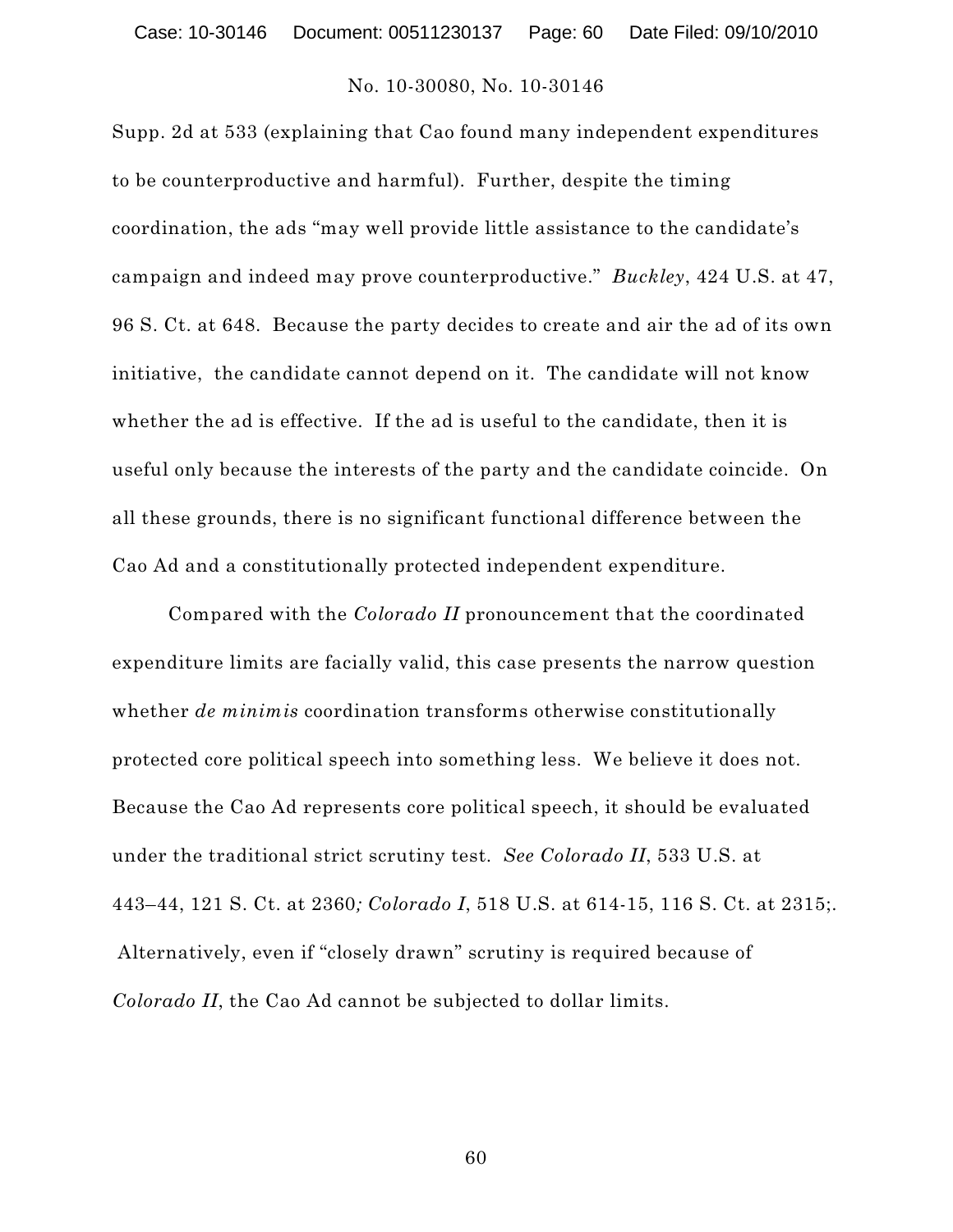#### A. Applying Strict Scrutiny

That a statute has been held facially valid does not answer whether it may be constitutionally applied in a specific circumstance. *WRTL*, 551 U.S*.* at 464, 127 S. Ct. at 2663–64. Instead "[a] court applying strict scrutiny must ensure that a compelling interest supports *each application* of a statute restricting speech." *WRTL*, 551 U.S. at 464-65, 127 S. Ct. at 2664; *id*. at 477- 78, 127 S. Ct. at 267; *See also Citizens United*, 130 S. Ct. at 898 (justifying regulation of speech "requires the Government to prove that the restriction furthers a compelling interest and is narrowly tailored to achieve that interest." (internal quotation marks omitted)); *First Nat'l. Bank of Boston v. Bellotti*, 435 U.S. 765, 786, 98 S. Ct. 1407, 1421 (1978). Moreover, the government bears the burden to demonstrate that the law is constitutional as applied to plaintiffs' speech. *WRTL*, 557 U.S. at 464, 127 S. Ct. at 2663.

The government contends that regulating timing-only coordination furthers its compelling interest in preventing corruption or its appearance or circumvention of the contribution limits. The FEC also argues that an expansive definition of "coordination" is necessary to ensure that it can regulate all coordinated expenditures that truly are *de facto* contributions. But because the Cao Ad represents expressive political speech, the government's position cannot be squared with *WRTL*: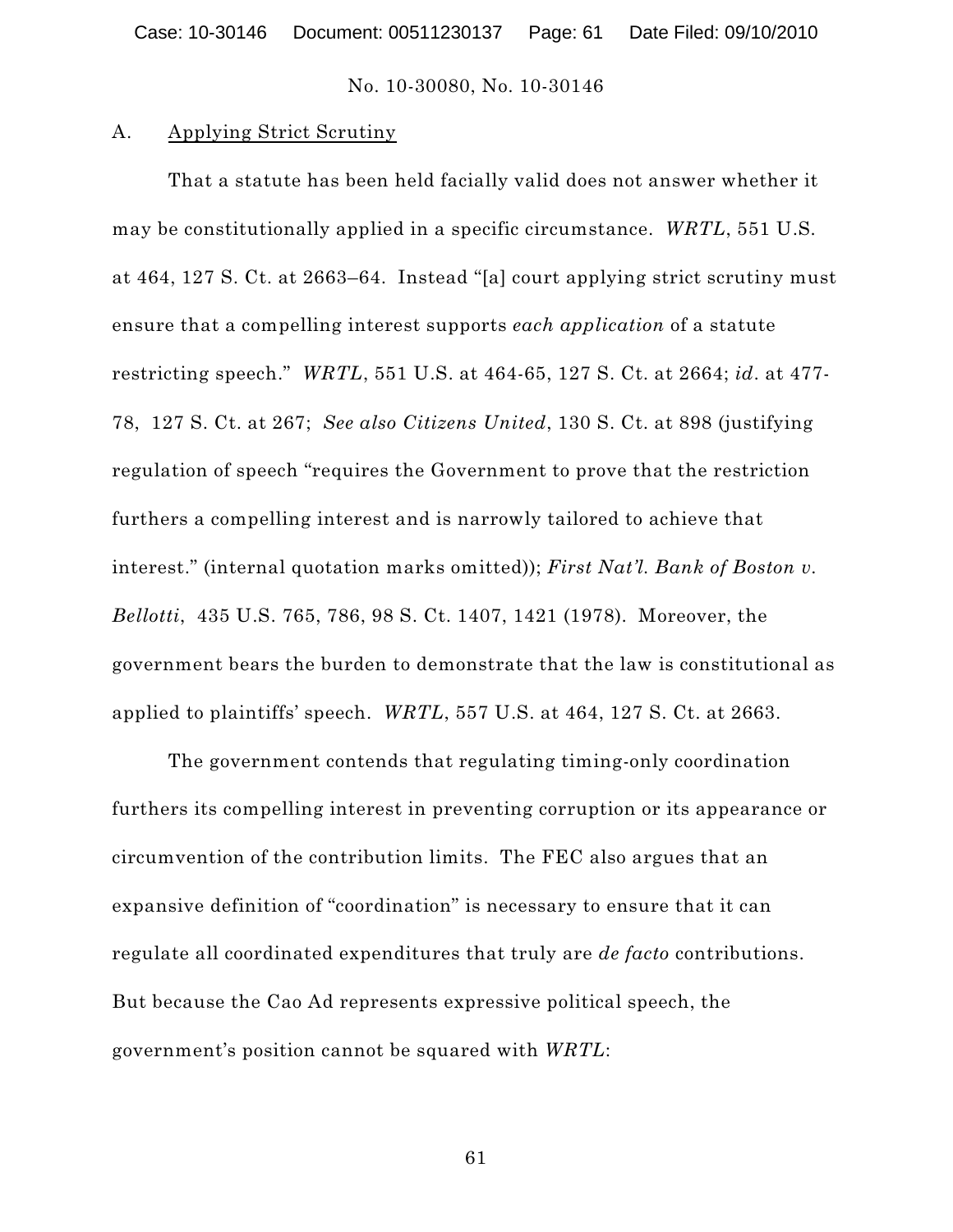This Court has long recognized "the governmental interest in preventing corruption and the appearance of corruption" in election campaigns. *Buckley*, 424 U.S., at 45, 96 S. Ct 612. This interest has been invoked as a reason for upholding *contribution* limits. As *Buckley* explained, "[t]o the extent that large contributions are given to secure a political *quid pro quo* from current and potential office holders, the integrity of our system of representative democracy is undermined." *Id*., at 26-27, 96 S. Ct. 612. We have suggested that this interest might also justify limits on electioneering *expenditures* because it may be that, in some circumstances, "large independent expenditures pose the same dangers of actual or apparent *quid pro quo* arrangements as do large contributions." *Id*., at 45, 96 S. Ct. 612.

*McConnell* arguably applied this interest—which this Court had only assumed could justify regulation of express advocacy—to ads that were the "functional equivalent" of express advocacy. *See* 540 U.S. at 204-206, 124 S. Ct. 619. But to justify regulation of WRTL's ads, this interest must be stretched yet another step to ads that are *not* the functional equivalent of express advocacy. Enough is enough. Issue ads like WRTL's are by no means equivalent to contributions, and the *quid-pro-quo* corruption interest cannot justify regulating them. To equate WRTL's ads with contributions is to ignore their value as political speech.

Appellants argue that an expansive definition of "functional equivalent" is needed to ensure that issue advocacy does not circumvent the rule against express advocacy, which in turn helps protect against circumvention of the rule against contributions. *Cf. McConnell*, *supra*, at 205, 124 St. Ct. 619 ("[R]ecent cases have recognized that certain restrictions on corporate electoral involvement permissibly hedge against circumvention of [valid] contributions limits" (internal quotation marks omitted; brackets in original)). But such a prophylaxisupon-prophylaxis approach to regulating expression is not consistent with strict scrutiny.

*WRTL*, 551 U.S. at 478-79, 127 S. Ct. at 2672.

The import of *WRTL* is clear. Even if the record afforded some support

for regulating timing-only coordination, which it does not, discussed *infra*, it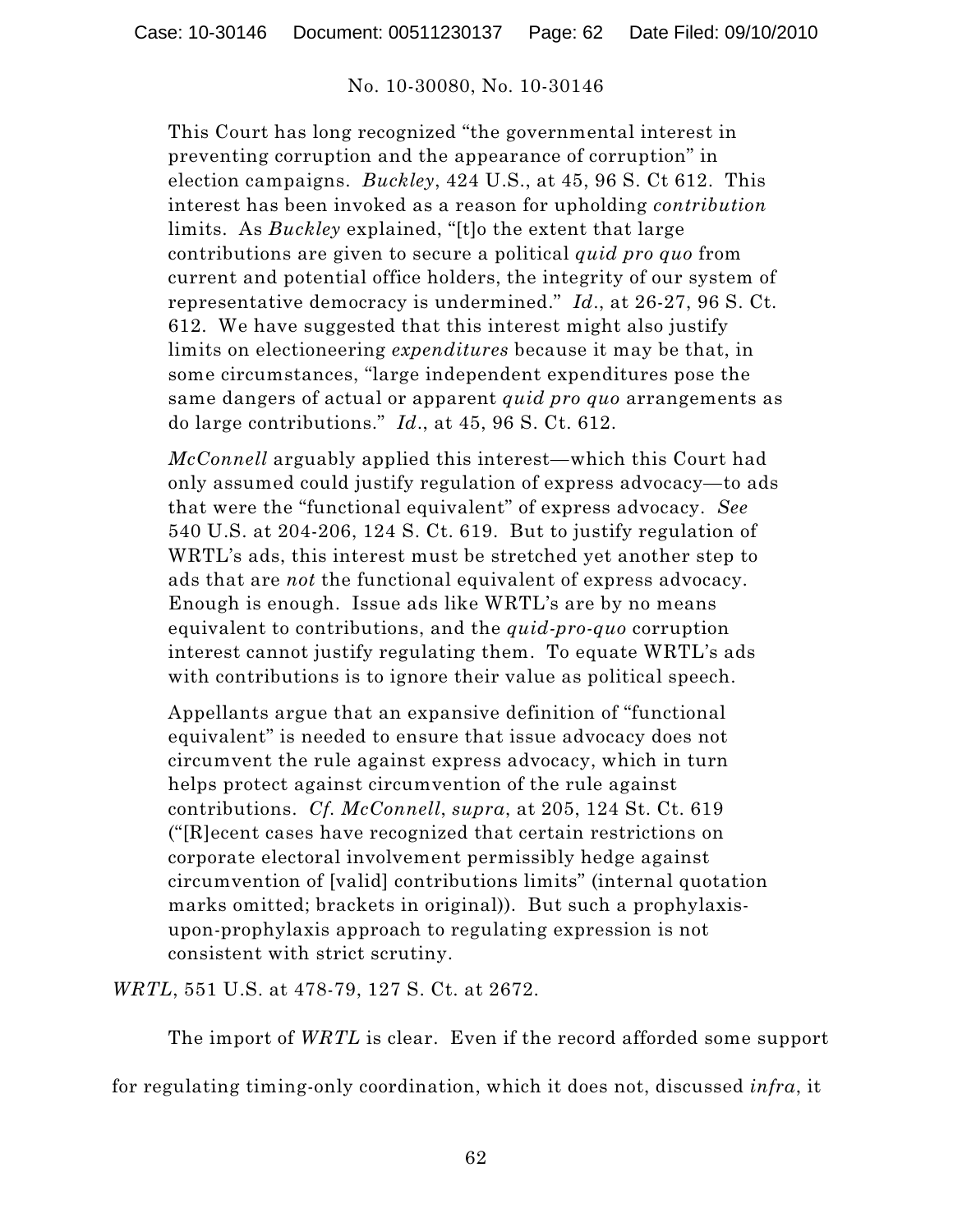clearly does not support treating the Cao Ad as the "functional equivalent" of a mere monetary contribution. The expressive content of the ad prevents that. In addition, the risk of circumvention of campaign contribution limits is not appreciably greater here than it is with "independent" expenditures. The candidate lacks control or influence over the initiation, production, and content of the party ad. The party decides whether or not an ad will be made, what it will say, what it will look like, and whether it will air. The candidate may or may not approve of the ad or find it useful.

Consequently, this expenditure will be useful to the candidate only to the extent that his and the party's interests coincide. Should the candidate "encourage" donors to give money to the party, he cannot be certain whether these party donations will be more useful to him than an independent expenditure. Without some link of candidate control or influence, neither the *quid pro quo* corruption nor appearance of corruption that justifies contribution limits can occur. *Colorado II*, 533 U.S. at 464, 121 S. Ct. at 2370 (discussing a "link in a chain of corruption by-conduit"); *Citizens United* 130 S. Ct. 876, 908 (preventing corruption or its appearance is the government's only valid interest in limiting political speech).

The FEC essentially argues, as it did in *WRTL*, that expansive definitions of coordination and coordinated expenditures are needed to ensure that coordinating solely the broadcast timing of the party's ad does not

63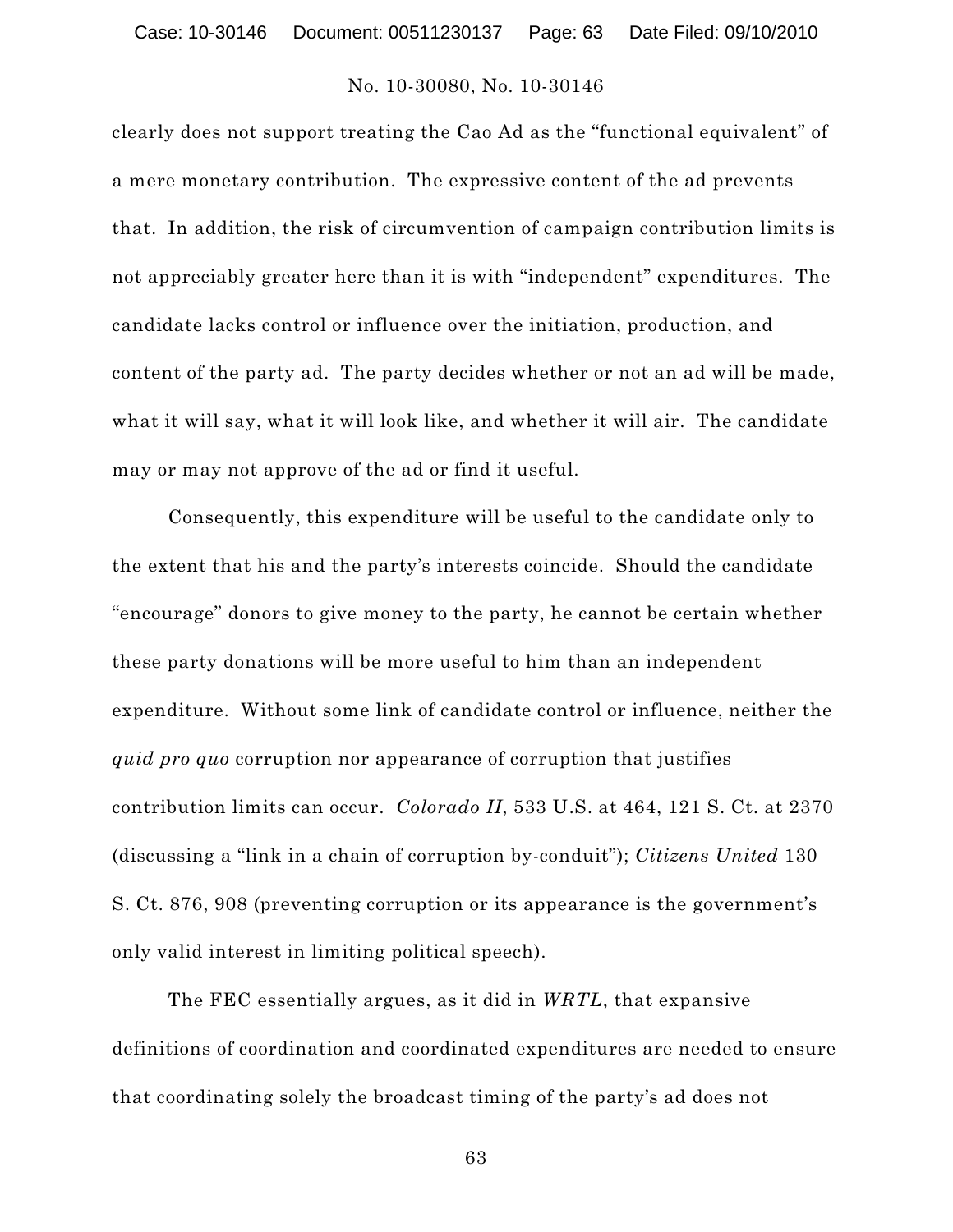circumvent the rule against coordinated expenditures which in turn helps to prevent circumvention of contribution limits which culminates in preventing quid pro quo corruption or the appearance of such corruption. This is no more than the "prophylaxis-upon-prophylaxis" speculation rejected by *WRTL*, 551 U.S. at 479, 127 S. Ct. at 2672. It is an overly broad approach that here sweeps up protected speech. And the government's logic, that the greater coordination includes the lesser (this coordination), is unambiguously rejected by *WRTL*: "This greater-includes-the-lesser approach is not how strict scrutiny works . . . . A court applying strict scrutiny must ensure that a compelling interest supports each application of a statute restricting speech."  $551$  U.S. at 477-78, 127 S. Ct. at 2671. $^{\rm 19}$ 

#### B. Applying "Closely Drawn" Scrutiny

Even if the regulation of the Cao Ad must be evaluated under *Buckley's* "closely drawn" standard because of its *de minimis* coordination, the government still must affirmatively demonstrate some sufficiently important interest—preventing corruption, the appearance of corruption, or circumvention. *Buckley*, 424 U.S. at 25, 96 S. Ct. at 638 (contribution limits may be upheld only if the "*[s]tate demonstrates* a sufficiently important

 $19$  In a case concerning the criminalization of virtual child pornography, a subject deserving far less First Amendment scrutiny, the Court rejected a similar contention, stating, "[T]hat protected speech may be banned as a means to ban unprotected speech . . . . turns the First Amendment upside down." *Ashcroft v. Free Speech Coalition*, 535 U.S. 234, 255, 122 S. Ct. 1389, (2002).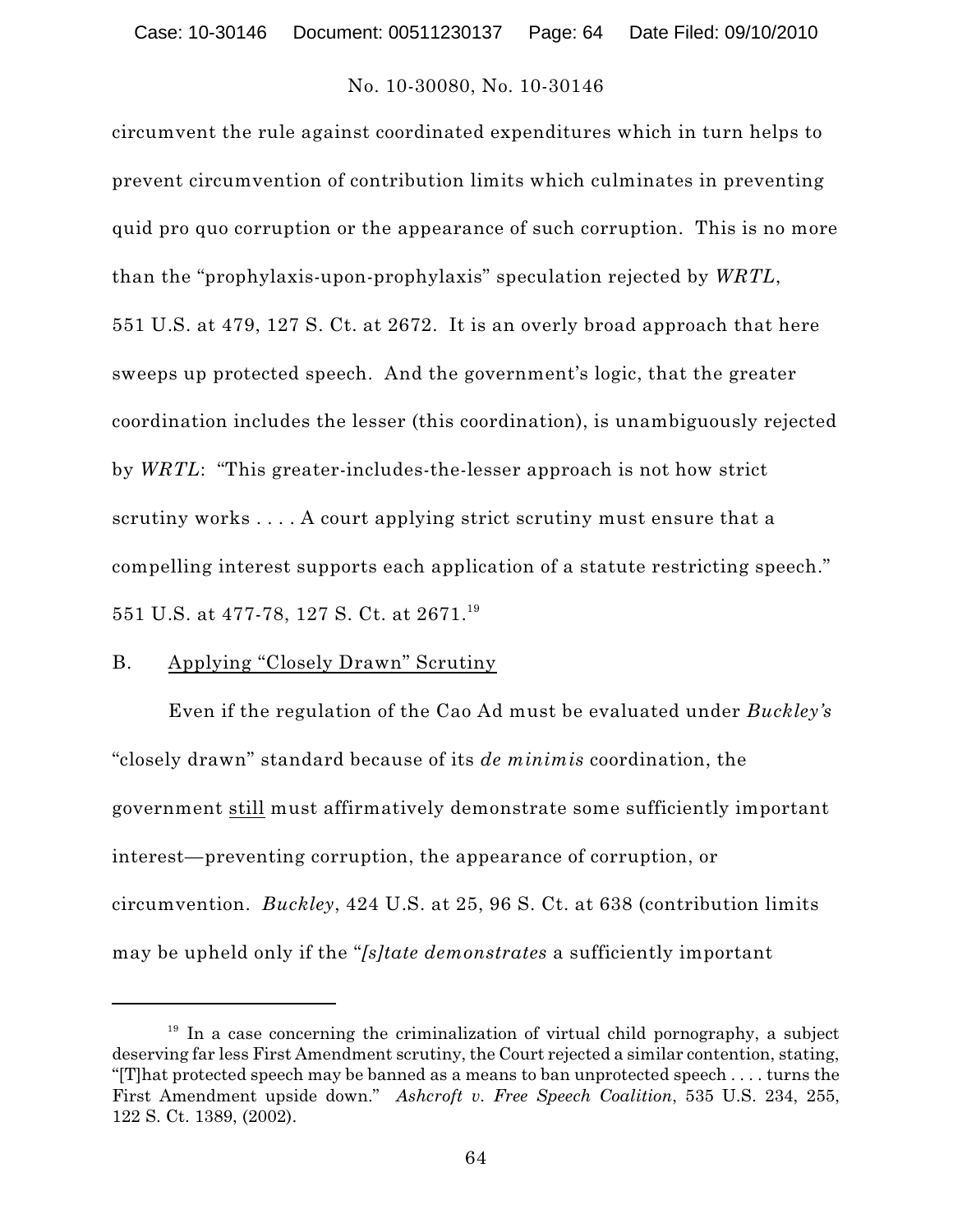interest and employs means closely drawn to avoid unnecessary abridgment of associational freedoms" (emphasis added)); *Edenfield v. Fane*, 507 U.S. 761, 770-771, 113 S. Ct. 1792, 1800 (1993) (when regulating speech under intermediate scrutiny, the government must "demonstrate that the harms it recites are real" and that standard is "not satisfied by mere speculation or conjecture.") The government remains obliged to present evidence that the interest applies to the facts before us. *McConnell v. FEC*, 540 U.S. 93, 144, 185 n.72, 124 S. Ct. 619, 661, 684(2003); *Colorado II*, 533 U.S. at 457, 121 S. Ct. at 2367. Not to require some level of proof by the government would allow censorship of the party's ad based on nothing more than the general proof offered to sustain the statute's facial validity in *Colorado II*.

The FEC offered no evidence or argument that coordination of the Cao Ad as to broadcast timing will appreciably increase the risk or appearance of corruption or circumvention of contribution limits. The record contains fiftynine exhibits spanning thousands of pages, much of which was part of the record in *Colorado II* or *McConnell*. There are academic studies, expert testimony before Congress, invitations to various events put on by political parties, and many affidavits by politicians, former politicians, and political advisors. Overall, the record evidence proves that money plays a primary role in political campaigns, that parties and party leaders are significantly involved in political fund-raising, and that independent groups have played

65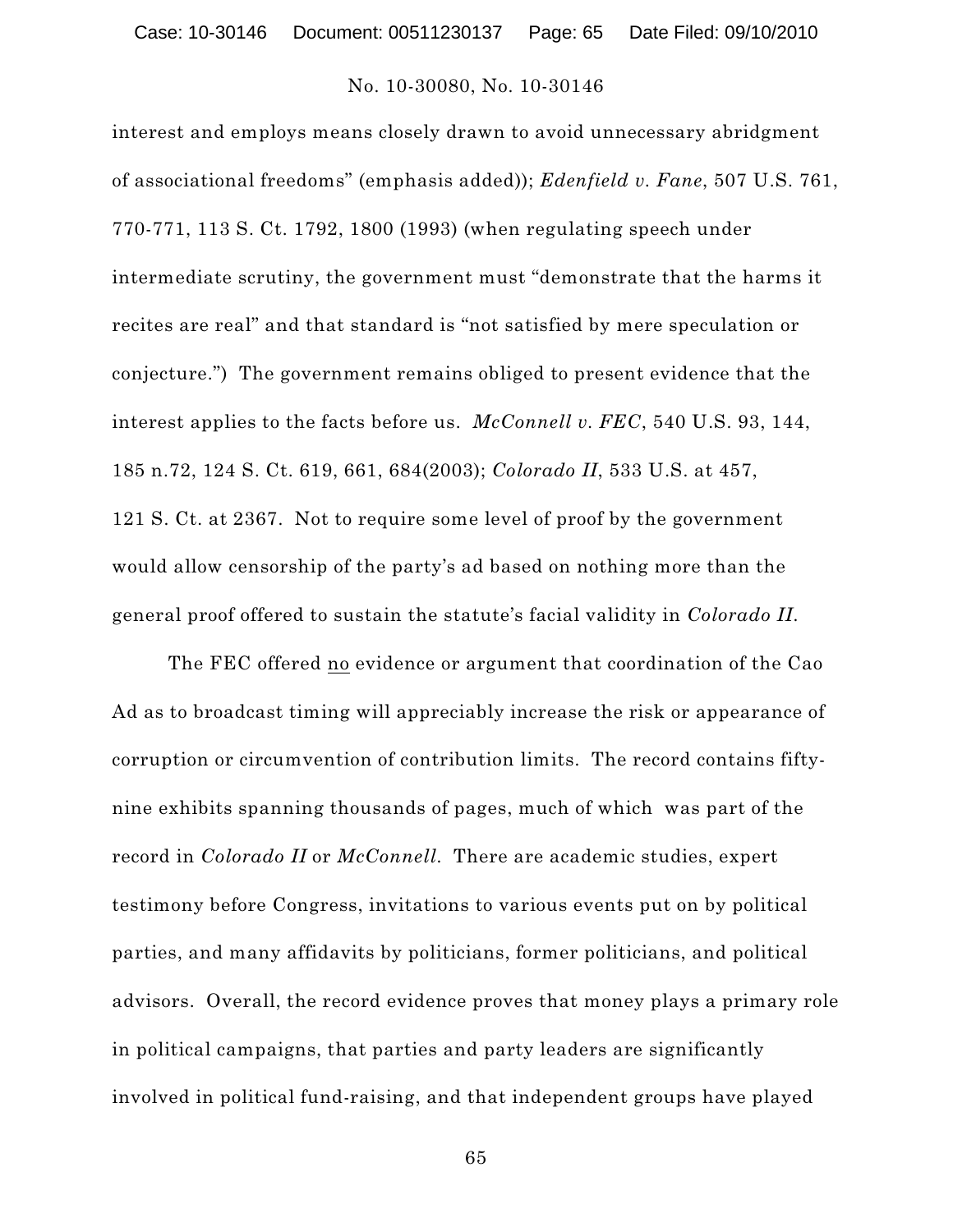an increasing role in recent years. More money than ever is being raised, and election advertising has become more important and more of a science than ever before. Frequently, this money, whether it travels through campaigns, parties, or independent groups, opens up opportunities for access to candidates and politicians. In short, despite FECA, as amended by McCain-Feingold, money and politics remain inextricably linked, and may be more entangled than they were at the time of FECA's passage. $^{\rm 20}$ 

None of this, however, demonstrates that the specific type of coordination at issue in this case, concerning the timing of otherwiseindependent expenditures, has any propensity to increase *quid pro quo* corruption or the appearance of corruption or to promote circumvention of contribution limits. Indeed, the voluminous evidentiary record contains only a few, incidental references to timing coordination. For example, a campaign finance expert opines that "Giving candidates a direct say in whether, when, and how often a party's speech is broadcast essentially gives them a direct

 $20$  The majority is "shocked" to note that the major political parties spent well over \$100 million apiece on independent expenditures during the 2008 election. To the contrary, this is not an exorbitant sum. To put this amount in perspective, consider that a mere 24 individuals contributed a total of \$142 million to tax-exempt 527 organizations in 2004 and that 527 and 501(c) groups spent more than \$400 million in the 2008 federal elections. S. Weissman and R. Hassan, *BCRA and the 527 Groups*, in THE ELECTION AFTER REFORM 79, 92-96 (M. Malbin ed. 2006); Press Release, Campaign Finance Inst., Soft Money Political Spending by 501(c) Nonprofits Tripled in 2008 Election (Feb. 25, 2009), *available at* http://www.cfinst.org/Press.aspx. Even this amount of money is a trifle in the world of marketing. A single corporation, Procter & Gamble, annually spends \$2.7 billion on advertising to promote its products in the United States. Suzanne Vranica & San Schechner, *P&J Signs Ad Deal*, WALL ST. J., April 22, 2010, at B6.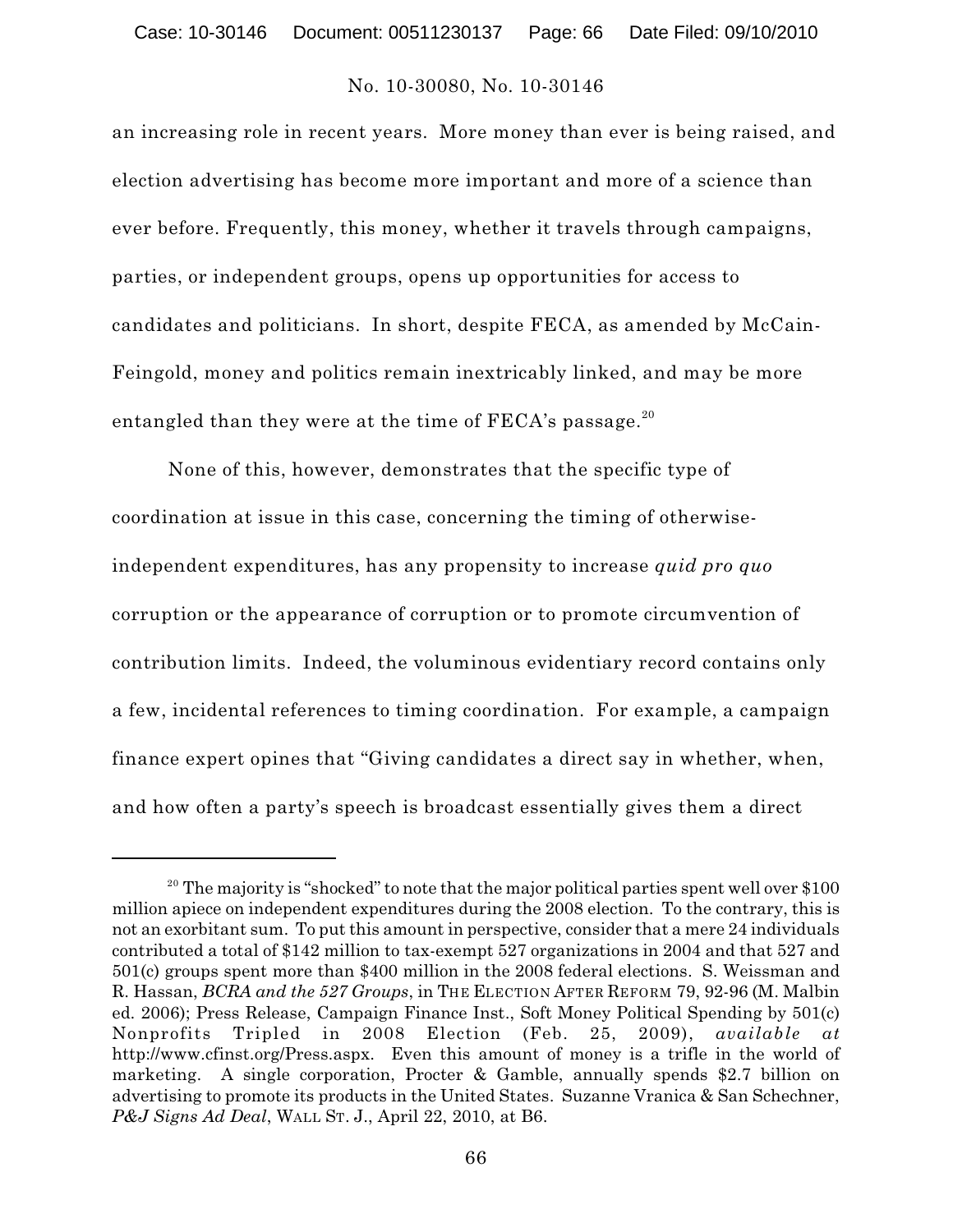say in the content of what the voters get to hear." Content, however, is not at issue in this case. A former politician states that party advertisements in the final days of a campaign can make the difference between winning and losing. Coordination is hardly necessary to draw that conclusion. One campaign consultant complained that "the clutter on television during the last few weeks of the campaign really prevented our message from getting through as clearly as we would have liked." No doubt. What is absent from the record is any discussion or evaluation (let alone evidence) on whether timing coordination increases the risk of corruption or its appearance. Instead, the record simply includes blanket conclusions that any coordination increases the risk.

In contrast, the general evidence demonstrating risks of circumvention presented in *Colorado II* involved situations where the candidate retained real control over the party's coordinated expenditures. Candidates controlled the message and its presentation and, ultimately, approved of those coordinated expenditures. *See* 533 U.S. at 457-60, 121 S. Ct. at 2367-68. Here, Cao had no influence over the RNC's speech save what time it would air. The candidate does not even have input into whether or on what stations the ad will air, only when it will air, and he cannot be certain that the party will heed his advice. If there is any heightened possibility of corruption or circumvention in this arrangement, the government has not pointed to it, and

67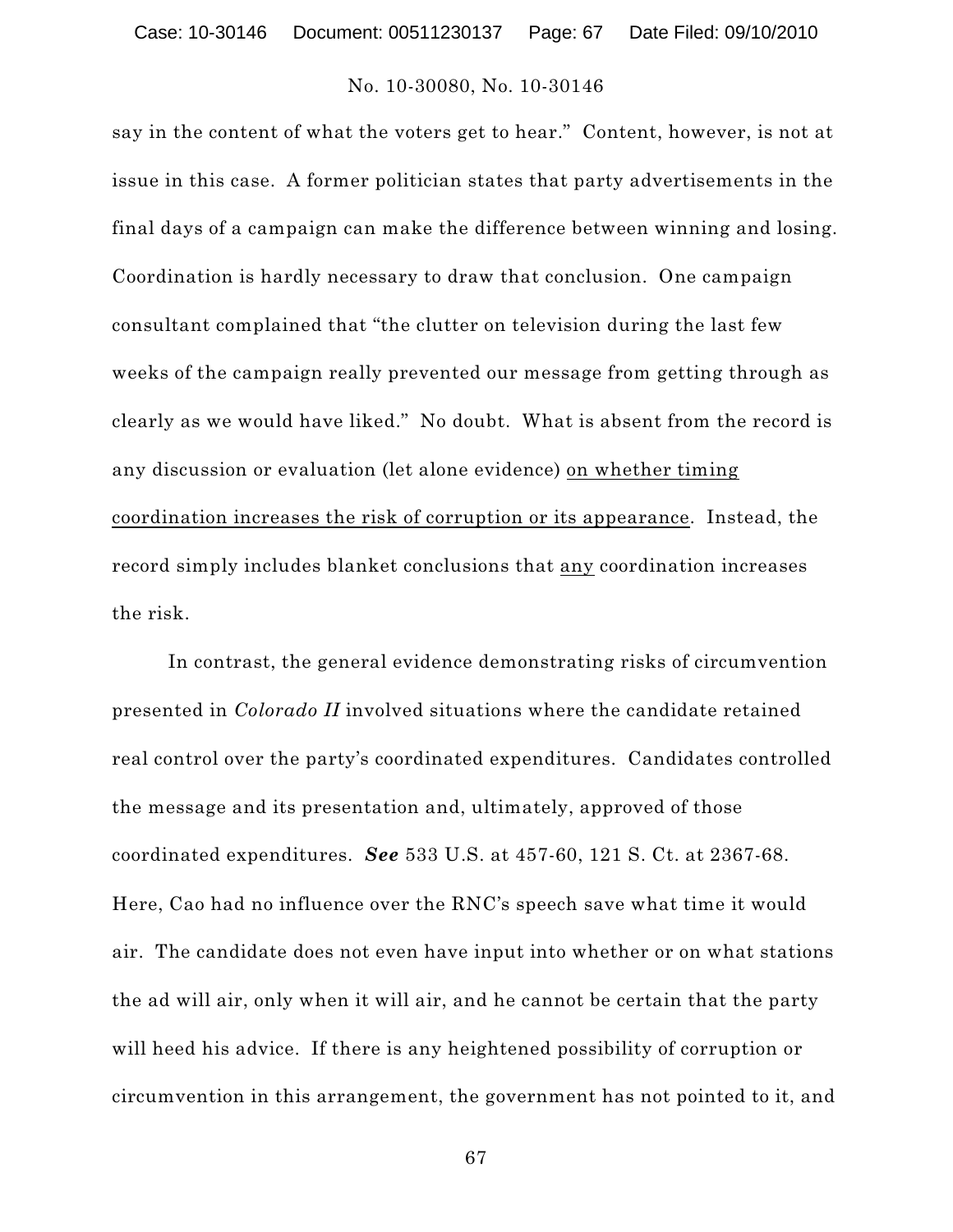we ought not to invent some conceivable interest that the government itself is unable to articulate or prove.

Nor, in this instance, are entirely uncoordinated expenditures an adequate alternative to minimally coordinated speech. The record demonstrates that FEC's coordination-regulation regime prevents party leaders from exercising any degree of control over their party's advertisements in support of a candidate. $^{21}$  Because party leaders inevitably associate with candidates, to avoid the taint of coordination parties must establish "independent expenditure programs" staffed by hired consultants who are responsible for all aspects of the party's communications, from polling and research to writing the scripts, but for the topline budget. In effect, a party has no control over its own message. The party leaders must make a Hobson's choice between talking to their own candidates and controlling their own party's message. The government justifies this regime

 $21$  The district court found:

<sup>49.</sup> Because the RNC has a continuous and ongoing relationship with its candidates, special measures must be taken to do independent expenditures regarding its candidates. The RNC has extensive discussions with its candidates about their needs, activities and strategy. As a result, activities by the RNC about its candidates may be deemed to be coordinated with its candidates, subjecting these activities to the FECA's coordinated expenditure and contribution limits. In order to engage in any independent expenditure supporting one of its candidates, the RNC may hire an outside consulting group to do the independent expenditures but neither the RNC nor any of its officers, employees or agents may have any involvement in the independent expenditure in order for it to be truly independent. In fact, neither the chairman of the RNC nor any of the RNC's officers, employees or agents has control over the message of an independent expenditure yet the RNC bears responsibility for that message. The RNC makes its independent expenditures in this way out of a belief that there is no way to have a true "firewall policy." (Emphasis added).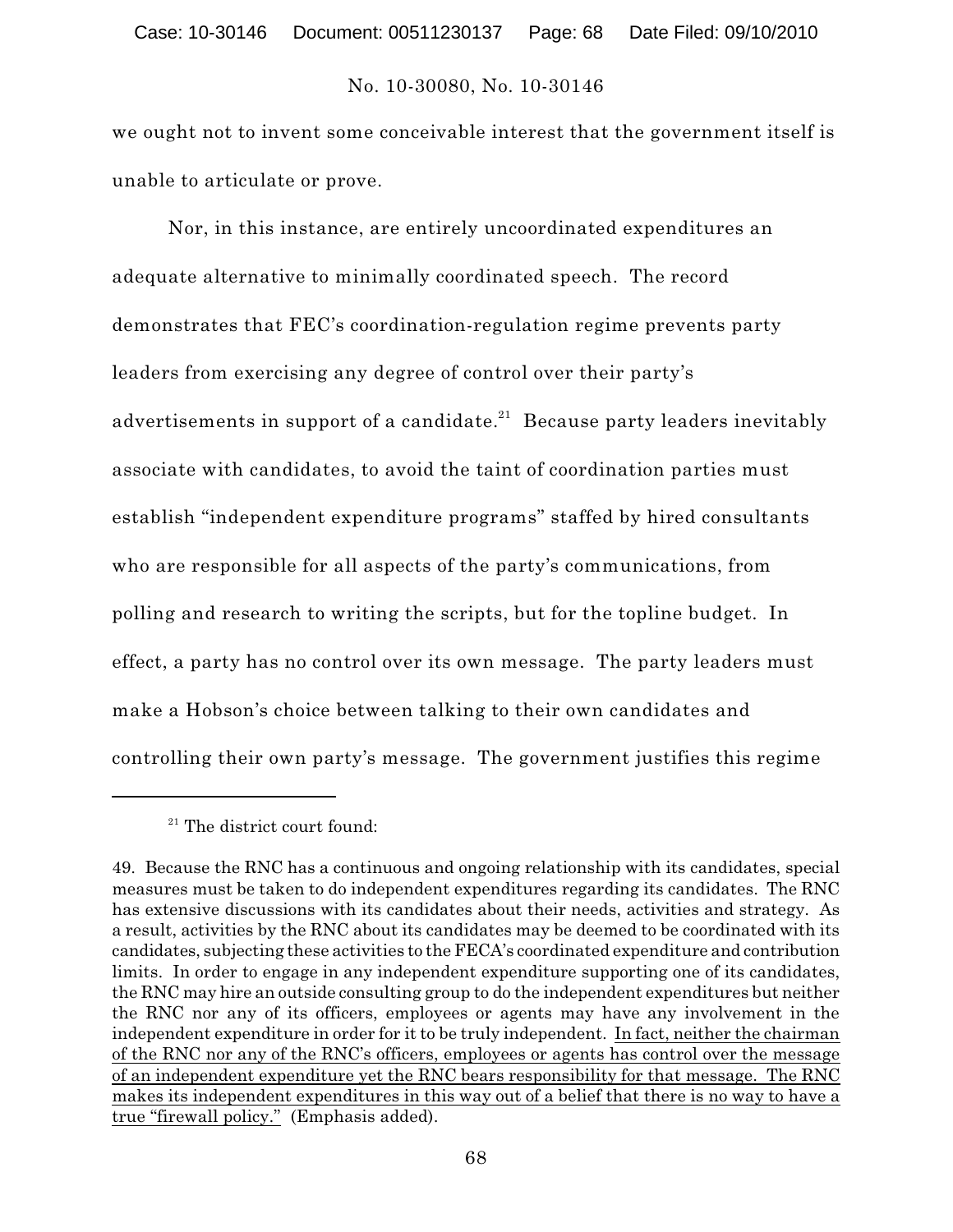by reference to the risk of "circumvention." But by prohibiting speech subject to *de minimis* coordination, the FEC severely abridges parties' constitutionally protected right to engage in independent expenditures—in other words, to speak in public in support of their own candidates. After *Citizens United*, a party is more constrained in its ability to engage in political speech than a run-of-the-mill business or corporation.

"Closely drawn" scrutiny has to mean something when applied to censorship of core political speech. Where the government cannot demonstrate a compelling interest, and the effect of regulation in this case is to ban the Cao Ad, the regulation cannot be "closely drawn."

#### **IV. The Majority Opinion**

Even taking the majority on their own terms, *Colorado II* does not foreclose the plaintiffs' broader "own speech" argument. As we have noted, the majority's analysis of the plaintiffs' "own speech" argument simply misses the point: it is speech, not pencils, that the RNC has paid for. The spectrum of expenditures that may be coordinated with a candidate is potentially limitless. Coordinated expenditures that are functionally like monetary contributions, and are only symbolically expressive according to *Buckley*'s dichotomy, continue to fall comfortably within the range in which monetary limits must be upheld to prevent quid pro quo corruption or the appearance of such corruption. Consequently, the majority's fear that the bottom would fall

69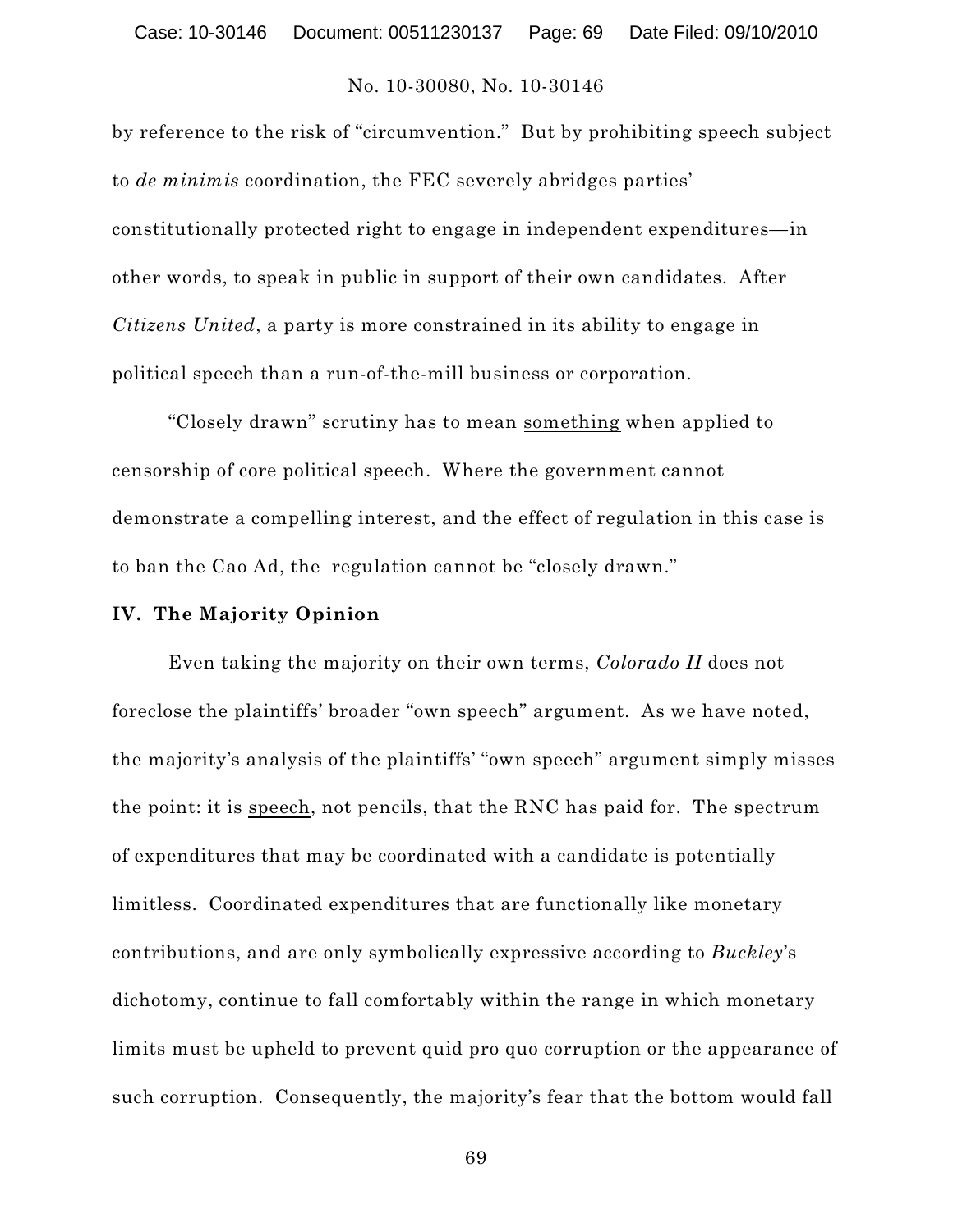out of FEC regulation of coordinated expenditures if RNC succeeds here is groundless.

Second, because the Cao Ad is undeniably core political speech, the majority is incorrect to dismiss the two most recent cases in which the Supreme Court has addressed whose communicative speech may be constitutionally limited and in what way. Neither *Citizens United* nor *WRTL* controls the present case, but both are informative; their bedrock defense of core political speech and their systematic approach to First Amendment standards of review cannot be waved away by reciting differences in degree, not kind, between the speakers and types of speech at issue. Finally, the majority's treatment of plaintiffs' "own speech" argument erases the distinction between facial and as-applied challenges. If the Cao Ad must be banned as a coordinated expenditure, despite its provenance and character as core political speech, the majority opinion "eviscerates" both the acknowledgment in *Colorado I* and *II* of the wide spectrum of potentially coordinated expenditures and the recognition in *Colorado II* that as-applied challenges were foreseeable. In short, the plaintiffs may have reached beyond the grasp of judicial power by promoting a largely hypothetical "own speech" position. The majority, however, seriously abdicated their responsibility to protect First Amendment political speech and to apply governing Supreme Court authorities.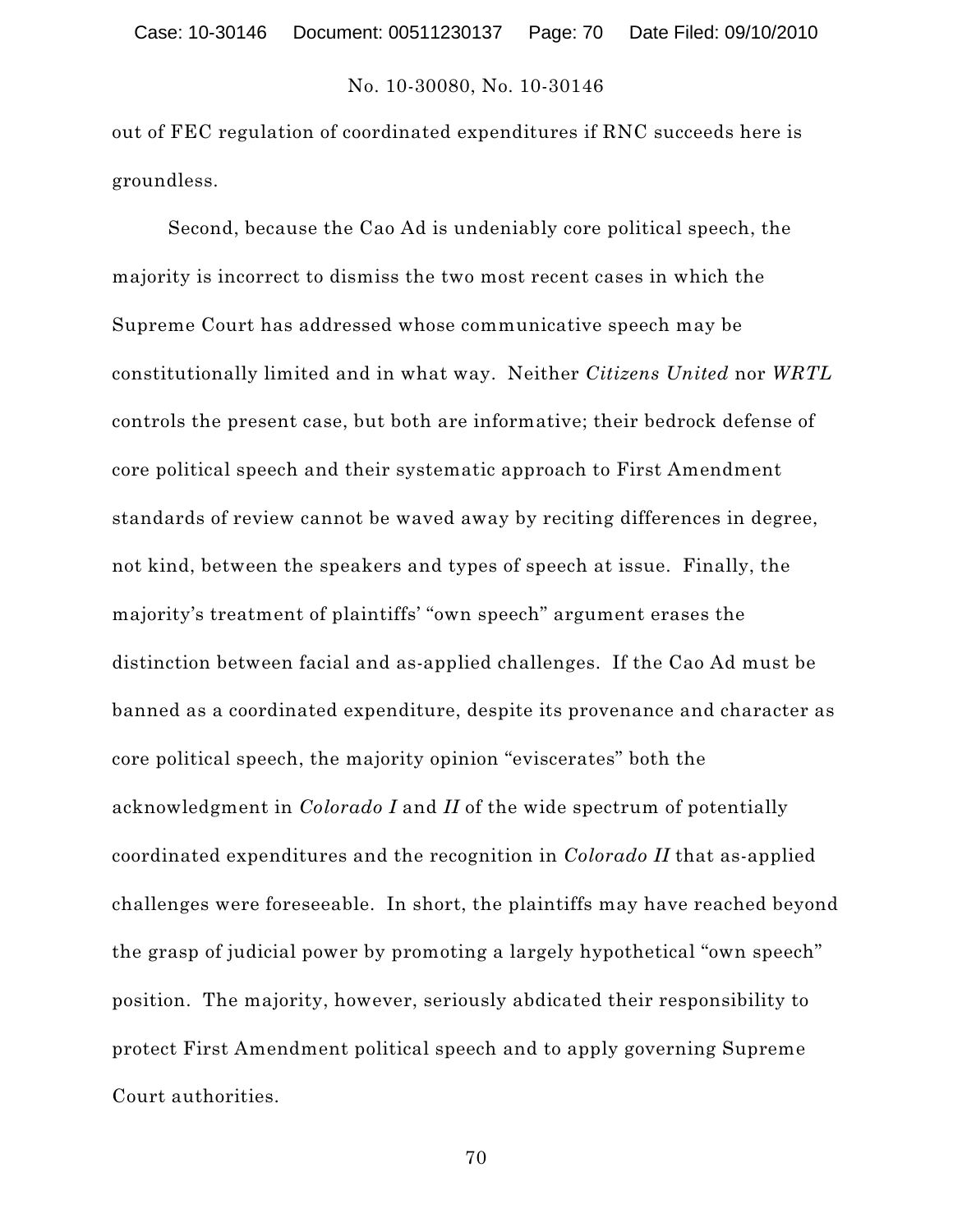## **V. Conclusion**

The constitutional rules governing campaign finance law are presently in a state of flux, *see Green Party of Conn. v. Garfield*, \_\_\_ F.3d \_\_\_, 2010 WL 2737134 (2d Cir. July 13, 2010), but there is a clear trend favoring the protection of political speech. Beginning with *WRTL*, the Supreme Court has, in measured steps, protected political speech while leaving the scaffolding of *Buckley* in place. It has cast aside both recently enacted speech restrictions, *see WRTL,* and decades-old speech restrictions, *see Citizens United.* Lower courts have conformed to this trend. *SpeechNow.org v. FEC*, 599 F.3d 686 (D.C. Cir. 2010); *N.M. Youth Organized v. Herrera*, \_\_\_ F.3d \_\_\_, 2010 WL 2598314 (10th Cir. June 30, 2010).

In each of those instances, the Supreme Court has demanded, to justify banning speech, that the government provide strong evidence of a compelling interest in preventing the appearance or occurrence of corruption. Where there is uncertainty about the government's interest, "the First Amendment requires us to err on the side of protecting political speech rather than suppressing it." *WRTL*, 551 U.S. at 457, 127 S. Ct. at 2659. Like Wisconsin Right to Life's issue ads or Citizen United's *Hillary: The Movie*, the Cao Ad is core political speech. The RNC wishes to coordinate with Cao on its broadcast timing, but the Supreme Court has never spoken on what degree of contact makes expressive political speech "coordinated" such that it may be

71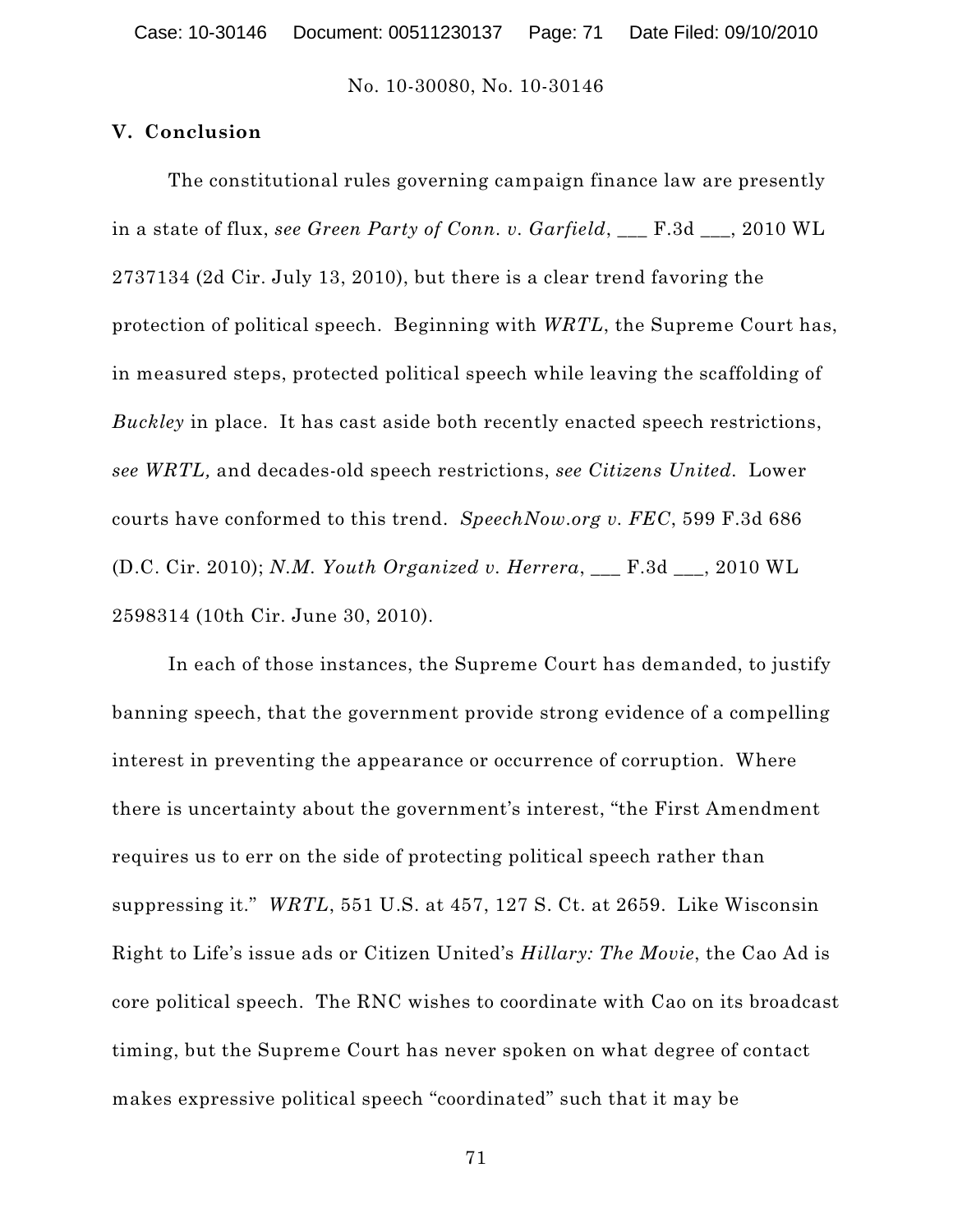suppressed. The Supreme Court's recent decisions demand much more from the government than it has presented here—essentially nothing. Even if the government were to meet its burden, it seems inconceivable that in this country founded on the hope and reality of free and open political debate, otherwise independent political speech could be banned because its speakers have asked a candidate, "When do we air the ad?"

It is not our place to revisit whether the government may generally regulate coordinated expenditures. Still less is it our place to approve the banning of a specific political ad simply because the Court has held that when coordinated expenditures are generally analogous to paying the candidates's bills, they may be regulated. But when it comes to defining what speech qualifies as coordinated expenditures subject to such regulation—the issue we *do* have to decide—we should follow Chief Justice Roberts's admonition in *WRTL*:

[W]e give the benefit of the doubt to speech, not censorship. The First Amendment's command that "Congress shall make no law . . . abridging the freedom of speech" demands at least that.

*WRTL*, 551 U.S. at 482, 127 S. Ct. at 2674.

We respectfully dissent.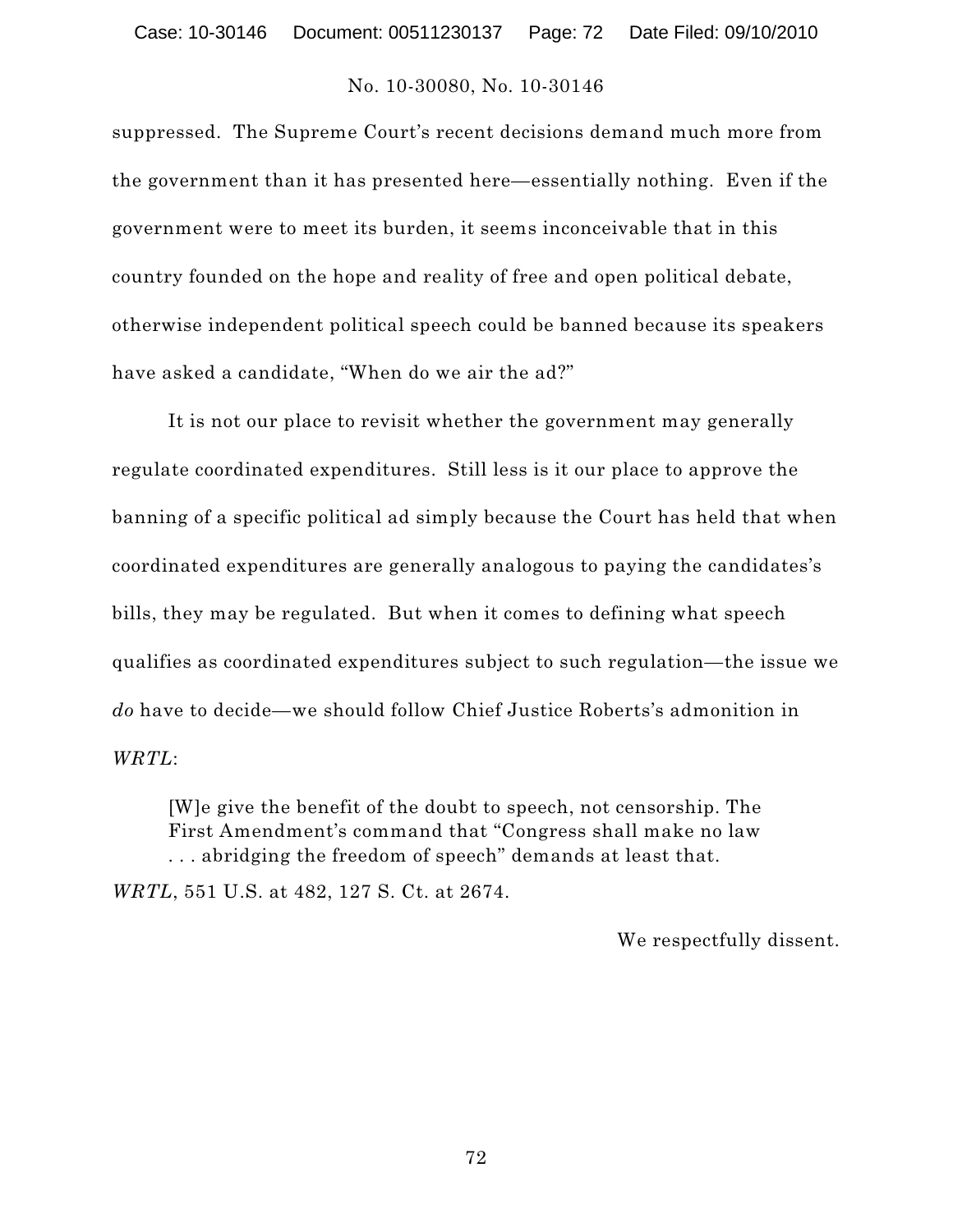EDITH BROWN CLEMENT, Circuit Judge, with JONES, Chief Judge, and SMITH and ELROD, Circuit Judges, concurring in part and dissenting in part.

I join the Chief Judge's dissent because I believe the Party Expenditure Provision cannot be constitutionally applied to the Cao ad. I write separately to note that I would go further than the Chief Judge in fashioning a standard that protects political speech that is not the functional equivalent of a campaign contribution.

The Chief Judge and I agree on much. We agree that this as-applied challenge is not, as the majority erroneously assumes, foreclosed by *Federal Election Commission v. Colorado Republican Campaign Committee*, 533 U.S. 431 (2001) ("*Colorado II*"). We also agree that the court's task is to fashion a standard for determining whether a coordinated expenditure is the functional equivalent of a contribution, and that *Federal Election Commission v. Wisconsin Right to Life*, *Inc*., 551 U.S. 449 (2007) ("*WRTL*"), provides guidance about what that standard ought to look like. We agree that coordination merely as to timing does not make the Cao ad the functional equivalent of a contribution and that the ad is accordingly protected by strict scrutiny. Finally, we agree that the government's asserted interest in banning this ad does not survive such scrutiny.

However, I see no reason that timing alone makes any difference in the constitutional analysis, and question whether a *de minimis* standard provides a line bright enough to avoid chilling protected speech through the threat of an enforcement action. The Supreme Court has drawn the relevant distinction between an expenditure and a contribution: a contribution "serves as a general expression of support for the candidate and his views," while an expenditure "communicate[s] the underlying basis for the support." *Buckley v. Valeo*, 424 U.S. 1, 21 (1976). The Court has also identified the goal of the anti-coordination rules: preventing circumvention of the contribution limits by expenditures that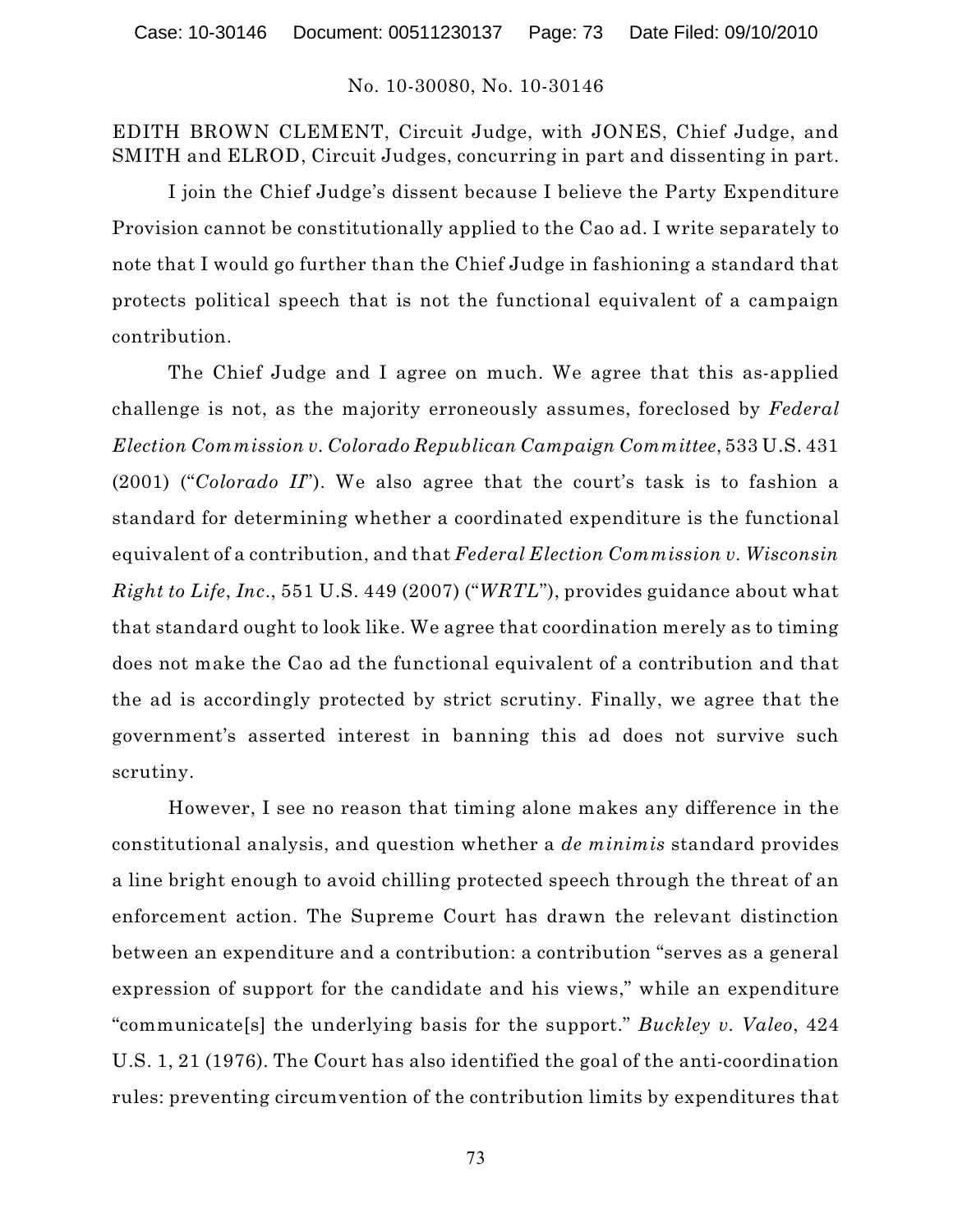amount to simply paying a candidate's bills. *See Buckley*, 424 U.S. at 47 n.53 (noting that an expenditure is not coordinated if it is "incurred without the request or consent of a candidate or his agent") (citing H.R. REP. No. 93-1239 at 6 (1974)); *see also Colorado II*, 533 U.S. at 457-60 (describing circumvention); *Colo. Republican Campaign Comm. v. Fed. Election Comm'n*, 518 U.S. 604, 624 (1996) ("*Colorado I*") (describing expenditures that are "virtually indistinguishable from simple contributions"). A "timing only" standard does nothing to capture the difference between these two constitutionally distinct forms of communication. The same could be said of other standards based on the manner of coordination, such as medium (radio versus television); venue (the local Spanish-language channel versus the soft rock channel); or region (the Lower Ninth Ward versus Uptown New Orleans).

Likewise, a *de minimis* standard is difficult to apply and interpret. The FEC would be required to develop extensive regulations drawing lines between *de minimis* and prohibited coordination. Courts attempting to adjudicate the application of these regulations to specific factual situations would find themselves drawn into similar hair splitting. Litigants would be forced to respond to extensive discovery on the substance of their contacts with the candidate. A speaker contemplating engaging in speech such as the Cao ad would face a "burdensome, expert-driven inquiry, with an indeterminate result." *WRTL*, 551 U.S. at 469. Despite the best intentions of such a standard, "it will unquestionably chill a substantial amount of political speech." *Id.*

What does make a difference in the constitutional analysis, however, is coordination as to the content of the ad. The Cao ad is the RNC's own speech, expressing *its* views on political issues, and identifying Cao as a candidate who supports those views. Cao did not provide input on its content and was not asked to provide his consent to run the ad. If he had, that would indeed raise a suspicion that the parties were attempting to circumvent the rules against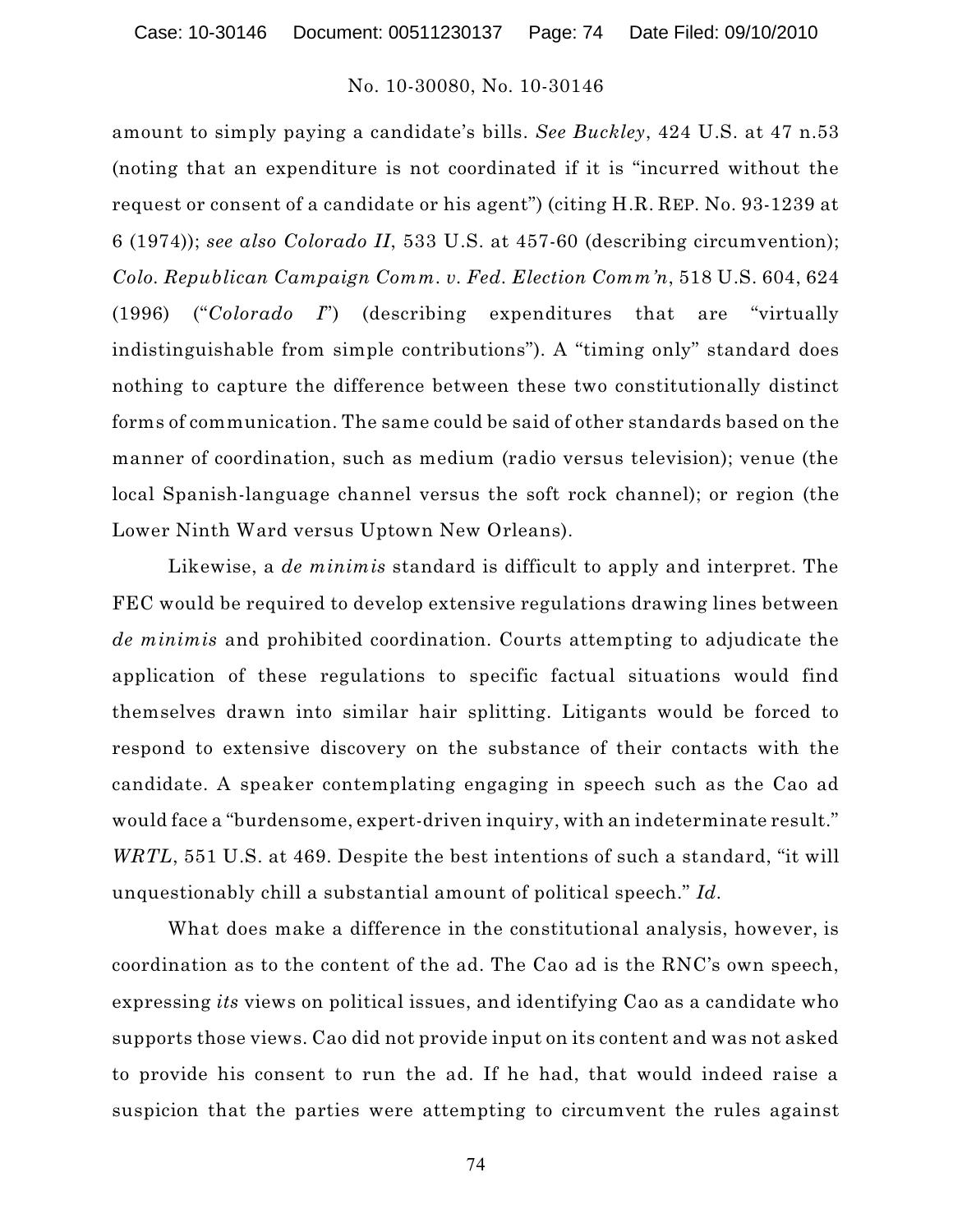coordination so that the RNC could pay the bill for *Cao's* speech—the evil at which the coordination rules are aimed. 1

Accordingly, I would propose a two-pronged standard that is "contentdriven," rather than one that turns on the degree of coordination. Specifically, I would propose the following: An advertisement is functionally identical to a contribution only if it is susceptible of no other reasonable interpretation than as a general expression of support for the candidate, *and* the ad was not generated by the candidate. Under this standard, the speaker could only take refuge in the safe harbor of a content-driven standard if the speech conveys the underlying basis of the support, and was not merely adopted speech indistinguishable from paying a candidate's advertising bills. This approach shares all the characteristics of the standard the Court adopted in *WRTL*: it is clear, objective, and content-driven, and because it is relatively simple for both speakers and regulators to understand and apply, will not chill speech through the threat of litigation. It limits discovery to a factual issue that is relatively easy to ascertain, *i.e.*, whether the ad was generated by or its content approved by the candidate or the political party. It references the fundamental distinction the Court drew between contributions and expenditures in *Buckley*, and exempts from its protection expenditures that amount to a party merely paying a candidate's bills. The standard would also align more closely than other possible standards with the actual definition of a coordinated expenditure, which

 $1$  The majority argues that what it calls "timing-plus-content-awareness coordination" raises "exactly" the same circumvention concerns as if Cao had provided input on the content of the ad or given his permission for the ad to run. Maj. Op. at 35–36. This is not the case. Once again, the majority refuses to analyze this ad along the lines the Court demands: whether it is merely a general expression of support for the candidate versus one that communicates the underlying basis for the support. *Buckley*, 424 U.S. at 21. Such analysis distinguishes the Cao ad from a communication generated by Cao that the RNC pays to have broadcast. Furthermore, the majority's approach is precisely that rejected by the Court in *WRTL*: the "prophylaxis-upon-prophylaxis" approachof banning protected speech because that makes it easier to ban unprotected speech. 551 U.S. at 479. To quote the Court: "Enough is enough." *Id.* at 478.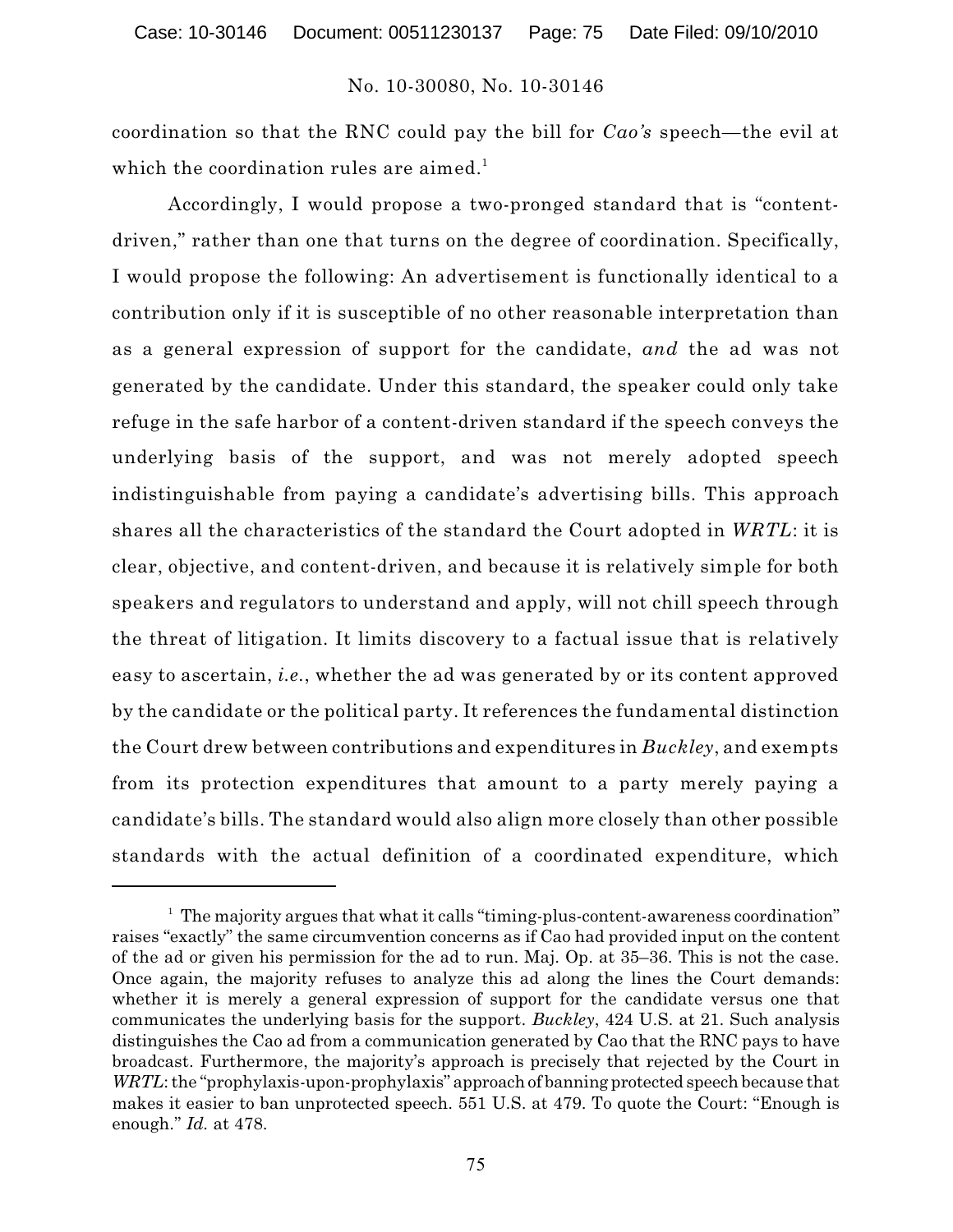prohibits spending "*at the request or suggestion of*, a candidate." 2 U.S.C. §  $441a(a)(7)(B)(I)$  (emphasis added).

Applying this standard, the Cao ad is not functionally identical to a campaign contribution. The ad was generated by the RNC. It expresses not merely the kind of generalized sentiment—"Vote for Joseph Cao"—that the Court has described as the hallmark of a contribution, but expresses the RNC's view on important matters of public concern and urges a vote for Cao because he shares the same views. While the "takeaway" message of this advertisement may be one urging support for Cao, the message is anchored and inspired not by the RNC's support for Cao, but by Cao's support for the views expressed by the RNC. The ad thus communicates the underlying basis for the support, making it more like an expenditure protected by strict scrutiny. This is far from the archetypal coordination described in *Buckley*: effectively paying a candidate's advertising bills. The Cao ad can reasonably be interpreted as something other than a general expression of support for a candidate and was not generated by Cao, and as such, strict scrutiny should apply to laws regulating this ad.

Most importantly, this standard is faithful to what I take to be the central lesson of *WRTL*: that "[w]here the First Amendment is implicated, the tie goes to the speaker, not the censor." 551 U.S. at 474. Like the advertisements in *WRTL*, the Cao ad is indisputably political expression, one that in any other context would merit the highest degree of protection. *See Buckley*, 424 U.S. at 48 ("[T]he First Amendment right to 'speak one's mind . . . on all public institutions' includes the right to engage in 'vigorous advocacy' no less than 'abstract discussion.' Advocacy of the election or defeat of candidates for federal office is no less entitled to protection under the First Amendment than the discussion of political policy generally or advocacy of the passage or defeat of legislation.") (quotations omitted) (ellipsis in original)). The Court has emphasized that political parties have the First Amendment right to speak on political issues and